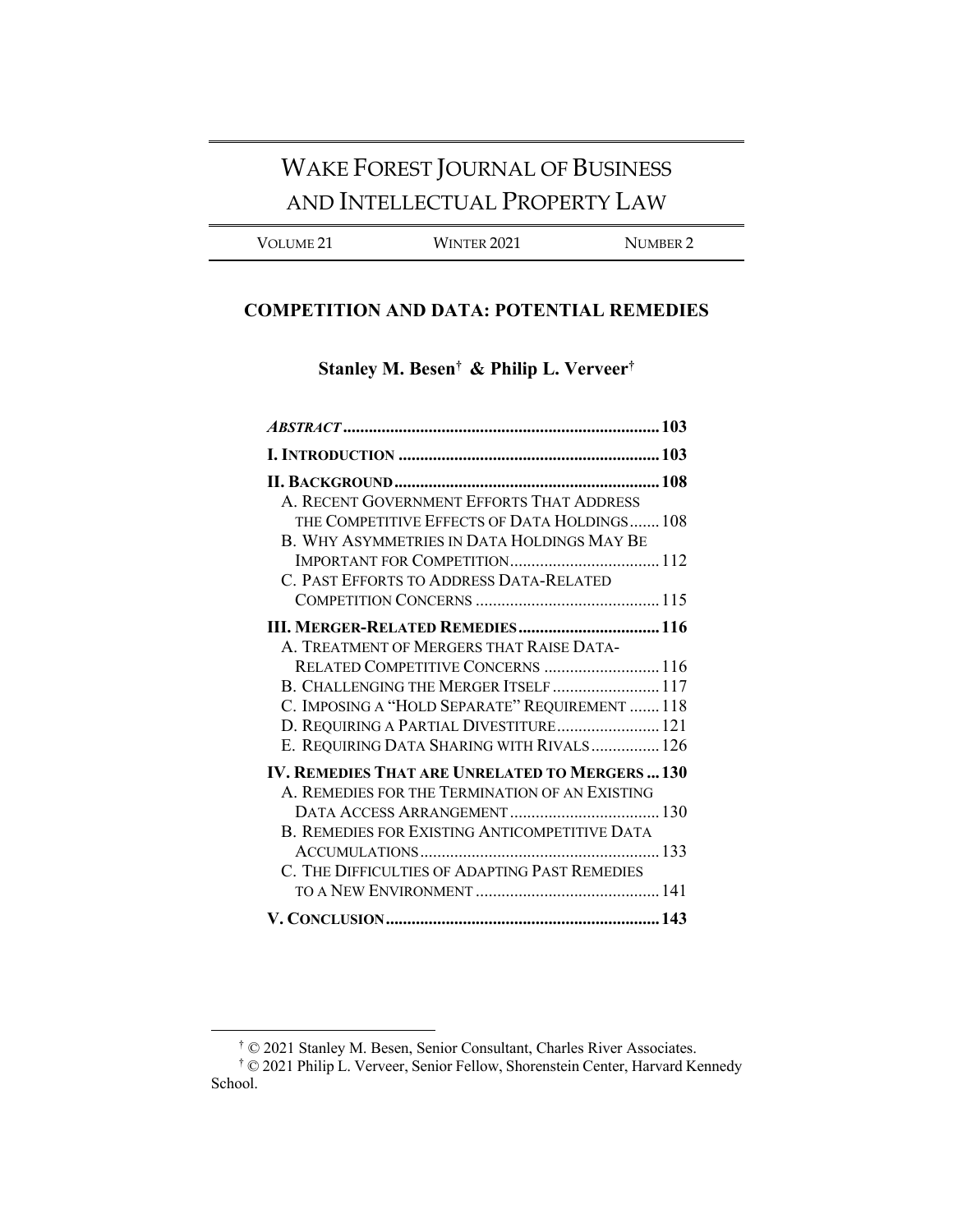#### *ABSTRACT*

Firms with disproportionately large data holdings are unlikely to willingly share their data with rivals because access to large amounts of data may provide a firm with an advantage over its competitors. As a result, large asymmetries in data holdings are likely to raise competitive concerns. This article addresses the types of antitrust and regulatory interventions that may be used to address these concerns. Specifically, it examines past efforts to remedy data-related competition issues by: (1) preventing asymmetries from developing, for example by blocking mergers that would lead to that result; (2) conditioning the approval of mergers on an agreement by the merging parties to divest some of their data; (3) requiring existing data access arrangements to be maintained; (4) requiring firms to keep their data holdings in separate "silos"; or (5) mandating that a firm provide access to its data to its competitors. This article also explains how past efforts to address the competitive effects of data asymmetries may have to be adapted to deal with the effects of the large differences in data holdings that have developed more recently.

#### **I. INTRODUCTION**

Antitrust scholars and practitioners have recently advanced the view that large data holdings can be a source of market power. Careful studies published over the last two years by governments,<sup>1</sup> the academy,<sup>2</sup> and non-governmental organizations<sup>3</sup> have highlighted the competitive importance of data both as a final product and as an input. For example, as illustrated in a study commissioned for the European Commission Directorate General for Competition:

> Data is a core input factor for production processes, logistics, targeted marketing, smart products and services, as well as Artificial Intelligence (AI). It drives interoperability in interconnected environments and will

<sup>&</sup>lt;sup>1</sup> U.K. COMPETITION & MKTS. AUTH., ONLINE PLATFORMS AND DIGITAL ADVERTISING: MARKET STUDY FINAL REPORT 1 (2020) [hereinafter CMA Report]; JACQUES CREMER ET AL., EUROPEAN COMM'N, COMPETITION POLICY FOR THE DIGITAL ERA (2019) [hereinafter Vestager Report]; JASON FURMAN ET AL., UNLOCKING DIGITAL COMPETITION: REPORT OF THE DIGITAL COMPETITION EXPERT PANEL (2019) [hereinafter Furman Report].

<sup>2</sup> LUIGI ZINGALES & FILIPPO MARIA LANCIERI, UNIV. OF CHI. BOOTH SCH. OF BUS.: STIGLER CTR., STIGLER COMMITTEE ON DIGITAL PLATFORMS: FINAL REPORT (2019). 3 Fiona M. Scott Morton & David C. Dinielli, *Roadmap for an Antitrust Case* 

*Against Facebook,* OMIDYAR NETWORK (June 2020), https://omidyar.com/wpcontent/uploads/2020/06/Roadmap-for-an-Antitrust-Case-Against-Facebook.pdf.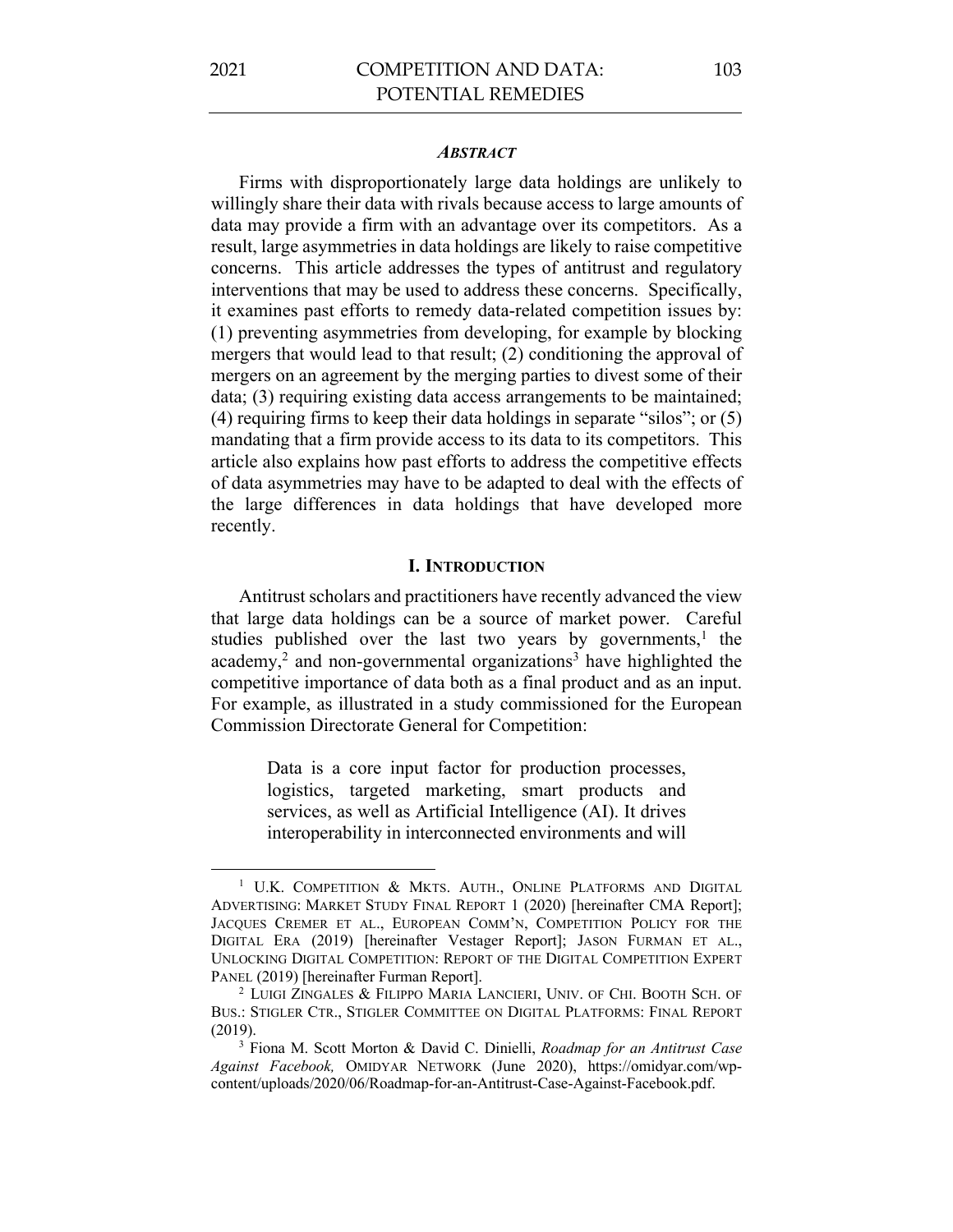revolutionise sectors such as mobility and healthcare. The competitive relevance of data is consequently very important. The competitiveness of firms will increasingly depend on timely access to relevant data and the ability to use that data to develop new, innovative applications and products.4

Possessing more data than a firm's rival is widely, if not universally, believed to give that firm a competitive advantage that may provide the firm with the opportunity and incentive to engage in anticompetitive behavior by denying access to its data to rivals. 5

This new perspective raises questions about whether traditional competitive considerations need to be addressed in new ways. For example, should the existence of large data holdings change the way in which the competitive effects of mergers are addressed? Should commercial practices that deny access to data to some firms be a source of competitive concern? Should firms with large accumulations of data be required to share their data with their competitors? Would large accumulations of data significantly increase barriers to entry for firms that do not have access to similar data? Finally, the focus of this article, what remedies can be employed to deal with concerns that are raised by competitively significant data accumulations in any given case?

Of course, consideration of access to data is not entirely new to antitrust, although until very recently, it more often would be referred to as "information" where data would appear as, or be included in, a finished product.<sup>6</sup> The more recent view, that data itself—collections of heterogenous facts—might constitute a source of market power appears to have emerged from two related developments.<sup>7</sup> First, there is the commercial significance of targeted advertising, exemplified in the marketplace by Google, Facebook, and Amazon.<sup>8</sup> As Federal Trade Commissioner Harbour noted, the success of these companies is based,

<sup>4</sup> Vestager Report, *supra* note 1, at 73. Among the recommendations of the United Kingdom Competition & Markets Authority, the CMA recently proposed that the UK government "should pursue significant reforms to the markets regime to ensure that it can be most effectively utilised to promote competition and innovation across digital markets, for example by pursuing measures like data mobility and interoperability." COMPETITION & MARKETS AUTHORITY, A NEW PRO-COMPETITION REGIME FOR DIGITAL MARKETS 86 (2020).

<sup>5</sup> CMA Report, *supra* note 1, at 16.

<sup>6</sup> *See, e.g.*, Associated Press v. United States, 326 U.S. 1, 14 n.14 (1945).

<sup>7</sup> Dissenting Statement of Commissioner Pamela Jones Harbour Concerning Google/DoubleClick, FTC File No. 071-0170 at 8 (Dec. 20, 2007); Furman Report, *supra* note 1, at 4.

<sup>8</sup> Statement of Federal Trade Commission Concerning Google/DoubleClick, F.T.C. File No. 071-0170 at 10 (Dec. 20, 2007).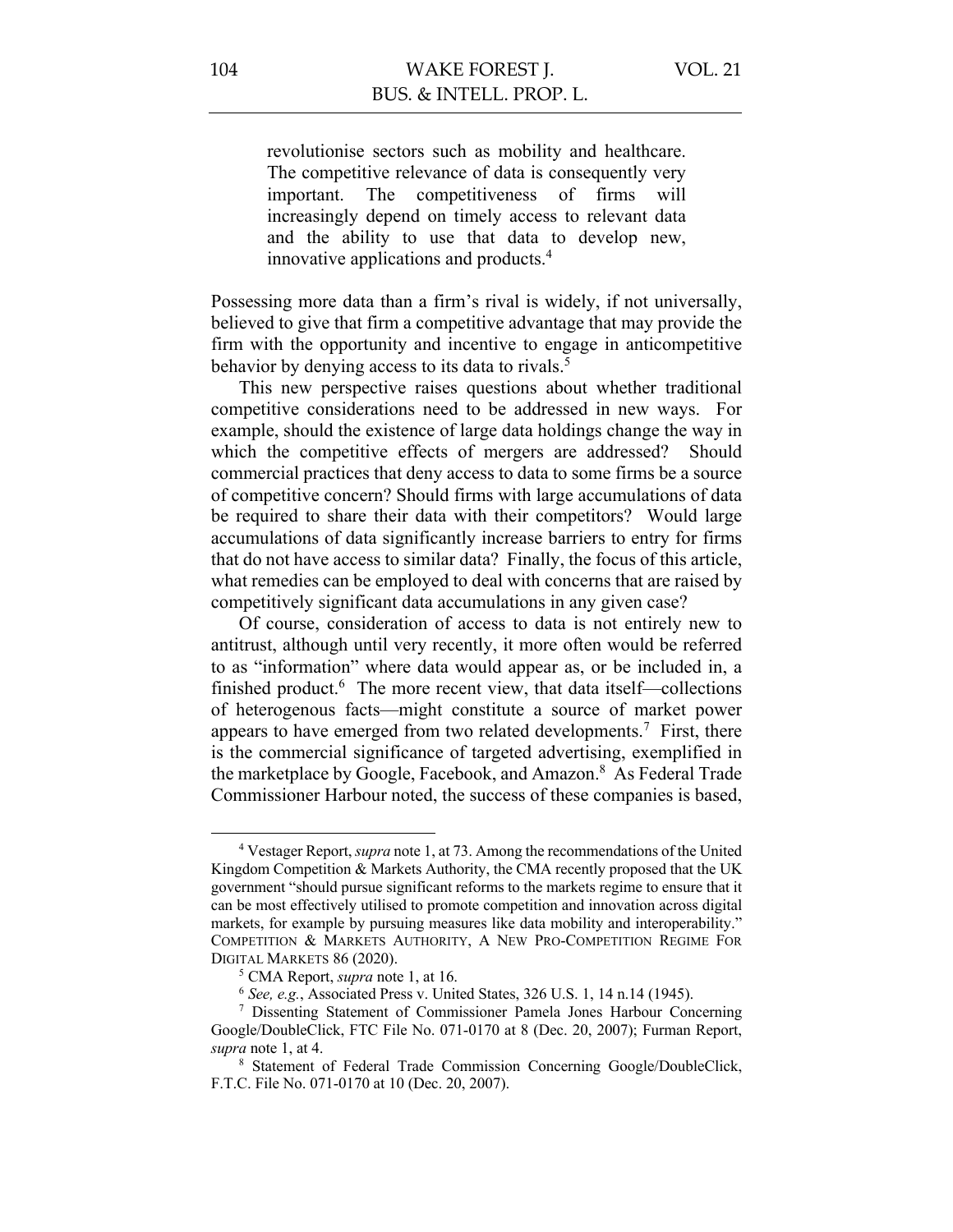in part, on their ability to exploit the data that their platforms accumulate to improve their products.<sup>9</sup> Second, there is the recognition of the indispensable nature of large data accumulations for purposes of machine learning and artificial intelligence.<sup>10</sup> In both cases, the focus is less on data as a final product and more on its role as an input to the production of other goods and services.<sup>11</sup>

In addition to the distinction between data as a product and data as an input, data have other characteristics that differ among them.12 The Stigler Antitrust Subcommittee Report describes the relevant data categories in some detail:

> The Vestager Report and the Furman Report categorize data as volunteered, observed, or inferred. Volunteered data is intentionally provided by the user to the service — for example, when a user provides their favorite TV shows to a service in order to receive recommendations. Observed data, such as the history of shows that the consumer actually watches, are automatically gathered by a service. Some observed data may not be intentionally provided by users if they do not understand the privacy protections in the service -- for example, location tracking of a person using a video app. Finally, the service can process volunteered and observed data to infer additional information about the user or a group of users.13

Distinguishing between the data itself and the means by which the data are acquired is also necessary. In particular, a firm may have more data than its rivals because it has exclusive access to the means by which the data are accumulated.<sup>14</sup> In some of the cases addressed below, that is the source of the asymmetry in data holdings with which antitrust

<sup>9</sup> *Id* at 6. 10 Furman Report, *supra* note 1, at 4.

<sup>&</sup>lt;sup>11</sup> *Id.* ("T]o the degree that the next technological revolution centres around artificial intelligence and machine learning, then the companies most able to take advantage of it may well be the existing large companies because of the importance of data for the successful use of these tools. New entry may still be possible in some markets, but to the degree that entrants are acquired by the largest companies—with little or no scrutiny—that channel is also not operative.").

<sup>12</sup> *See generally id*. (describing the use of data as tools by large companies); *see also infra* note 14 (describing differing data characteristics).

<sup>&</sup>lt;sup>13</sup> UNIV. OF CHI. BOOTH SCH. OF BUS.: STIGLER CTR., COMMITTEE FOR THE DIGITAL PLATFORMS MARKET STRUCTURE AND ANTITRUST SUBCOMMITTEE: REPORT 26 (2019) [hereinafter Stigler Report].

<sup>14</sup> Vestager Report, *supra* note 1, at 31.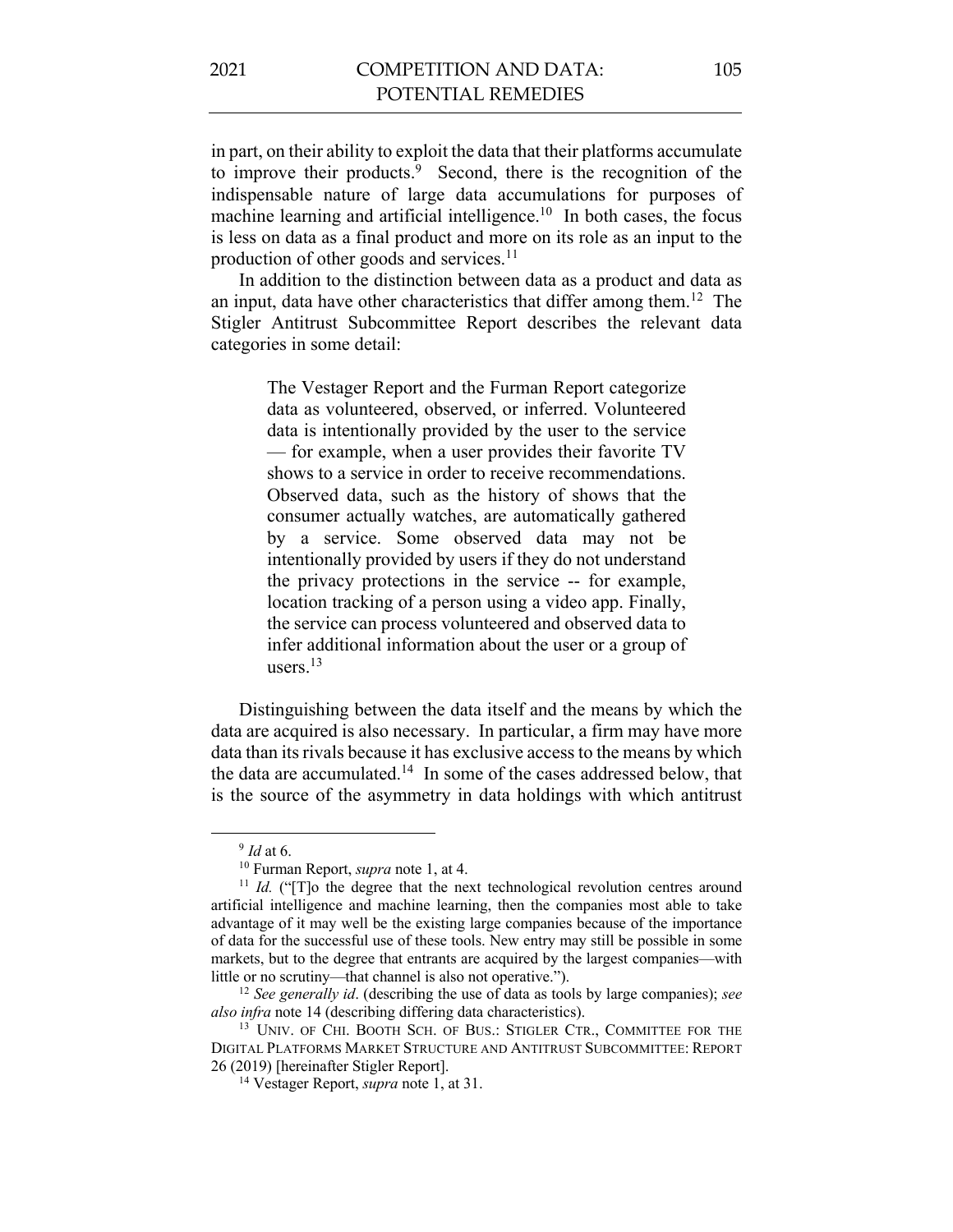authorities or regulators are concerned. Moreover, providing access only to the data will be often be insufficient to produce a significant increase in competition.<sup>15</sup> In many cases, an effective remedy will require the provision of complementary resources, those that make it possible to use the data effectively.16

Finally, distinguishing between situations in which data are used directly for the value of the information that they contain and those in which data are employed, using machine learning or artificial intelligence, to produce other useful information is necessary. Many of the examples of government intervention discussed below involve the direct use of data, but increasingly, the data whose ownership raise competitive concerns are better thought of as inputs to the production of information that is then used by firms to increase their productivity and improve their profitability. $17$ 

Whether highly asymmetric data holdings raise competitive concerns differs from case to case and judgments about them will often be controversial. This article does not take positions about those issues in the cases discussed. Rather, the purpose is to identify remedies that are likely to be practicable and effective in those cases where regulators, antitrust authorities, or courts have concluded that remedies are needed to allay such concerns. This article approaches this task through identification and examination of cases in which the competitive significance of data has been addressed.<sup>18</sup> In some cases, structural remedies, in which a proposed transaction has been blocked entirely or a partial divestiture has been required, have been employed.19 In others, conduct-based remedies, ranging from requirements to continue existing data sharing arrangements to creating entirely new access regimes, have been used.20

<sup>&</sup>lt;sup>15</sup> *Id.* at 8 ("The significance of data and data access for competition will thus always depend on an analysis of the specificities of a given market, the type of data, and data usage in a given case.").

<sup>16</sup> *Id.* at 6.

<sup>17</sup> *See infra* pp. 7–11.

<sup>18</sup> *See* Case COMP/M.8788–Apple/Shazam, Comm'n Decision (Sept. 6, 2018) (illustrating a matter in which the authorities concluded that acquisition of user data would *not* create a competition concern by stating that although the "Commission considers that the merged entity is likely to have the technical ability and the incentive to use the Shazam User Data to improve its digital music streaming," "[S]hazam User Data does not appear to be a key element of success of digital music streaming apps," and "[e]ven if the merged entity were to deny access to Shazam User data to competitors of Apple Music, the impact on the ability to compete of those rivals would likely be negligible.").

<sup>19</sup> Stigler Report, *supra* note 1, at 95; *see also infra* pp. 20–25.

<sup>20</sup> CMA Report, *supra* note 1, at 24, app. T (referring to the latter types of remedies as "data-related interventions" including: (1) increased consumer control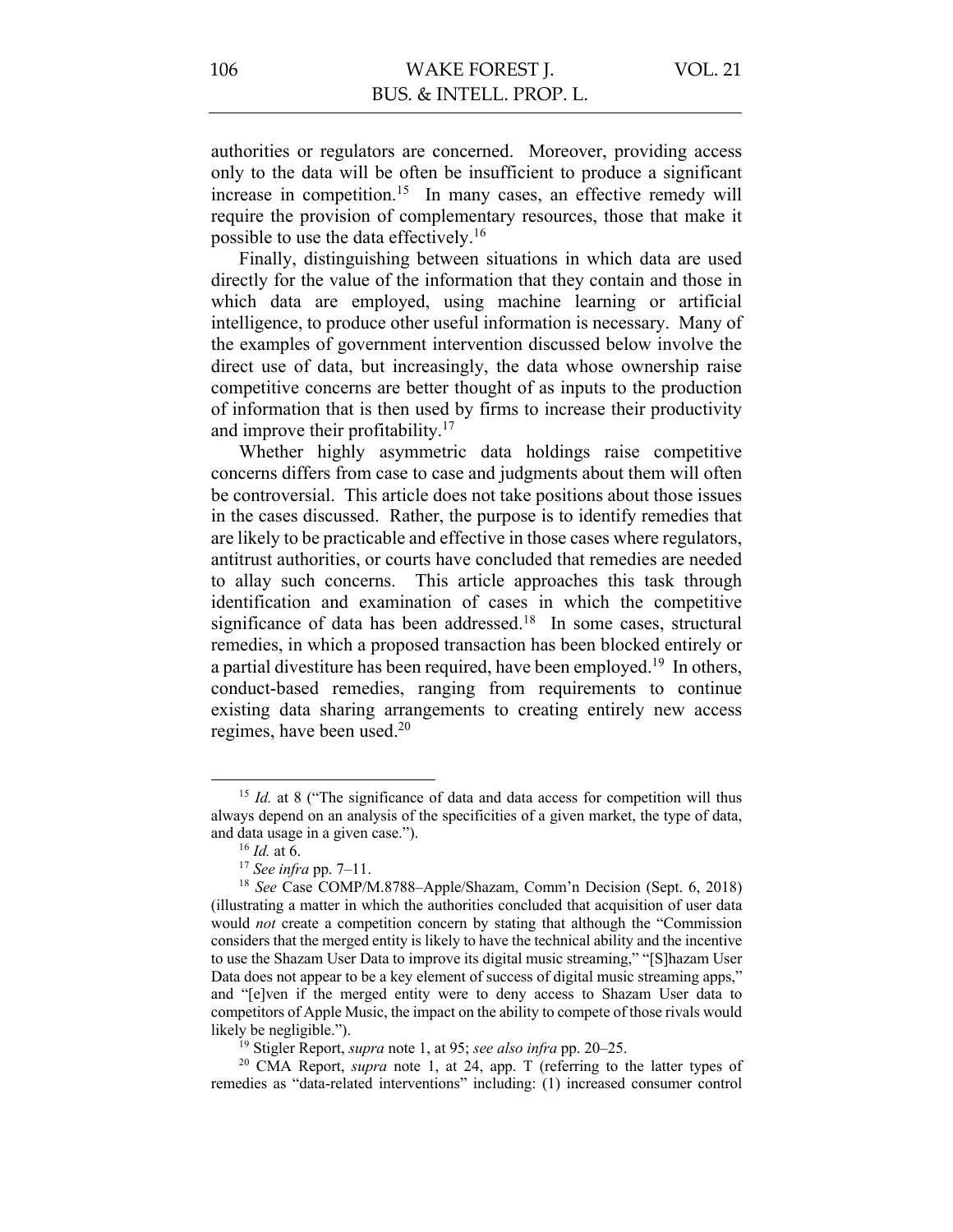This article accepts the proposition that large asymmetries in the amounts of data held by firms can raise competitive concerns and addresses the question of what, if anything, can or should be done by regulators or competition agencies to deal with those concerns. In some of the scenarios considered, the highly asymmetric data holdings are the result of mergers that combine the holdings of different firms. In others, they are the result of anticompetitive behavior by a single firm that denies access to data to its rivals. Finally, they may result from the fact that the holder was either a government-sanctioned monopolist or a "natural" monopolist that could now face competition if other firms were provided access to the data that it alone possesses.

The focus throughout this article is identifying remedies that might be effective in addressing these concerns. This article does not consider whether there are circumstances in which a denial of data to rivals may be efficient, such as creating incentives for the accumulation of data in the first place. Moreover, this article does not take a position on whether the remedies analyzed are best implemented in any given circumstance by a specialized regulatory agency, through consent decrees negotiated by an antitrust authority, or by a court in responding to a complaint brought either by a government agency or a private party.<sup>21</sup>

The growing recognition of the importance of data as an input or as a line of commerce in its own right coincides with assertions that the Federal Trade Commission should tighten merger enforcement, as evidenced by its review of prior acquisitions by the major digital platforms.22 Similarly, recognizing that data-related remedies will be complicated reinforces the desirability of avoiding circumstances in which markets "tip" and, instead, preserving incentives for firms to

over the use of data; (2) mandating interoperability; (3) mandating third-party access to data; and (4) mandating data separation/data silos).

<sup>&</sup>lt;sup>21</sup> We recognize that the ability of antitrust authorities and regulators to employ the remedies that we discuss, especially the mandating of data sharing, may be constrained by their need to take privacy considerations into account. For an analysis of the relationship between competition and privacy concerns in connection with the use of data, see Stanley M. Besen, *Competition, Privacy, and Big Data*, 28 CATHOLIC U. J.L. & TECH. 63 (2020). In this regard, it is interesting to note that the United Kingdom's Competition and Markets Authority has observed that "The case for user ID and data access interventions is stronger where there are strong competition and efficiency benefits in sharing the data, and privacy concerns can be managed through aggregation or anonymisation." CMA Report, *supra* note 1, at 29–30.

<sup>&</sup>lt;sup>22</sup> Press Release, Fed. Trade Comm'n, FTC to Examine Past Acquisitions by Large Technology Companies (Feb. 11, 2020) (on file with author); Carl Shapiro, *Antitrust in a Time of Populism*, 61 INT'L J. INDUS. ORG. 714, 716 (2018); JONATHAN B. BARKER ET AL., JOINT RESPONSE TO THE HOUSE JUDICIARY COMMITTEE ON THE STATE OF ANTITRUST LAW AND IMPLICATIONS FOR PROTECTING COMPETITION IN DIGITAL MARKETS (2020); C. Scott Hemphill & Tim Wu, *Nascent Competitors*, 168 U. PENN. L. REV. (forthcoming 2020).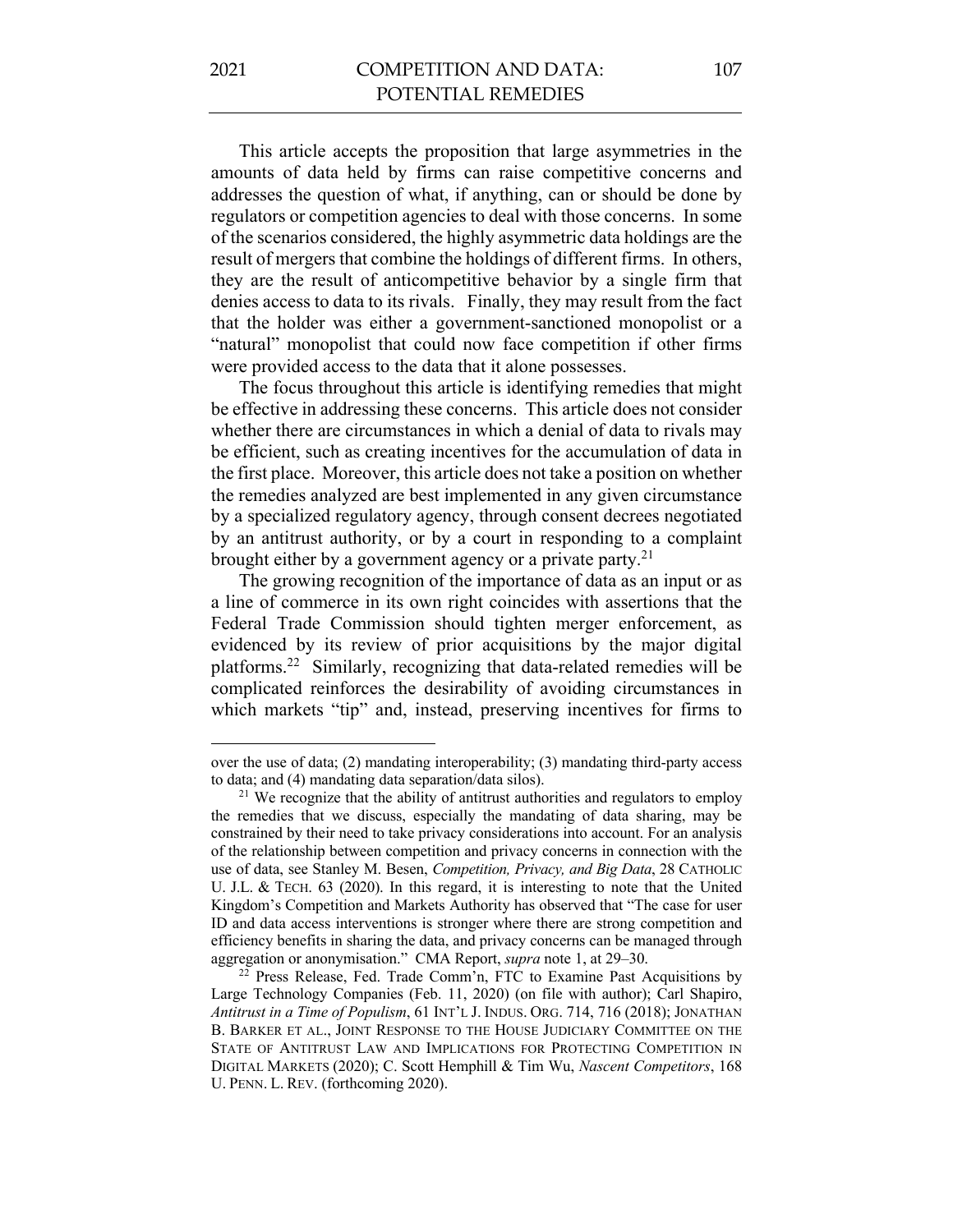compete to acquire data and, in appropriate circumstances, to share data.23

#### **II. BACKGROUND**

# **A. Recent Government Efforts That Address the Competitive Effects of Data Holdings**

Issues that involve the competitive effects of data holding have recently arisen in connection with proposed transactions, legislative proposals, and government investigations.24

For example, the European Commission recently closed an investigation into Google's acquisition of Fitbit, in which the emphasis on data accumulation converted what before now would have been a vertical analysis into a horizontal one. To secure clearance of the acquisition, Google agreed to a series of limitations on its data usage.25 In commencing its investigation, the Commission had expressed concern "that the proposed transaction would further entrench Google's market position in the online advertising markets by increasing the already vast amount of data that Google could use for personalization of the ads it serves and displays."26 Executive Vice-President Margrethe Vestager indicated that the investigation "aims to ensure that control by Google over data collected through wearable devices as a result of the transaction does not distort competition."27

The Australian Competition & Consumer Commission recently noted a similar concern in connection with its investigation of the Fitbit

<sup>23</sup> *See* Furman Report, *supra* note 3, at 56; *see infra* notes 22–24 and 26–31 and accompanying text.

<sup>24</sup> *See* Furman Report, *supra* note 1, at 16, 68, 73–74, 93; *see generally infra* note 25 and accompanying text.

<sup>&</sup>lt;sup>25</sup> Google committed, among other things, not to use the data it collected from Fitbit devices in its advertising businesses, to maintain a technical separation between Fitbit user data and Google's other data, and to give users the ability to either grant or deny the use of the health and wellness data stored in their Google or Fitbit accounts by other Google services. Google also committed to make health and wellness data collected through the Fitbit app to other software applications without charge. European Commission Press Release IP/20/2484, Mergers: Commission Clears Acquisition of Fitbit by Google, Subject to Conditions (Dec. 17, 2020). Google recently announced that it has closed the transaction [See https://blog.google/products/devices-services/fitbit-acquisition] even though it had not yet been cleared by the Department of Justice.

<sup>&</sup>lt;sup>26</sup> European Commission Press Release IP/20/1446, Mergers: Commission Opens In-Depth Investigation Into the Proposed Acquisition of Fitbit by Google (Aug. 4, 2020) [hereinafter Press Release IP/20/1446].

 $^{27}$ *Id.*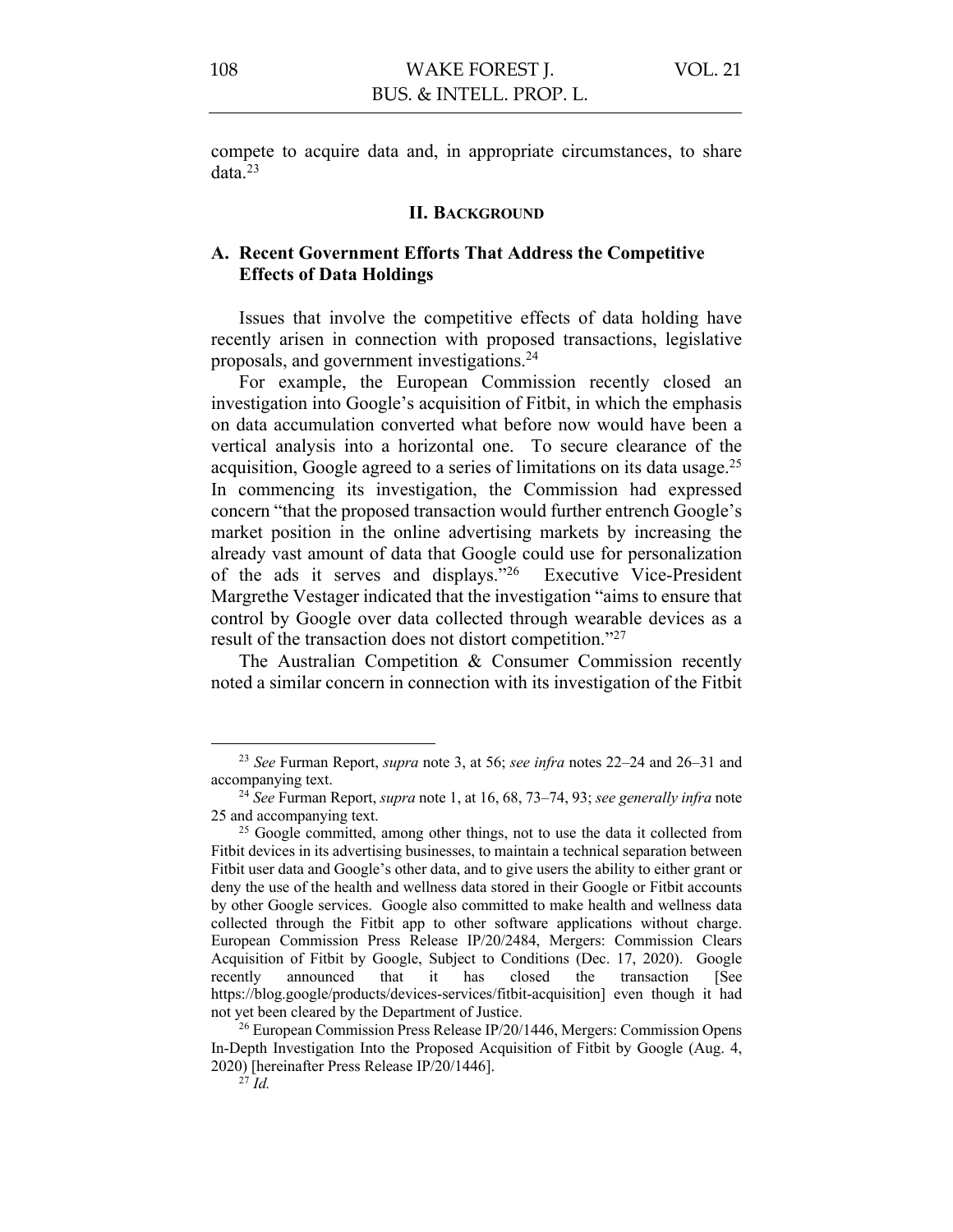acquisition.28 The Commission noted that "[t]he accumulation of additional, individual user data via this transaction in an entity which already benefits from substantial market power in multiple markets may contribute to reduced competitive outcomes in the future."29

Germany's January 2021 amendment of the Act Against Restraints of Competition (Competition Act – GWB) provides the Federal Cartel Office additional enforcement ability with respect to intracompany sharing of data and data interoperability and portability.<sup>30</sup> And in discussing its approach to digital markets, the U.S. Antitrust Division has noted the importance of "remaining vigilant about possible use of data to collude or otherwise interfere with the competitive process."31

In the complaint brought by the United States Department of Justice (DOJ) against Google, DOJ quotes Google's former CEO stating, "Scale is the key. We just have so much scale in terms of the data we can bring to bear."32 DOJ goes on to note that "[b]y using distribution agreements to lock up scale for itself and deny it to others, Google unlawfully maintains its monopolies." $33$  Further noting that "[t]he additional data from scale allows improved automated learning for algorithms to deliver more relevant results, particularly on 'fresh' queries (queries seeking recent information), location-based queries (queries asking about something in the searcher's vicinity), and 'longtail' queries (queries used infrequently)."34

In connection with the announcement of an "antitrust competition inquiry into the sector of Internet of Things (IoT) for consumer-related products and services in the European Union," Executive Vice-President Vestager stated that:

> [A]ccess to large amounts of user data appears to be the key for success in this sector, so we have to make sure that market players are not using their control over such

<sup>&</sup>lt;sup>28</sup> AUSTL. COMPETITION & CONSUMER COMM'N, STATEMENT OF ISSUES, GOOGLE LLC — PROPOSED ACQUISITION OF FITBIT INC 2 (2020).

<sup>29</sup> *Id.* 

<sup>&</sup>lt;sup>30</sup> Act Against Restraints of Competition, June 26, 2013, Federal Law Gazette (Bundesgesetzblatt), last amended by 10th Amendment to the Act Against Restraints of Competition (GWB Digitalisation Act), Jan. 18, 2021, https://www.bgbl.de/ xaver/bgbl/start.xav?startbk=Bundesanzeiger\_BGBl&jumpTo=bgbl121s0002.pdf# \_bgbl\_\_%2F%2F\*%5B%40attr\_id%3D%27bgbl121s0002.pdf%27%5D\_\_16113363 55712.

<sup>31</sup> *The Division Tackles Digital Markets: Digital Markets Update Spring 2019*, U.S. DEP'T OF JUSTICE (Sept. 30, 2019), https://www.justice.gov/atr/divisionoperations/division-update-spring-2019/division-tackles-digital-markets.

<sup>&</sup>lt;sup>32</sup> Complaint at 5, United States v. Google LLC, No. 1:20-cv-3010 APM (D.D.C. Oct. 20, 2020).

<sup>33</sup> *Id.*

<sup>34</sup> *Id*. at 13.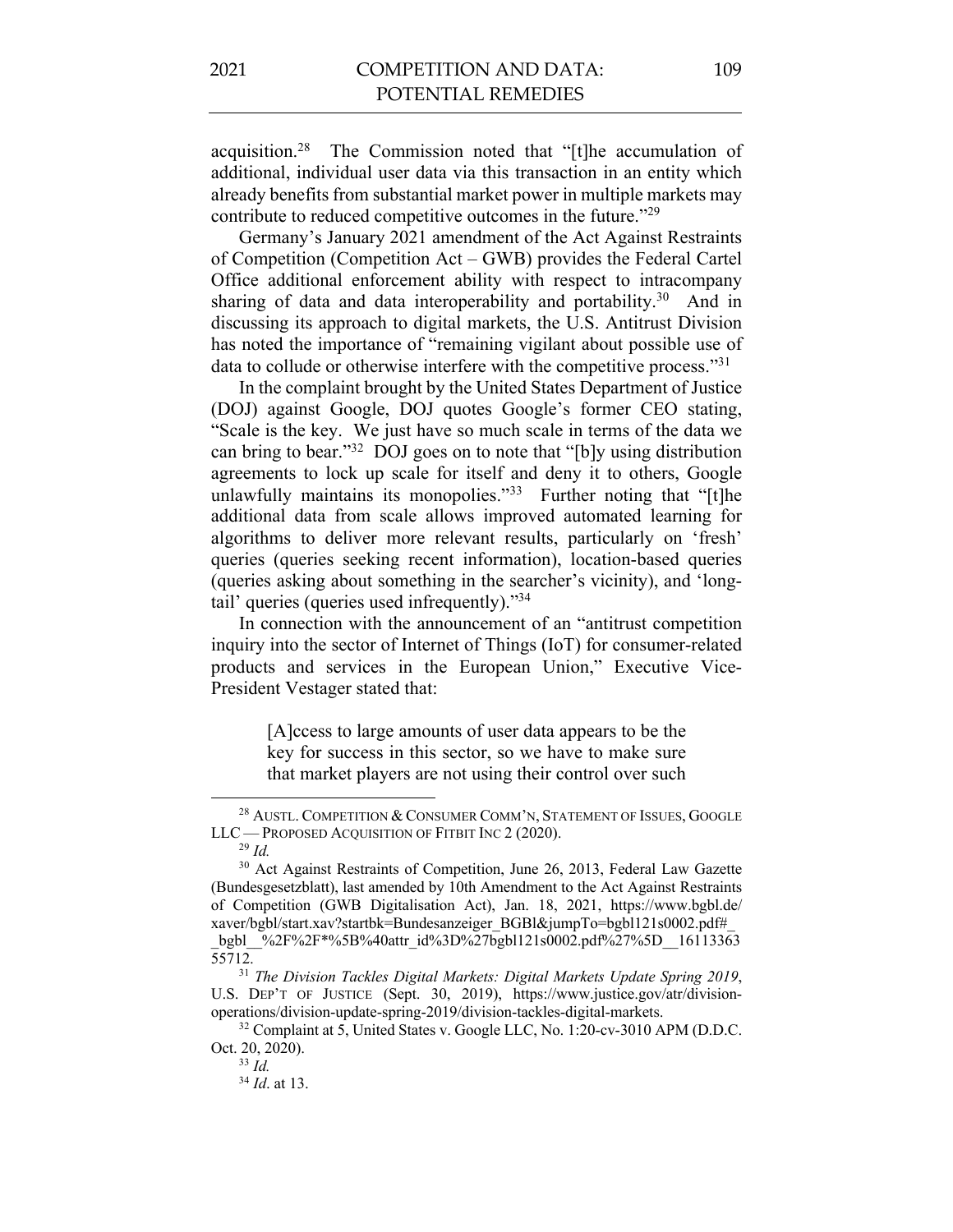data to distort competition, or otherwise close off these markets for competitors. This sector inquiry will help us better understand the nature and likely effects of the possible competition problems in this sector.35

Recently, the European Commission issued a Statement of Objections in which it noted that its:

> [P]reliminary findings show that very large quantities of non-public seller data are available to employees of Amazon's retail business and flow directly into the automated systems of that business, which aggregate these data and use them to calibrate Amazon's retail offers and strategic business decisions to the detriment of the other marketplace sellers.36

The Commission went on to state that its "preliminary view . . . is that the use of non-public marketplace seller data allows Amazon to avoid the normal risks of retail competition and to leverage its dominance in the market for the provision of marketplace services in France and Germany—the biggest markets for Amazon in the EU."37

The recent monopolization complaints in *United States v. Google*, *Colorado v. Google*, and *Federal Trade Commission v. Facebook* all allege that the control of substantially more data than its rivals gives a firm a competitive advantage. For example, the *United States v. Google* complaint states:

> [G]oogle's anticompetitive practices are especially pernicious because they deny rivals scale to compete effectively. General search services, search advertising, and general search text advertising require complex algorithms that are constantly learning which organic results and ads best respond to user queries; the volume, variety, and velocity of data accelerates the automated learning of search and search advertising algorithms. When asked to name Google's biggest strength in search, Google's former CEO explained: "Scale is the key. We just have so much scale in terms of the data we

<sup>35</sup> European Commission Press Release IP/20/1326*,* Antitrust: Commission Launches Sector Inquiry Into the Consumer Internet of Things (IoT) (July 16*,* 2020).

<sup>36</sup> European Commission Press Release I*P/20/2077*, Antitrust: Commission Sends Statement of Objections to Amazon for the Use of Non-Public Independent Data and Open Second Investigation Into its E-Commerce Business Practices (Nov. 10, 2020). <sup>37</sup> *Id.*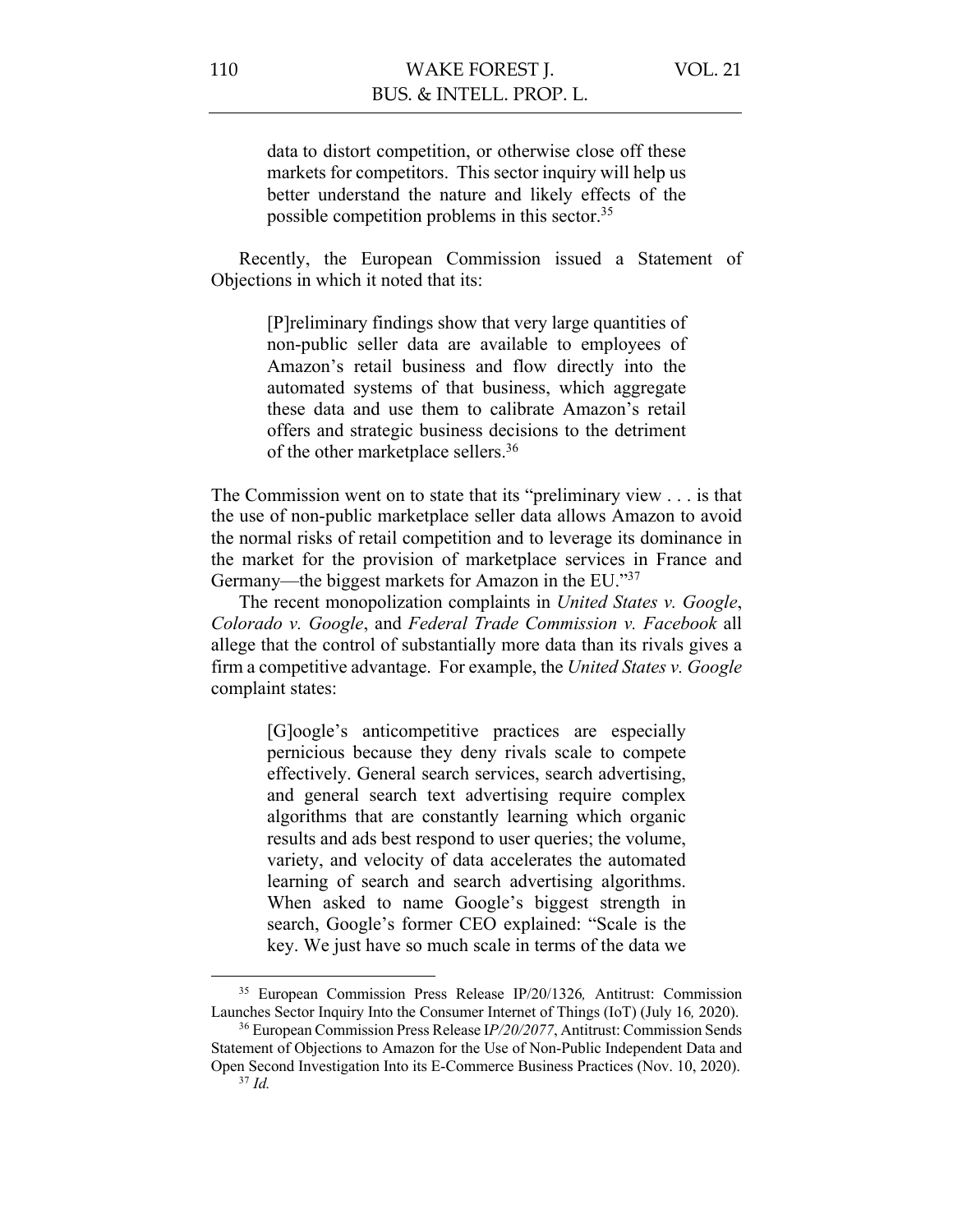can bring to bear." By using distribution agreements to lock up scale for itself and deny it to others, Google unlawfully maintains its monopolies.<sup>38</sup>

Similarly, in *Colorado v. Google*, the plaintiffs allege that Google's business and resulting monopolies come from data about the people who utilize the search engine. These data are collected by means of closely tracking and analyzing each user's search. In 2010, Google's then-CEO Eric Schmidt boasted: "We know where you are. We know where you've been. We can more or less know what you have been thinking about."39

The *Federal Trade Commission v. Facebook* complaint notes that "[F]acebook has chosen to monetize its businesses by selling advertising that is displayed to users based on the personal data about their lives that Facebook collects"40 and that "[b]y acquiring Onavo, Facebook obtained control of data that it used to track the growth and popularity of other apps, with an eye towards identifying competitive threats for acquisition or for targeting under its anticompetitive platform policies."41

Finally, a recent Congressional Staff Report addresses "[t]he data advantages that dominant online platform companies have over smaller competitors and startups, and how those data advantages can reinforce dominance and serve as a barrier to entry."42 The report concludes "[t]he accumulation of data can serve as… [a] powerful barrier to entry for firms in the digital economy"43 and that:

> While data is non-rivalrous—meaning that one party's use does not prevent or diminish use by another—firms may nonetheless exclude rivals from using their data through technical restrictions and legal contracts. These

<sup>38</sup> Complaint, United States v. Google, *supra* note 32, ¶ 8; *see also id.* ¶¶ 35–36; *see also* Complaint ¶ 45, New York v. Facebook, 1:20-cv-03589 JEB (D.D.C., Dec. 9, 2020) ("The volume, velocity (freshness), and variety of Facebook's user data give it an unprecedented, virtually 360-degree view of the user and her contacts, interests, preferences, and activities, which allows Facebook to personalize content to its users that other platforms are not able to provide.").

<sup>39</sup> Complaint ¶ 5, Colorado v. Google, 1:20-cv-3175 APM (D.D.C., Dec. 17, 2020).

<sup>&</sup>lt;sup>40</sup> Complaint ¶ 43, Federal Trade Commission v. Facebook, 1:20-cv-03590 CRC (D.D.C. Dec. 9, 2020) [hereinafter Facebook Complaint].

<sup>41</sup> *Id.* ¶ 75.

<sup>&</sup>lt;sup>42</sup> SUBCOMM. ON ANTITRUST, COMMERCIAL & ADMIN. LAW OF THE HOUSE OF REPRESENTATIVES OF THE COMM. ON THE JUDICIARY,  $116^{th}$  CONG., INVESTIGATION OF COMPETITION IN DIGITAL MARKETS 31 (Comm. Print 2020).

<sup>43</sup> *Id*. at 42.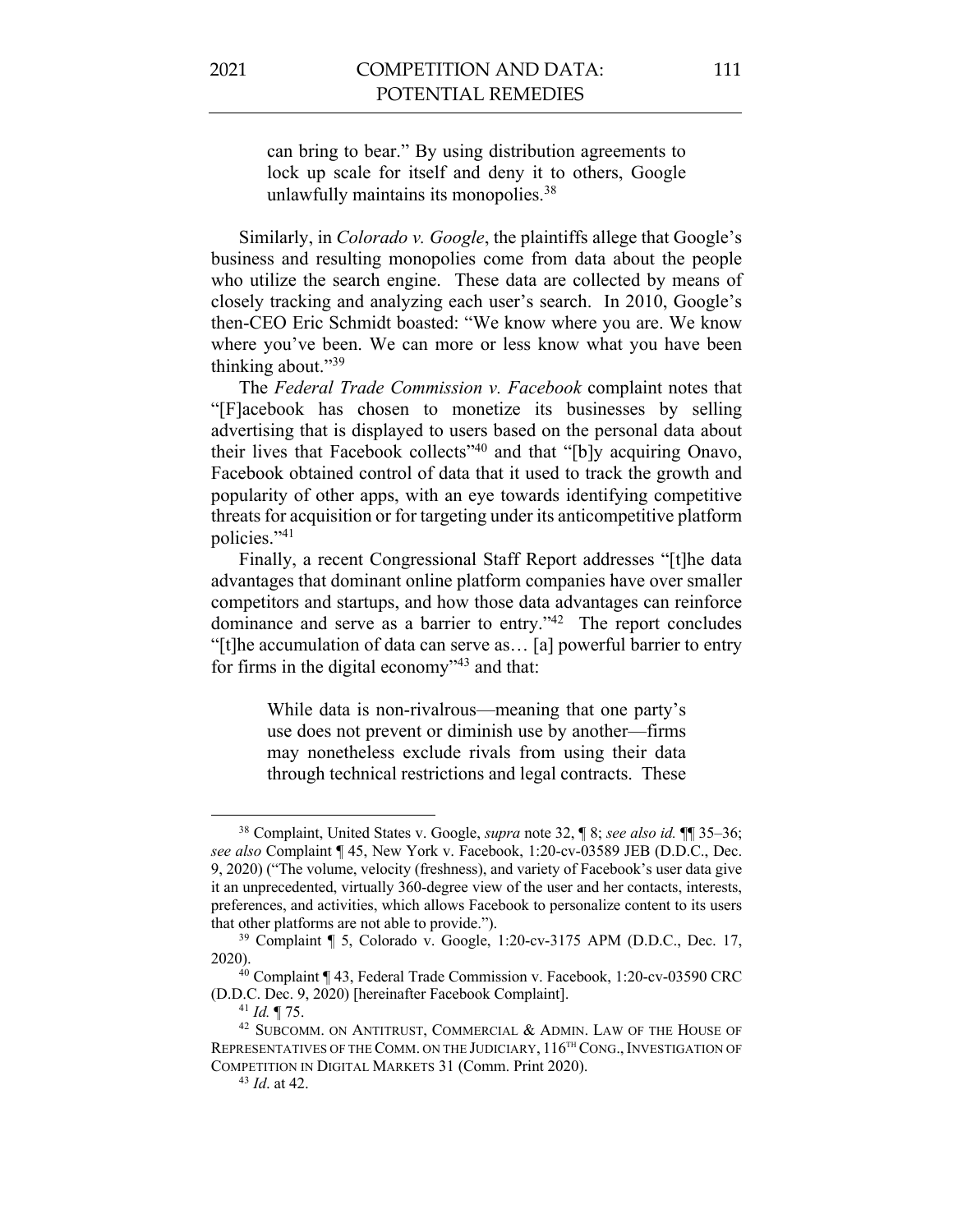exclusionary tactics can close off markets and shield incumbents from competition.<sup>44</sup>

# **B. Why Asymmetries in Data Holdings May Be Important for Competition**

McSweeney and O'Dea observe that:

Data of particular competitive significance may often be difficult and costly to obtain. The firm that does obtain those data will often have little incentive to share. An incumbent firm may have a significant advantage over entrants if it possesses a valuable database that would be difficult, costly, or time consuming for a new firm to match or replicate. In those situations, competition enforcers can and should assess the competitive implications of data.45

Similarly, Kathuria and Globocnik observe that:

Data-driven markets are often characterized by network effects where the quantity of data (scale) and variety of data (scope) have a positive influence on the market share of a platform. By depriving its rivals of gaining scale in data, a dominant player can successfully exploit demand-side scale economies, i.e. network effects, to its benefit in a two-sided market. Competition agencies have long been vigilant against the practices of a dominant undertaking that restrict rivals from gaining the 'critical mass' to stay viable in a market characterized by network effects.46

<sup>44</sup> *Id*. at 42–43 (footnotes omitted).

<sup>45</sup> Terrell McSweeney & Brian O'Dea, *Data. Innovation, and Potential Competition in Digital Markets—Looking Beyond Short-Term Price Effects in Merger Analysis*, FED. TRADE COMM'N: ANTITRUST CHRON. (Feb. 2018), https:// www.ftc.gov/system/files/documents/public\_statements/1321373/cpi-mcsweenyodea.pdf. McSweeney was a member of the Federal Trade Commission from 2014 to 2018. Recognition that data accretions may produce reduced incentives to voluntarily share applies an important insight from earlier merger cases. *See infra* note 25 and accompanying text.

<sup>46</sup> Vikas Kathuria & Jure Globocnik, *Exclusionary Conduct in Data-Driven Markets: Limitations of Data Sharing Remedy*, J. OF ANTITRUST ENFORCEMENT 2 (2020). It should be noted, however, that these authors are skeptical about mandatory data sharing as a remedy to this situation, raising concerns about its effects on the incentives of the dominant firm, its administrative feasibility, and its effects on user privacy, among others.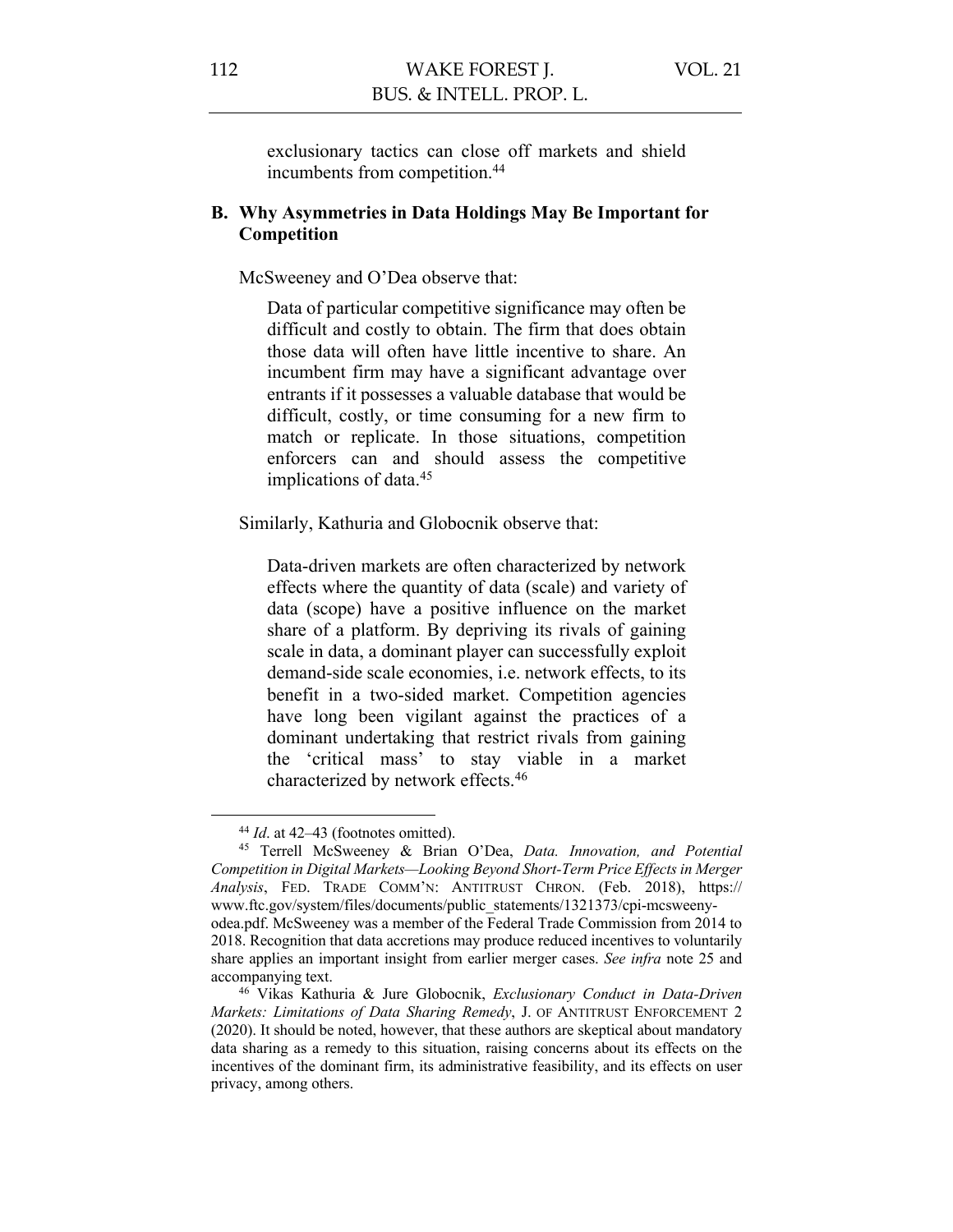In an analogous situation, DOJ conditioned its approval of the merger of WorldCom and MCI on agreement of the parties to divest one of their top-level Internet backbones to maintain the incentives of each of the backbones to continue to "peer", i.e., interconnect, with its rivals. 47 As DOJ official Constance Robinson explained:

> Prior to the MCI/WorldCom merger, no single backbone provider reached a disproportionate amount of destinations on the Internet relative to other major players. There was a rough equality, with each backbone provider depending on the other. Each backbone provider, therefore, had an incentive to support efficient interconnections because its failure to do so would have caused such a degradation of quality that it risked losing customers to the other networks. That incentive would change, however, if the two largest backbone providers were combined…. By giving MCI/WorldCom a disproportionately large customer base, the merger would have changed MCI/WorldCom's incentives from favoring compatibility toward favoring incompatibility.48

The unwillingness of a firm with disproportionately large data holdings to share its data with rivals can thus be seen as an example of a more general phenomenon. As Ian Brown puts it, "Where one firm has a dominant position in a market with strong network effects, it will have strong disincentives to allow interoperability."<sup>49</sup> This article focuses on interventions that either encourage data sharing among firms by preventing transactions that would create disincentives for sharing, or that require data sharing in order to promote competition. However, the underlying economic analysis is equally applicable to situations in which cooperation among firms takes the form of physical interconnection. For example, in the case of communications networks,<sup>50</sup> or providing access to intellectual property, firms whose

<sup>47</sup> *See* Constance K. Robinson, Dir. of Operations & Merger Enf't, U.S. Dep't of Justice Antitrust Div., Keynote Address at the Practicing Law Institute: Network Effects in Telecommunications Mergers—MCI WorldCom Merger: Protecting the Future of the Internet (Aug. 23, 1999).

<sup>48</sup> *Id.* 

<sup>49</sup> IAN BROWN, INTEROPERABILITY AS A TOOL FOR COMPETITION REGULATION 16 (2020), https://www.ianbrown.tech/2020/08/01/interoperability-as-a-tool-forcompetition-regulation/.

<sup>&</sup>lt;sup>50</sup> For a discussion on interconnection in communications networks see Eli M. Noam, *Chapter 9: Interconnection Practices*, *in* 1 HANDBOOK OF TELECOMMUNICATIONS ECONOMICS (Elsevier ed., 2002). Noam has observed that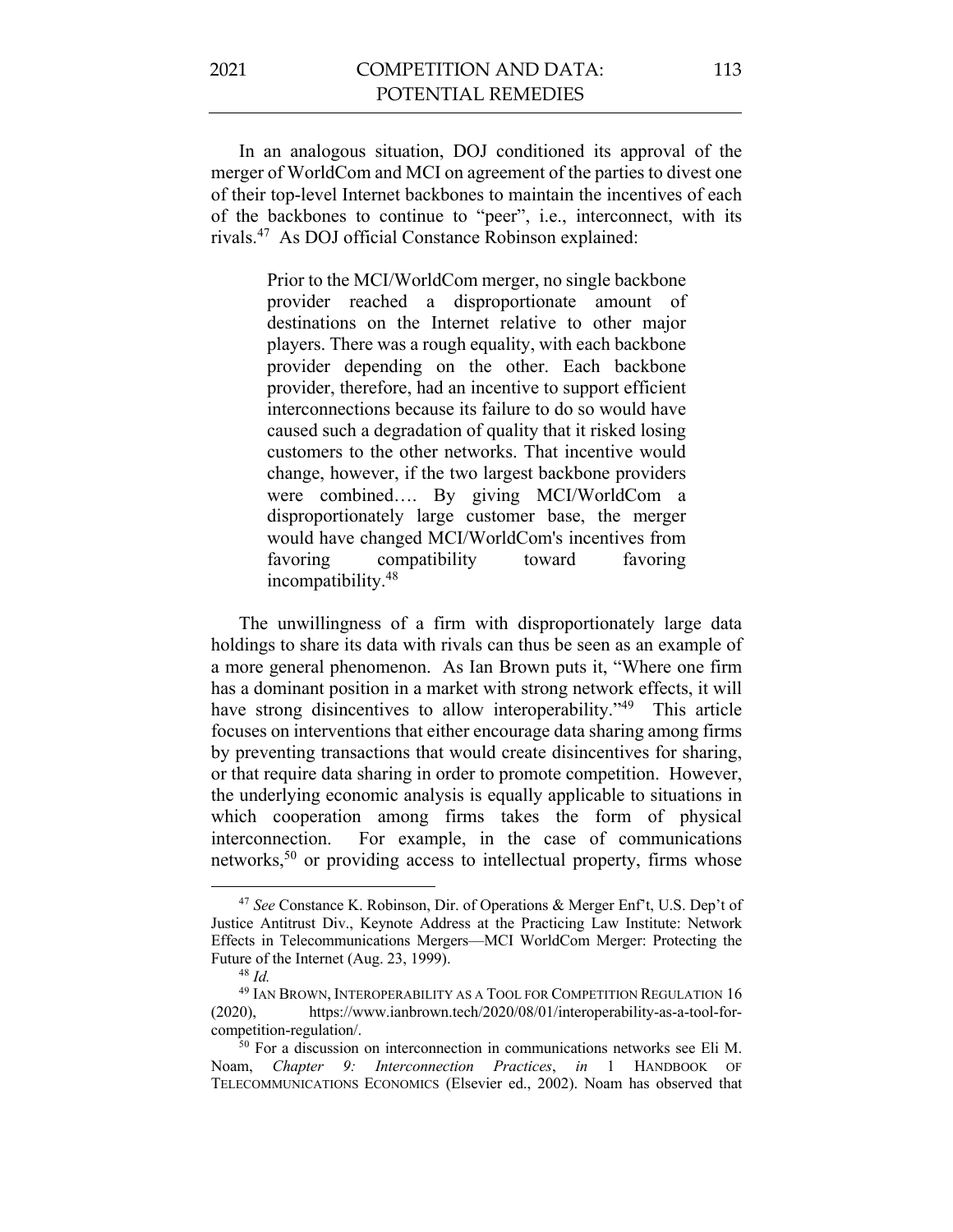patented technologies are incorporated into standards developed by private Standards Development Organizations are required to license those technologies to implementers of those standards.<sup>51</sup>

Moreover, although most recent situations in which the accumulation of data has raised competitive concerns have involved firms with detailed access to the characteristics and purchasing behavior of their users, as in the case of internet search engines such as  $Google<sup>52</sup>$ social media sites such as Facebook,<sup>53</sup> and online shopping platforms such as Amazon,<sup>54</sup> they have arisen in other circumstances, as well. For example, in announcing the opening of an investigation into the proposed acquisition of Refinitiv by the London Stock Exchange Group, the European Commission noted its "preliminary concerns that following the proposed transaction, competitors in consolidated real-

voluntary interconnection is most *unlikely* to occur when there is "an asymmetry in bargaining strength and in the urgency for interconnection." *Id* § 1.2

<sup>51</sup> *See, e.g*., Joseph Farrell et al., *Standard Setting, Patents and Hold-Up*, 74 ANTITRUST L. J. 603 (2007) (discussing standard essential patents). The UK Competition and Markets Authority also has raised concerns about "coordination failures": "[b]eneficial coordination may sometimes fail to arise where individual firms do not account for the benefits such coordination would provide customers, either in the short or long term, and/or do not have incentives to reach the same outcome (in fact, in many cases companies have strong incentives to build 'moats' around their services to protect future revenues)." COMPETITION & MARKETS AUTHORITY, *supra* note 4, at 21.

<sup>52</sup> Complaint, Colorado v. Google, *supra* note 39; *see also* Foo Y. Chee, *EU Antitrust Regulators Say They Are Investigating Google's Data Collection*, REUTERS (Nov. 30, 2019), https://www.reuters.com/article/us-eu-alphabet-antitrust-exclusive/ exclusive-eu-antitrust-regulators-say-they-are-investigating-googles-data-collectionidUSKBN1Y 40NX.

<sup>53</sup> Complaint, New York v. Facebook, *supra* note 38; *see Bundeskartellamt Prohibits Facebook from Combining User Data from Different Sources*, BUNDESKARTELLAMT (July 2, 2019), https://www.bundeskartellamt.de/Shared Docs/Publikation/EN/Pressemitteilungen/2019/07\_02\_2019\_Facebook\_FAQs.pdf?bl ob=publicationFile&v=6; Facebook has appealed the decision but is required to observe its requirements during the pendency of the appeal. *See* Adam Satariano, *Facebook Loses Antitrust Decision in Germany Over Data Collection*, N.Y. TIMES (June 23, 2020), https://www.nytimes.com/2020/06/23/technology/facebookantitrust-germany.html; Press Release, Fed. Court of Justice, The Federal Court of Justice Provisionally Confirms the Allegation of Abuse of a Dominant Position by Facebook (June 23, 2020) (on file with author) ("[a]ccess to data is not only an important competitive parameter in the advertising market, but also in the social network market.") [hereinafter Federal Court of Justice Press Release].

<sup>54</sup> *See, e.g*., European Commission Press Release IP 20/20771, Antitrust: Commission sends Statement of Objections to Amazon for the use of non-public independent seller data and opens second investigation into its e-commerce business practices. (Nov. 10, 2020).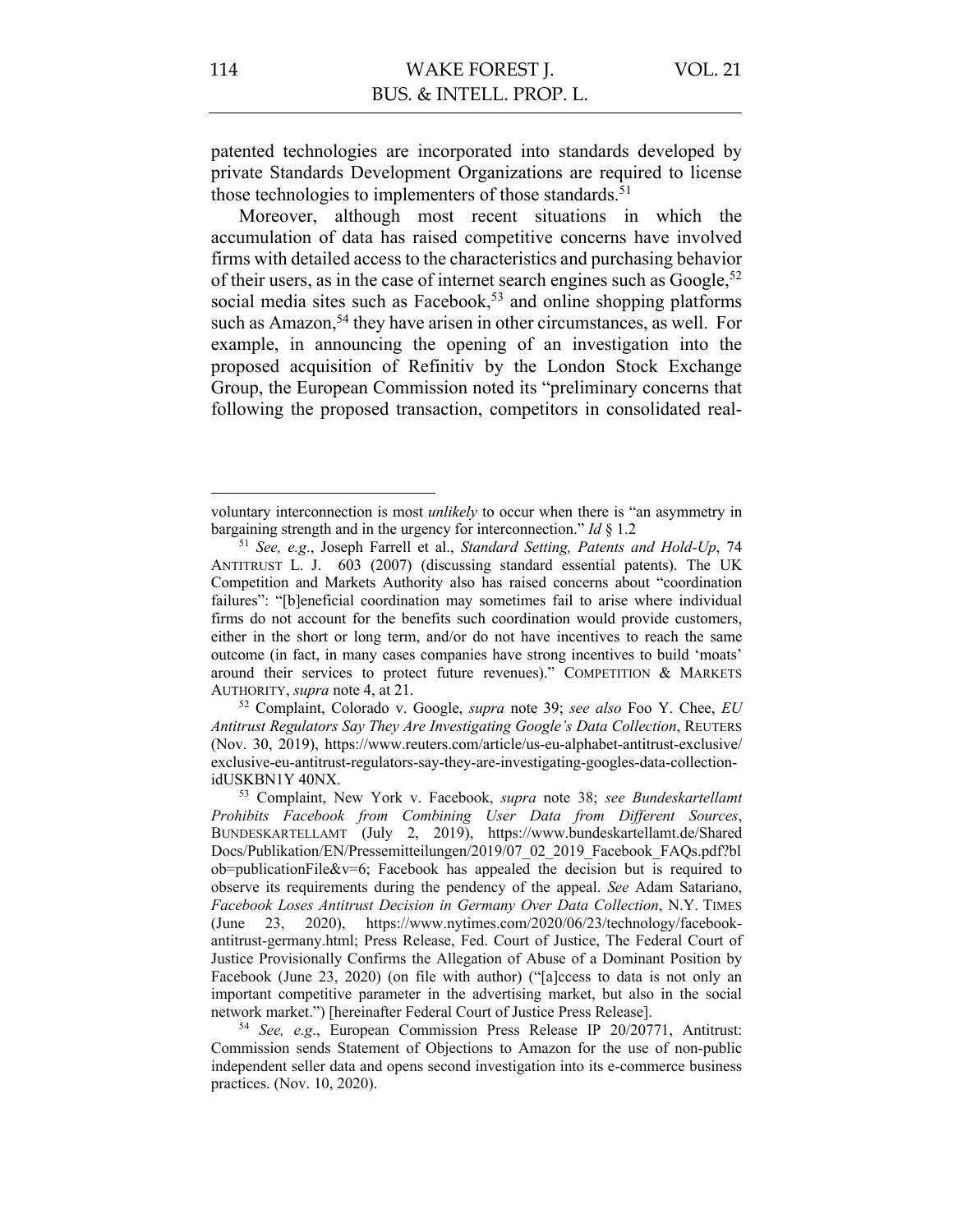time datafeeds and desktop services could be shut out from accessing

#### **C. Past Efforts to Address Data-Related Competition Concerns**

Although the focus on data as a potential source of market power is relatively new, competition authorities and regulators have addressed concentrations of data holdings in numerous past instances. Unsurprisingly, the circumstances that give rise to data-related or information-related competitive concerns vary widely, so adopted remedies vary widely, as well.<sup>56</sup> The following analysis considers some of these remedies as useful models, looking specifically at how well the remedies matched their asserted purposes and how useful they are as exemplars for future interventions by an antitrust authority. It begins by discussing remedies that are both administratively straightforward and clearly effective in dealing with the problems that they are intended to address. It then discusses remedies in more complicated situations and where there is less certainty about their effectiveness.

Broadly speaking, the analysis is divided into three parts. The first addresses the issue of how competition agencies should deal with concerns about the competitive effects of data consolidation that arise in the context of merger reviews. There, the issue is whether to approve the merger and, if approved, whether to impose behavioral conditions on it or to require divestitures of certain assets held by the merging parties. The second part of the article addresses situations in which a large firm attempts to terminate an existing data sharing arrangement

LSEG's input data."<sup>55</sup>

<sup>55</sup> European Commission Press Release IP/20/1140, Mergers: Commission Opens In-Depth Investigation Into Proposed Acquisition of Refinitiv by London Stock Exchange Group (June 22, 2020). The Commission recently cleared the transaction citing the commitments made by LSE to divest its stake in Borsa Italiana, to continue to offer its global OTC IRD clearing services on an open access basis, and to provide access to the LSE venue data, FTSE UK Equity Indices, and WM/R FX Benchmarks to all existing and future downstream competitors. [Press Release, 13 January 2021, Mergers: Commission clears acquisition of Refinitiv by London Stock Exchange Group, subject to conditions, https://ec.europa.eu/commission/presscorner/detail/ en/IP\_21\_103.] The United States Department of Justice had earlier closed its investigation of the transaction without taking any action. Statement of the Department of Justice Antitrust Division on the Closing of Its Investigation of London Stock Exchange Group and Refinitiv. *See* Press Release, Dep't of Justice: Office of Pub. Affairs, Statement of the Department of Justice Antitrust Division on the Closing of its Investigation of London Stock Exchange Group and Refinitiv (July 31, 2020) (on file with author).

<sup>56</sup> *See generally* Alden F. Abbott, *Big Data and Competition Policy: A US FTC Perspective,* FED. TRADE COMM'N (July 6, 2019), https://www.ftc.gov/system/ files/documents/public\_statements/1543858/big\_data\_and\_competition\_policy\_chin a presentation 2019.pdf.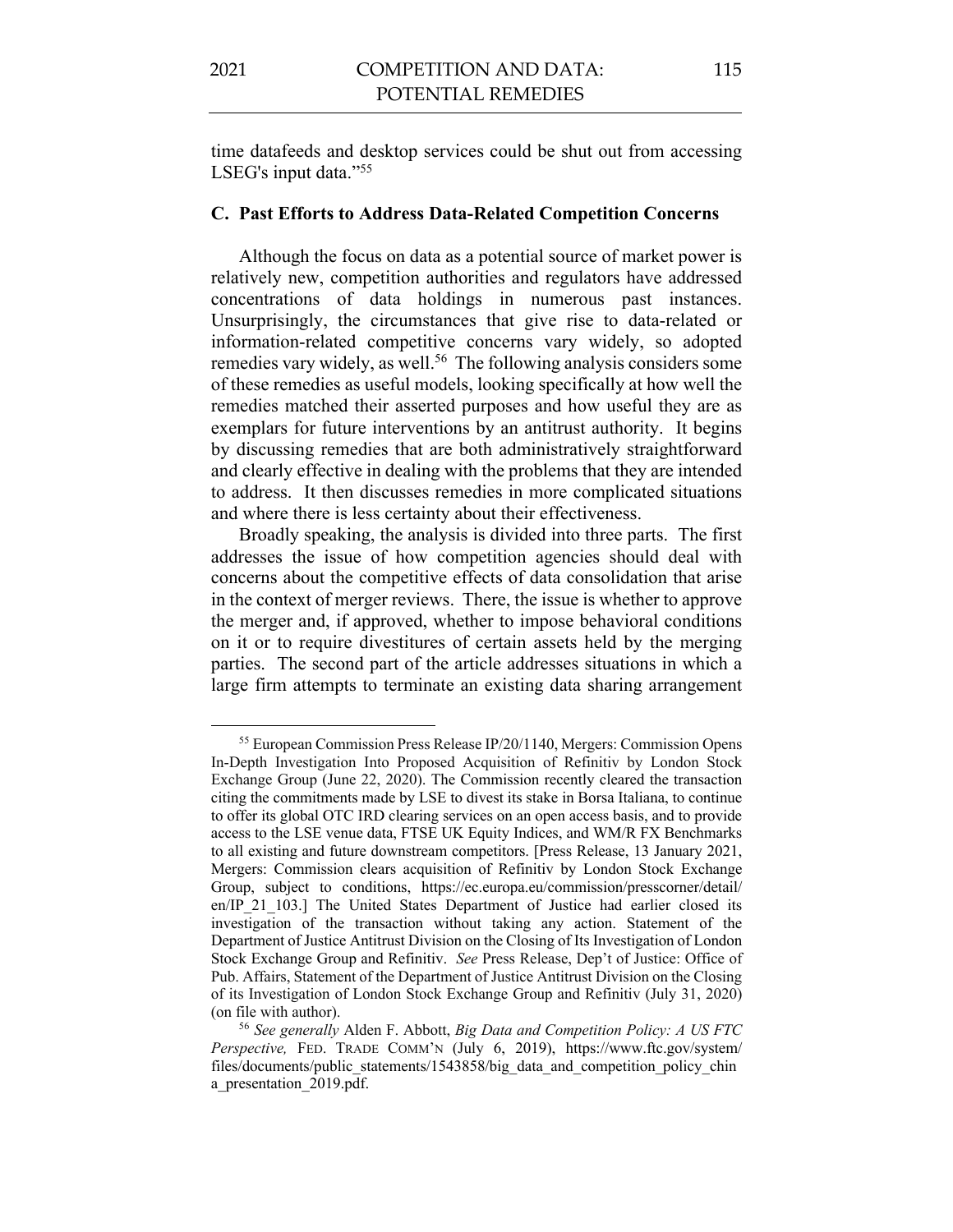with its smaller rivals in order to obtain a competitive advantage. The final part of the article examines situations in which the asymmetries in data holdings have arisen either "organically," that is they are not the product of mergers, they are the result of past mergers that were not challenged or conditioned when they originally occurred, or they are the result of other factors, the influence of network effects prominent among them.<sup>57</sup> In those cases, antitrust authorities and regulators do not have a proposed merger that they can either block or on which they can impose conditions nor do they have preexisting commercial arrangements to guide their efforts, so dealing with the asymmetries may require the use of different tools.

## **III. MERGER-RELATED REMEDIES**

# **A. Treatment of Mergers that Raise Data-Related Competitive Concerns**

Suppose an antitrust authority is presented with a proposed merger in which the acquiring entity proposes to combine its own data with those of the entity that it proposes to acquire. In such cases, the acquirer could easily argue that the combination of the data would permit it to offer new products or services, or lower the price or improve the quality of its current offerings, that would not be possible without access to its merging party's data.<sup>58</sup> The agency would presumably approve the merger if the efficiencies, including those that arise from combining the data of the two entities, exceed any anticompetitive effects from the merger, including those that arise from the combination of the data. The situation becomes more complex, however, if, for example, the combination of the data raises significant anticompetitive concerns that, unless remedied, would result in the merger-related efficiencies being insufficient to offset the anticompetitive effects of the merger. These concerns include those that result from the changed incentives of the merging firms to share their data with other firms, thus weakening those

<sup>&</sup>lt;sup>57</sup> The Federal Trade Commission recently announced that it has requested information about past acquisitions by five large technology firms: Google, Amazon, Apple, Facebook, and Microsoft. *See supra* note 12. The Commission stated that it "plans to use the information obtained in this study to examine trends in acquisitions and the structure of deals, including whether acquisitions not subject to HSR notification might have raised competitive concerns, and the nature and extent of other agreements that may restrict competition."

<sup>58</sup> D. Daniel Sokol & Roisin Comerford, *Antitrust and Regulating Big Data*, 23 GEO. MASON L. REV. 1129 (2016) (reporting several cases in which merging entities or parties to a data sharing agreement claimed efficiencies that would result from combining data from different sources, although those claims were not always credited by the antitrust authorities).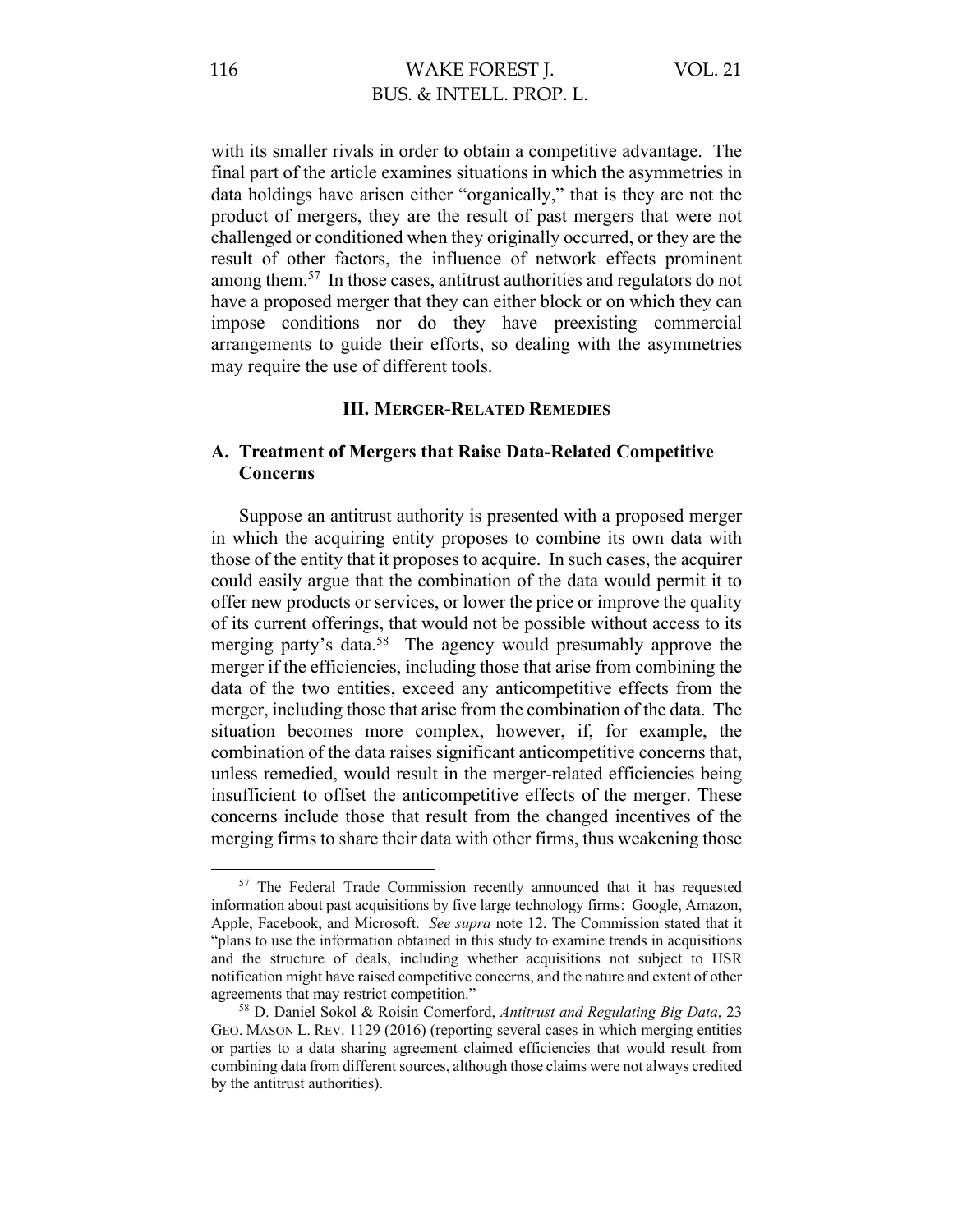firms as competitors. Antitrust authorities have taken a number of different approaches to such mergers.<sup>59</sup>

#### **B. Challenging the Merger Itself**

In some cases, the antitrust authorities have blocked proposed mergers on the grounds that the data that were held by the merging firms were critical inputs in that no one could compete effectively without access to them and, at the same time, no other firm could reproduce those inputs in a timely manner. <sup>60</sup> In such cases, the government's objective in blocking the merger was to preserve the previous competition between the merging firms.<sup>61</sup>

In other cases, one or both of the merging firms had an existing data sharing arrangement with another firm or firms and the antitrust authorities were concerned that, after the merger, the merged firm would have an incentive to terminate those third-party arrangements.<sup>62</sup> In such cases, the objective of the antitrust authorities was to preserve the beneficiary of the data sharing arrangement as a competitor so that, as an alternative to preventing the merger, the authorities might instead require that the merged firm maintain the existing arrangement. In either of these circumstances, there are several possible fixes to the merger.<sup>63</sup> The most straightforward, of course, is for the acquisition to be blocked entirely.

An example of this approach is the DOJ's successful challenge to the consummated merger of Bazaarvoice and PowerReviews, the two leading companies in the provision of customer ratings and reviews platforms.64 In opposing the transaction, DOJ argued that Bazaarvoice "failed to demonstrate that the merger was necessary to improve the quality of its data analytics offerings" and that "without the merger, Bazaarvoice and PowerReviews could have shared their data to improve their respective data analytics offerings."65 Bazaarvoice eventually agreed to divest "[a]ll tangible and intangible assets that were acquired by Bazaarvoice when it purchased the PowerReviews business,"66 in effect a complete reversal of the original transaction. This both

<sup>59</sup> *See infra* notes 50–108 and accompanying text.

<sup>60</sup> Plaintiff's Trial Brief and Motion in Limine, United States of America v. Bazaarvoice, No. 13-cv-00133 WHO (N.D. Cal. Sept. 9, 2013) [hereinafter Motion in Limine].

<sup>61</sup> *Id.* at 29.

<sup>62</sup> *Id.*

<sup>63</sup> *Id.*

<sup>64</sup> United States v. Bazaarvoice, Inc. Case No. 13-cv-00133-WHO 2014 WL 11297188 (N.D. Cal. January 8, 2014).

<sup>65</sup> Motion in Limine, *supra note* 60, at 37.

<sup>66</sup> Third Amended Final Judgement at 2, *Bazaarvoice*, Inc., 2014 WL 11297188.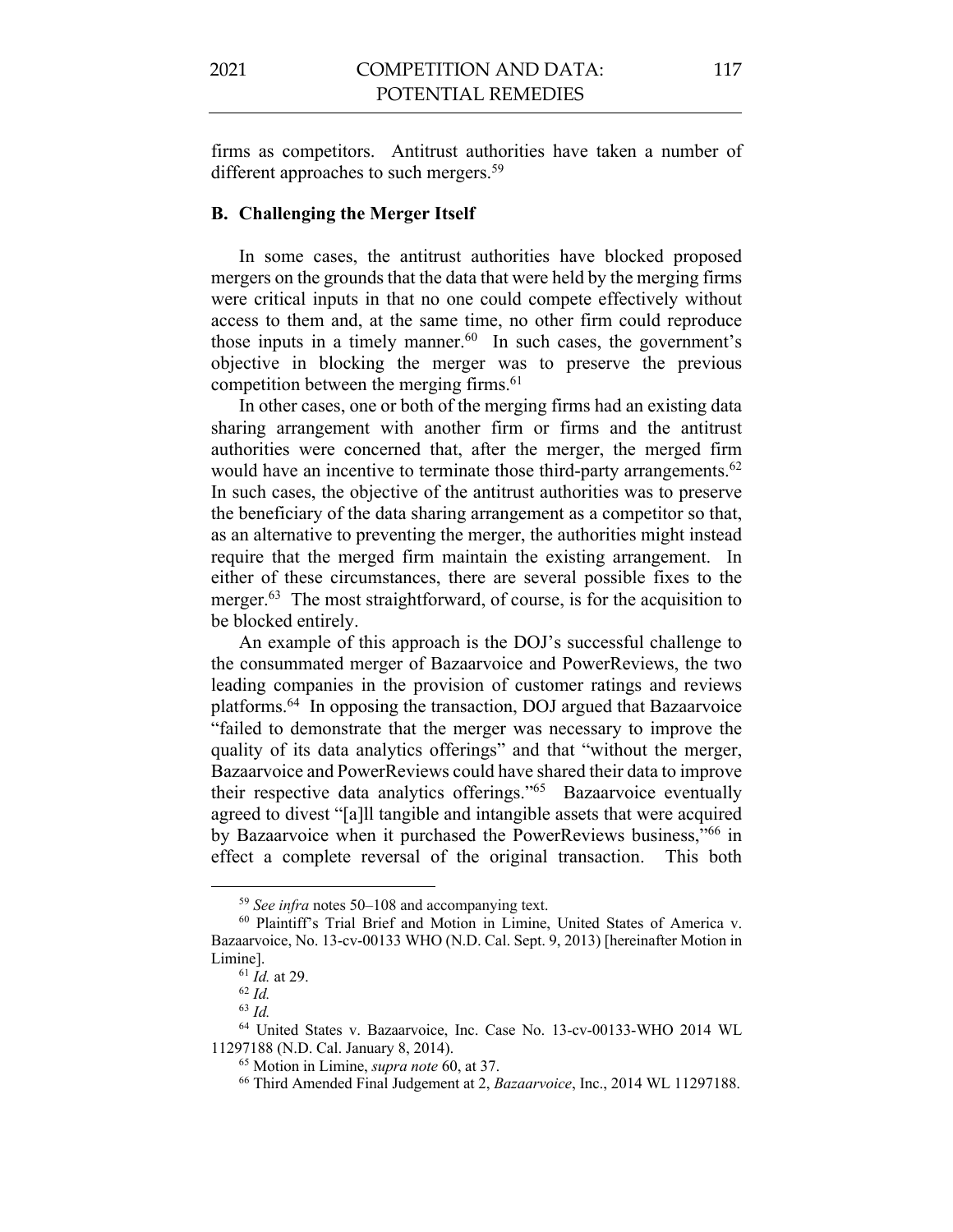preserved competition and preserved the incentive for the companies to engage in lawful data-sharing arrangements.

## **C. Imposing a "Hold Separate" Requirement**

Another approach is to approve the transaction if the merged entity agrees not to combine the data of two merging parties or to do so only under limited conditions. Although not instigated by a transaction, an example of this type of "hold separate fix" occurred when the German competition authority, Bundeskartellamt, allowed Facebook to combine data from various Facebook-owned services, including WhatsApp and Instagram, only with the consent of users. $67$  The Bundeskartellamt noted that "[w]here consent is not given, the data must remain with the respective service and cannot be processed in combination with Facebook data."68

As a remedy, conditioning data aggregation on user consent presents well-understood difficulties.<sup>69</sup> For example, notwithstanding Facebook's commitment not to combine a user's data without consent, the Italian Competition Authority found that Facebook:

> [E]xerts undue influence on registered consumers, who suffer, without express and prior consent and therefore unconsciously and automatically, the transmission of their data from Facebook to third-party websites/apps for commercial purposes, and vice versa. The undue influence is caused by the pre-selection by Facebook of the broadest consent to data sharing. When users decide to limit their consent, they are faced with significant restrictions on the use of the social network and thirdparty websites/apps, which induce users to maintain their pre-selected choice.70

<sup>67</sup> Press Release, Bundeskartellamt, Bundeskartellamt Prohibits Facebook From Combining User Data From Different Sources (Feb. 7, 2019) (on file with author) [hereinafter Bundeskartellamt Press Release], *affirmed,* Bundesgerichtshof [BGH] [Federal Court of Justice] June 23, 2020, KVR 69/19, juris (Ger.) http://juris.bundesgerichtshof.de/cgi-bin/rechtsprechung/document.py?Gericht=bgh &Art=en&Datum=2020-6-23&nr=109506&pos=12&anz=27.

<sup>68</sup> *Id.* 

<sup>69</sup> Daniel J. Solove, *Introduction: Privacy Self-Management and the Consent Dilemma*, 126 HARV. L. REV. 1880, 1882–93 (2013).

<sup>70</sup> Press Release, Autorità Garante della Concorrenza e del Mercato, Facebook Fined 10 Million Euros by the ICA for Unfair Commercial Practices for Using its Subscribers' Data for Commercial Purposes (Dec. 7, 2018) (on file with author). PRESIDENT'S COUNCIL OF ADVISORS ON SCI. & TECH., BIG DATA AND PRIVACY: A TECHNOLOGICAL PERSPECTIVE xi (2014) (observing that "[n]otice and consent is the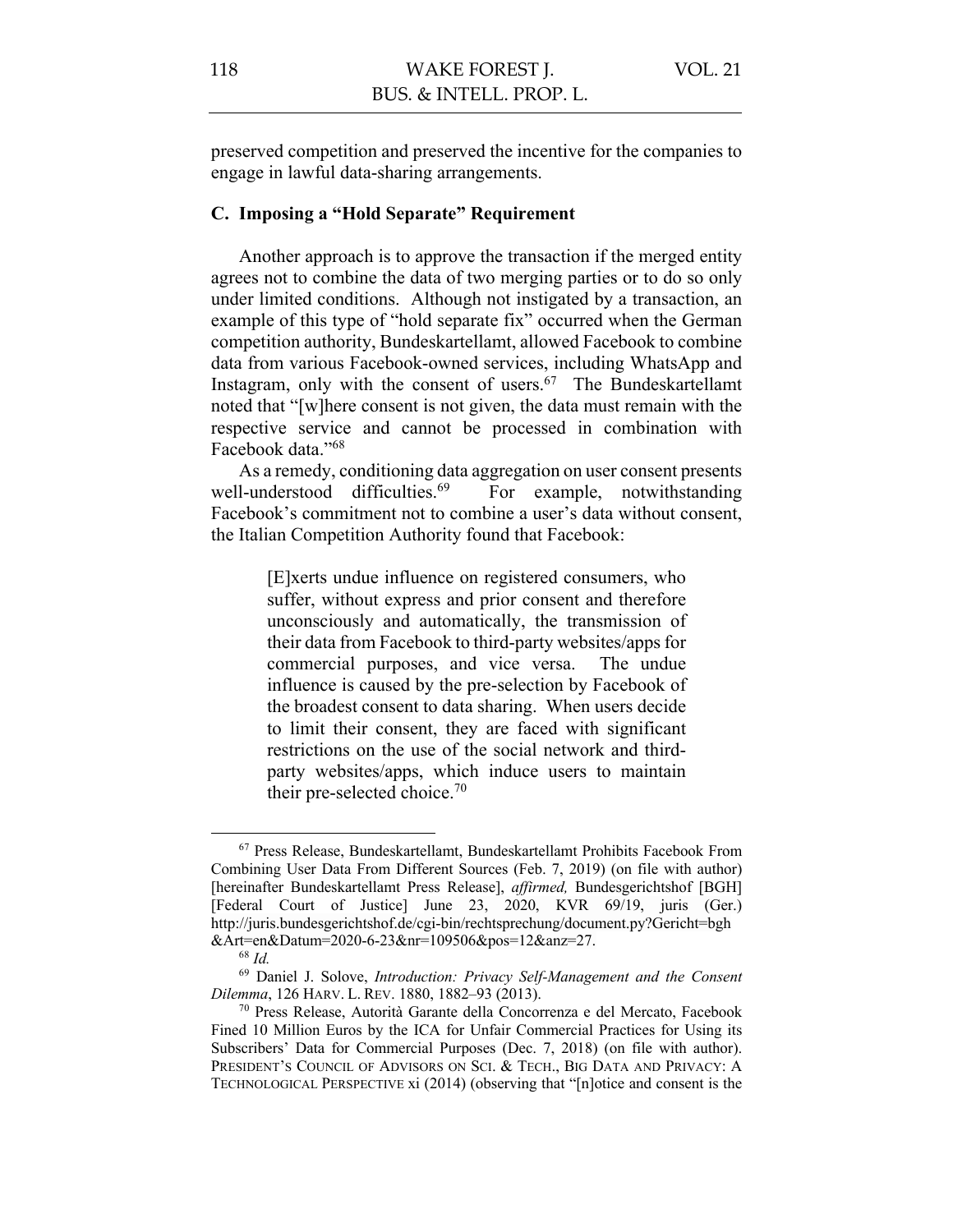Thus, at least in this case, Facebook's "commitment" proved to be unenforceable. <sup>71</sup>

In an apparent attempt to deal with this concern, the German competition authority:

> [P]rohibited Facebook from stipulating in its terms of service that the use of the social network Facebook.com is subject to the company being able to collect and use data generated by the use of Facebook-owned services such as WhatsApp and Instagram and assign them to the user accounts of the social network without the consent of the users. Facebook was also prohibited from using terms and conditions allowing the company to collect user data generated by calling up third party websites or using mobile apps via interfaces (Facebook Business Tools), and to use and assign them to Facebook user accounts. The Bundeskartellamt not only prohibited the relevant parts of the terms of service and the explanatory data and cookie policies, but also *the actual processing of data* carried out by Facebook on the basis of these terms.72

The Bundeskartellamt went on to note that "Facebook must explicitly undertake not to process data or not to process them without consent. *This must be enforceable by the users*."73 The German Federal Court of Justice recently ruled that the prohibition on combining data without consent will remain in effect pending the outcome of an appeal.<sup>74</sup>

Facebook is not the only entity that is able to combine data from several of its own services. For example, the Australian Competition and Consumer Commission (ACCC) has noted that:

practice of requiring individuals to give positive consent to the personal data collection practices of each individual app, program, or web service. Only in some fantasy world do users actually read these notices and understand their implications before clicking to indicate their consent").

<sup>71</sup> CMA Report, *supra* note 1, at app. Z at 30–31, (noting that "Google and Facebook have wide ecosystems, and several routes exist by which data can be shared within their ecosystems. In order to implement a remedy which only restricted the sharing of data that had an overall adverse effect on consumers taking into account the trade-offs between efficiency, privacy and competition, the [regulatory authority] would need to have confidence that it could design a restriction that could be made effective within these complex ecosystems."). Even in less complex settings, mandated sharing obligations can present significant challenges. *See infra* notes 99– 100 and accompanying text.

<sup>72</sup> Bundeskartellamt Press Release, *supra* note 67 (emphasis added).

<sup>73</sup> *Id*. at 8 (emphasis added).

<sup>74</sup> Federal Court of Justice Press Release, *supra* note 53.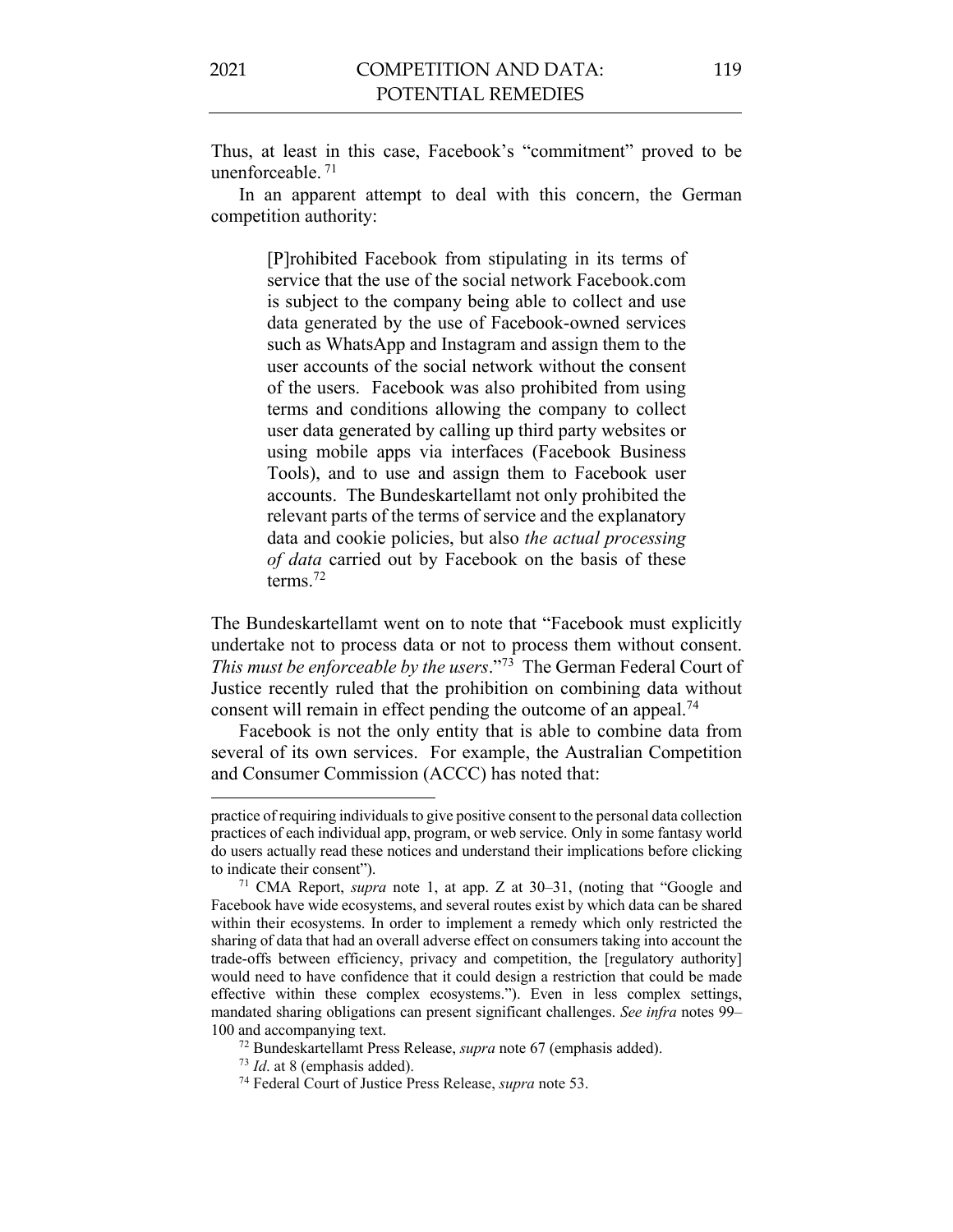Google also enjoys advantages of scope in accumulating data from consumers using its wide range of services, including Google Search, Google Maps, YouTube and Gmail; and most mobile phones that use the Android operating system. The advantages are compounded by Google's ability to track consumers on the more than two million websites that use Google advertising services or offer sign-in options through Google.<sup>75</sup>

Although Google could make a "hold separate" commitment like that applied to Facebook, regulators are naturally likely to be skeptical about its effectiveness.76 ACCC Chair Rod Sims stated:

> At the time of Google's acquisition of DoubleClick, DoubleClick reportedly denied that the data it collects through its system for serving ads would be combined with Google's search data. Eight years later, Google updated its privacy policy and removed a commitment not to combine DoubleClick data with personally identifiable data held by Google. <sup>77</sup>

The Facebook and Google experiences with "hold separate" remedies suggest the extent to which they are subject to evasion.<sup>78</sup>

The "hold separate" approach, what the British Competition  $\&$ Markets Authority refers to as the creation of "silos,"<sup>79</sup> may reduce the quality of the services that can be provided by its owner to the extent that there are significant complementarities in data use. That is, allowing the owner to combine data from different sources may result in efficiencies that would not otherwise be available. On the other hand, to the extent that the combination reduces competition between the owner of the data and other firms, it may be anticompetitive. For that reason, where data combinations are *not* prevented or where hold

<sup>75</sup> AUSTL. COMPETITION & CONSUMER COMM'N, DIGITAL PLATFORMS INQUIRY: FINAL REPORT 8 (2019).

<sup>76</sup> Javier Espinosa, *EU Demands Major Concessions from Google Over Fitbit Deal*, ARS TECHNICA (July 23, 2020), https://arstechnica.com/tech-policy/2020/07/eudemands-major-concessions-from-google-over-fitbit-deal/.

<sup>77</sup> Rod Sims, Chair, Austl. Competition & Consumer Comm'n, Address at the Consumer Policy Research Centre 2019 Conference: Data (R)Evolution: Consumer Welfare and Growth in the Digital Economy (Nov. 19, 2019). 78 CMA Report, *supra* note 1, at Appendix Z 30–31.

<sup>79</sup> *See, e.g.*, CMA Report, *supra* note 1, at 24, (referring to "[m]andating data separation/data silos, in particular where the data has been collected by the platforms through the leveraging of market power.").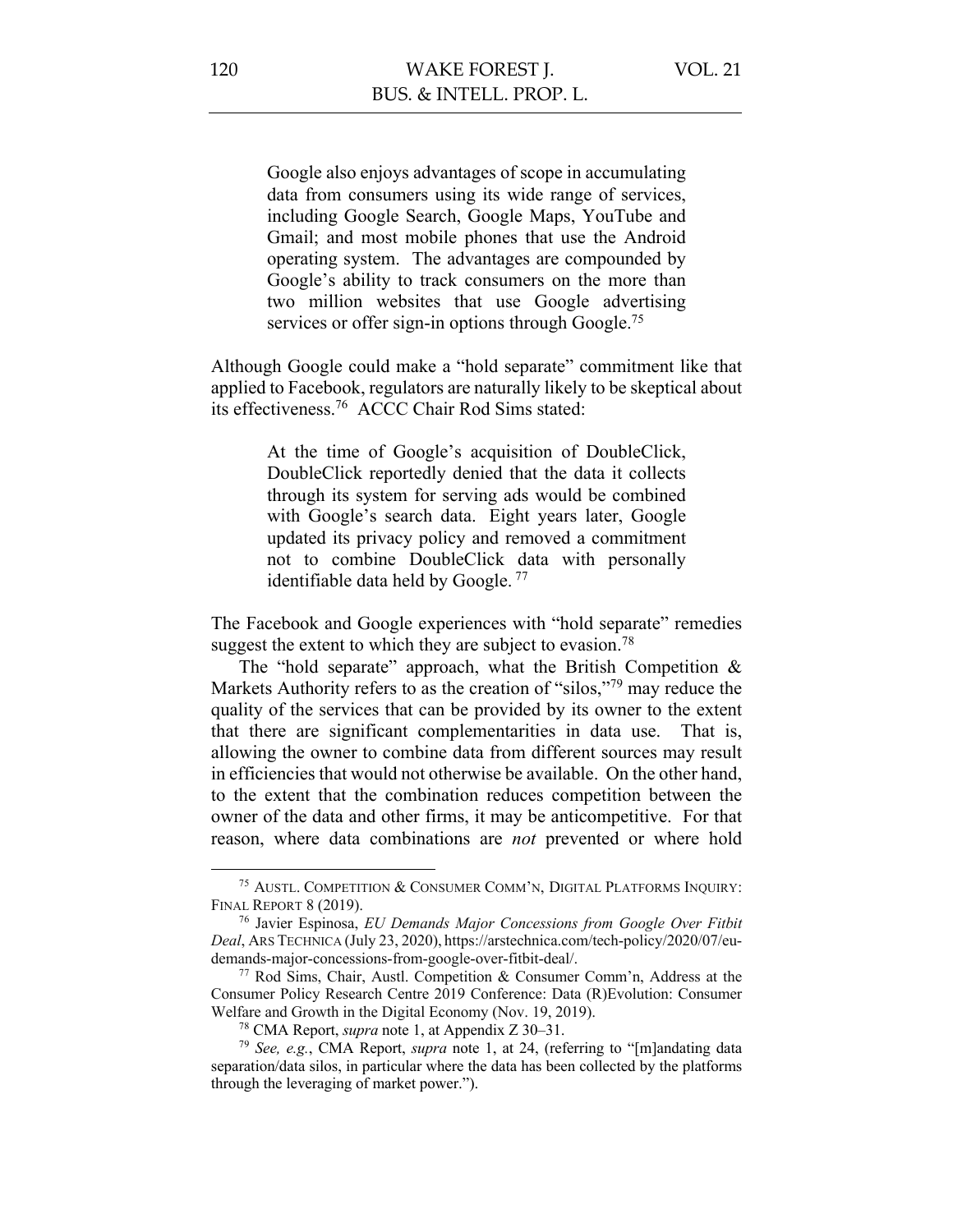separate remedies are ineffective, there may be stronger reasons to compel data sharing between firms.

## **D. Requiring a Partial Divestiture**

In some cases, instead of mandating a complete reversal of a merger, a divestment of data may suffice to address competitive concerns. An example of this occurred when the Federal Trade Commission challenged the completed acquisition of Quality Education Data by Dun & Bradstreet.80 In its Complaint, the Commission noted that:

> Market Data Retrieval ("MDR"), a company of D&B, is the leading provider of data for marketing to kindergarten through twelfth-grade teachers, administrators, schools and school districts ("K-12 data") in the United States. K-12 data includes but is not limited to contact, demographic and other information relating to K-12 educators. K-12 data is sold or leased to customers that use the data to market products and services to educators. In early 2009, D&B acquired the assets of QED, MDR's primary competitor. As a result of the acquisition, MDR now holds over 90% of the relevant market, with only a small fringe consisting of two firms accounting for the remainder. $81$

The Commission went on to note that:

New entry or fringe firm expansion at the scale necessary to restore the competition lost as a result of the Acquisition, or to create a competitively significant firm, is unlikely. A new entrant or expanded fringe firm would need an up-to-date database with the size, breadth and scope of market coverage comparable, at a minimum, to that held by QED prior to the Acquisition. Any such entry or fringe firm expansion would take more than two years and require substantial sunk costs, which are high relative to the size of a profit stream that the new entrant or fringe firm might anticipate.<sup>82</sup>

<sup>80</sup> Complaint, In re Dun & Bradstreet Corp., No. 9342 (F.T.C. May 6, 2010).

<sup>81</sup> *Id.* at 1.

<sup>82</sup> *Id.* at 4.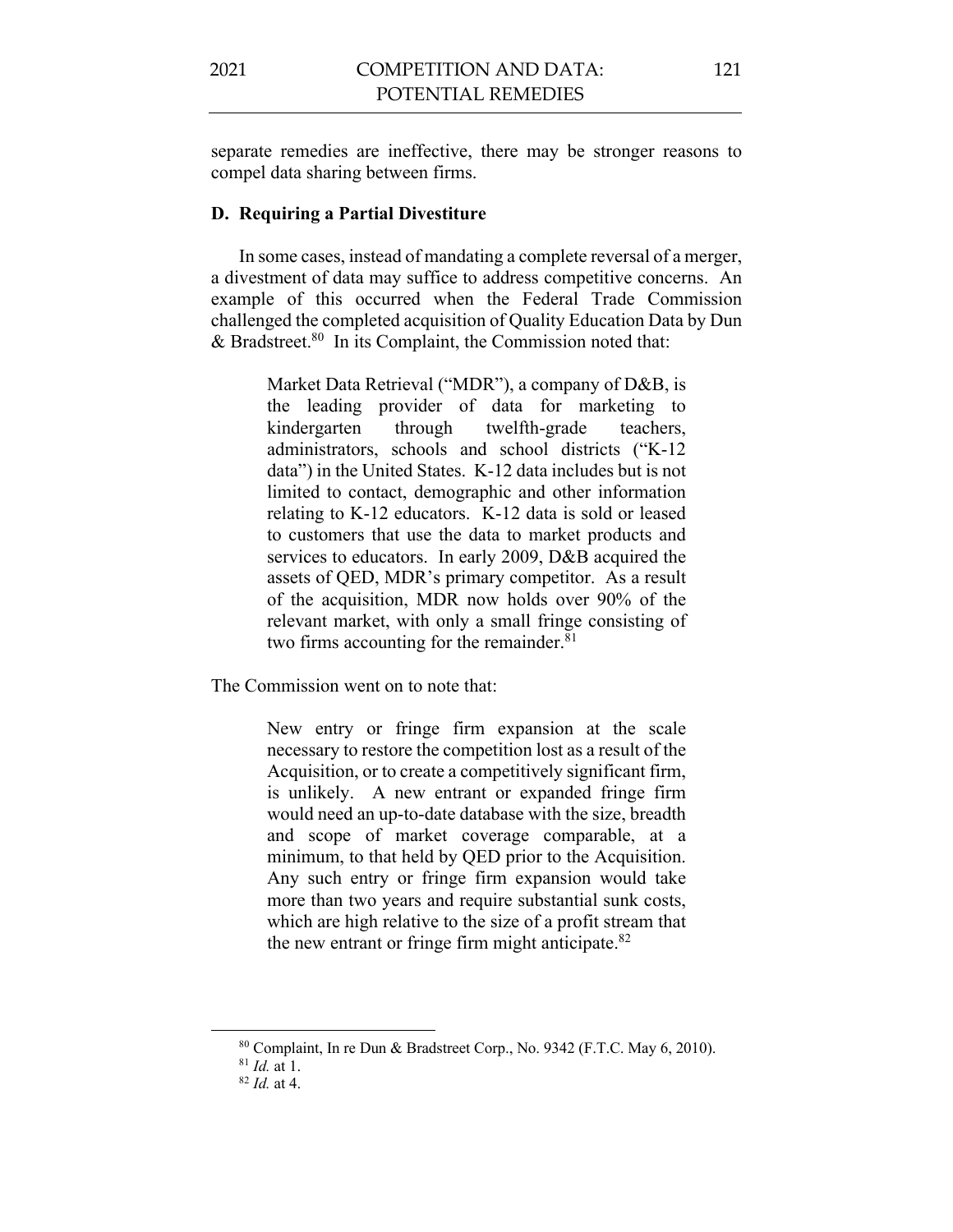Dun & Bradstreet subsequently agreed to divest the MDR database as augmented and updated to MCH.83 It also agreed to "purge or remove" certain data from its own database, essentially any data that it transferred from the MDR database to its own during the pendency of the FTC complaint. $84$  The FTC noted that the purpose of the divestiture was "to create a viable and effective competitor for the development, marketing, updating, correction, lease and sale of K-12 Data who is independent of [Dun & Bradstreet] and is able to provide a range of data products at least equivalent to those provided by QED."<sup>85</sup> The result was that Dun & Bradstreet retained, with the noted limited exception, the additional data it acquired as a result of the original transaction, but it also divested a copy to MCH.<sup>86</sup>

Another example of this approach was the requirement by the DOJ that Cox Automotive divest Dealertrack Technologies Inc.'s automobile dealership full-featured inventory management system (IMS) business as a condition for approving Cox's acquisition of Dealertrack.87 Inventory management systems used by automobile dealers to augment their dealer management systems depend on the breadth and quality of constantly refreshing data to perform their functions. In this case, although the IMS was a relatively small part of the Dealertrack acquisition, the transaction brought together the two largest competitors in the industry, with a combined share of 86% of a full-featured inventory management systems market. To maintain the pre-acquisition level of competition in that market, Cox agreed to divest the Dealertrack IMS and to continue to make data available on the same terms and conditions that prevailed prior to the acquisition for at least three years.<sup>88</sup>

<sup>83</sup> Decision and Order at 6, In re Dun & Bradstreet Corp., No. 9342 (F.T.C. 2010).

<sup>84</sup> *Id.*; *see also* 75 Fed. Reg. 57272 (Sept. 20, 2010). The order also required the transfer of intellectual property designed to enable more effective use of the divested information.

<sup>85</sup> *Id.* at 7.

<sup>86</sup> *Id.* at 6.

<sup>87</sup> Press Release, U.S. Dep't of Justice, Justice Department Requires Cox Automotive to Divest Inventory Management Solution in Order to Complete Acquisition of Dealertrack (Sept. 29, 2015) (on file with author). The concern in this case, as well as in some of the other cases in which data divestitures were required to obtain the approval of the antitrust authorities for a merger that are discussed below, appears to have been primarily about the effect of the increased market concentration occasioned by the merger on the prices charged to users, not with the ability of the merged entity to use the combination of data to disadvantage its rivals. These cases do, however, demonstrate the feasibility of data divestiture when that is the primary competitive concern.

<sup>88</sup> United States v. Cox Enterprises, No. 15-01583TFH, 2016 WL 805627, \*5–6 (D.D.C. Jan. 21, 2016).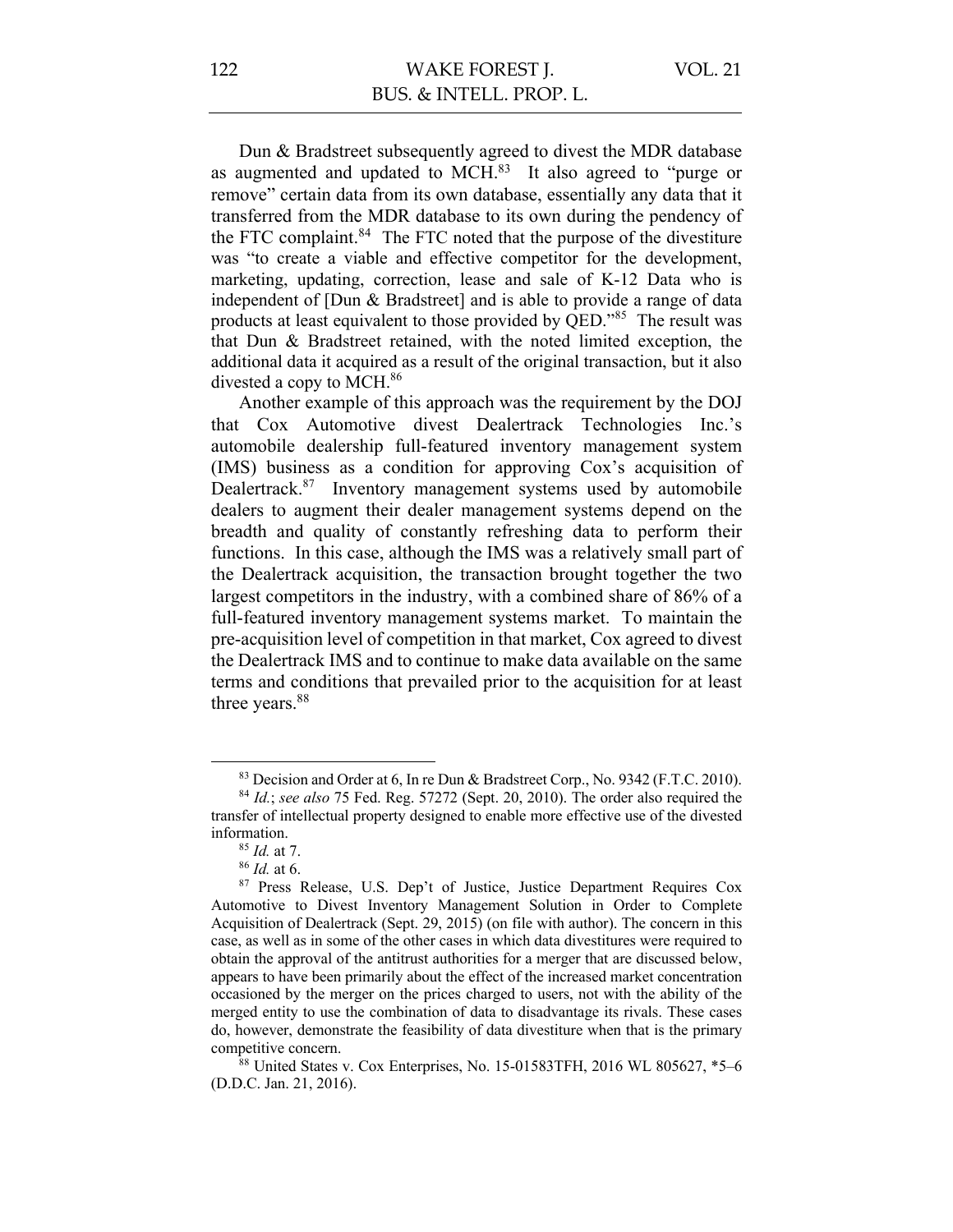Earlier, the DOJ had challenged the Thomson Corporation's proposed acquisition of Reuters Group, which created one of the world's largest financial reporting organizations, on the grounds that "the proposed transaction . . . would lessen competition substantially in the markets for fundamentals data, earnings estimates data, and aftermarket research reports."89 The accumulations of these three types of information, much of it historical, are relied upon by the investment and financial services sectors. 90 Thomson and Reuters constituted two of the three principal vendors of each of the types of information.<sup>91</sup> In order to obtain DOJ approval for the transaction, the merging parties agreed to divest "complete, identical database(s) as maintained by Defendants in the ordinary course of their business."92 Unlike the Cox decree, the Thomson decree did not include a requirement to continue to provide data to the entity acquiring the divested assets. $93$ 

In a later transaction, the Federal Trade Commission challenged the proposed acquisition of Arbitron, Inc. by Nielsen, arguing that, unless conditioned, "the effects of the Acquisition . . . may be to substantially lessen competition and tend to create a monopoly in the market for national syndicated cross-platform audience measurement services."94 In approving the transaction, the Commission required the divestiture of assets related to Arbitron's cross-platform audience measurement business to a Commission-approved buyer.<sup>95</sup>

Finally, among the relief sought by the Federal Trade Commission in its monopolization suit against Facebook, the Commission requested:

> [D]ivestiture of assets, divestiture or reconstruction of businesses (including, but not limited to, Instagram and/or WhatsApp), and such other relief sufficient to restore the competition that would exist absent the conduct alleged in the Complaint, including, to the

<sup>89</sup> Competitive Impact Statement at ¶ II.A, United States v. Thomson Corp., No. 1:08-cv-00262, 2008 WL 2910467 (D.D.C. February 19, 2008).

<sup>90</sup> *Id.* ¶ II.B.1.

<sup>91</sup> *Id.* ¶ II.B.4.a.

<sup>&</sup>lt;sup>92</sup> United States v. Thomson Corp., No. 1:08-cv-00262, 2008 WL 2910467, \*4 (D.D.C. June 17, 2008).

<sup>93</sup> *See Cox Enterprises*, 2016 WL 805627 at \*5; *Thomson Corp*., 2008 WL 2910467 at \*7.

<sup>94</sup> Complaint at 1, Nielsen Holdings N.V. and Arbitron, Inc., Docket No. C-4439, 2014 WL 869523 (F.T.C. Feb. 24, 2014). Nielsen was a major factor in television audience measurement. Arbitron was a major factor in radio audience measurement. Each was involved in efforts to extend audience ratings to include mobile, tablet, and online platforms.

<sup>&</sup>lt;sup>95</sup> Nielsen Holdings N.V. and Arbitron, Inc., File No. 131 0058, (F.T.C. Apr. 2, 2014).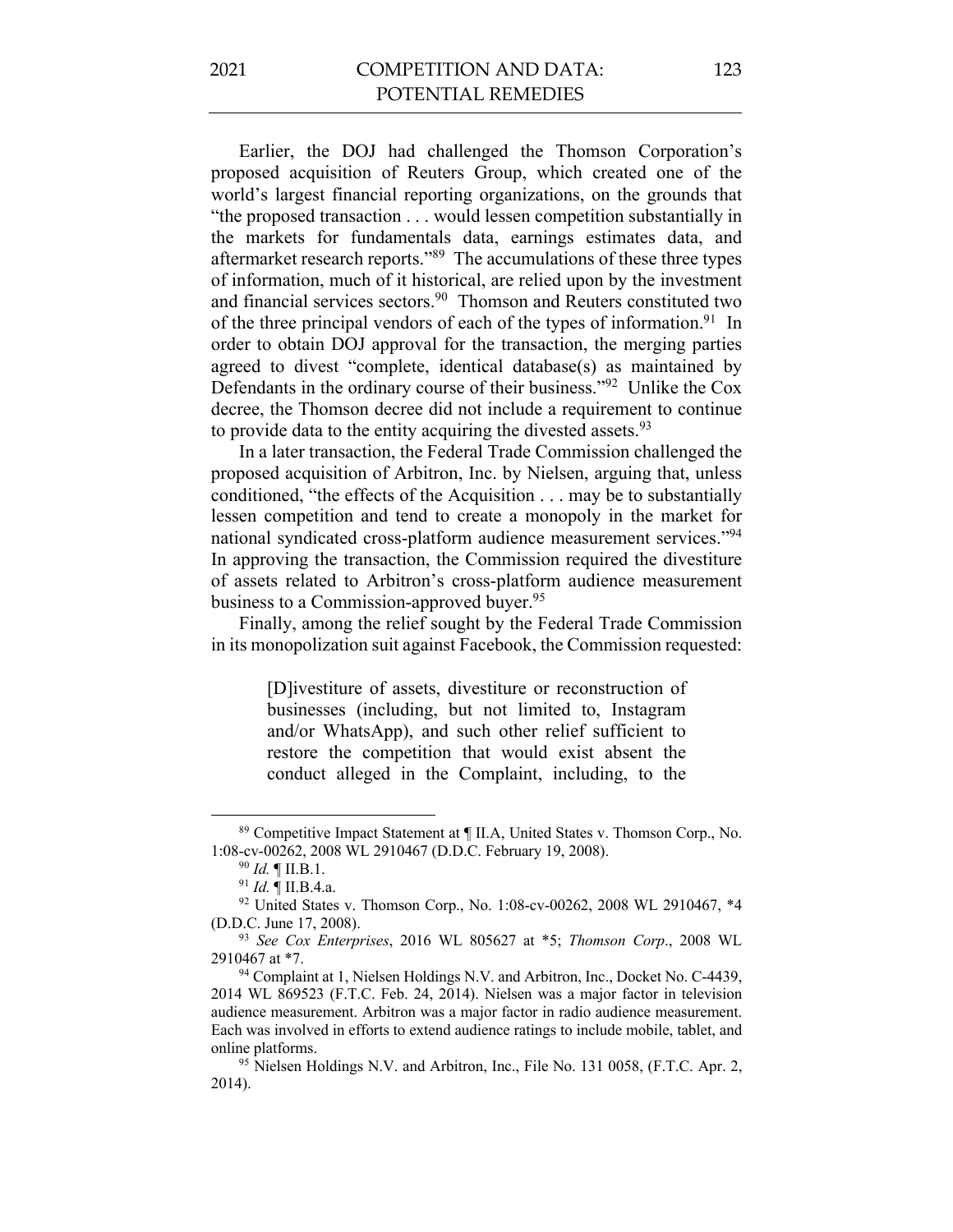VOL. 21

extent reasonably necessary, the provision of ongoing support or services from Facebook to one or more viable and independent business(es). 96

As the Facebook prayer for relief shows, even straightforward divestitures will be complicated when one of the important assets is data. For example, in the Dun & Bradstreet/Quality Education matter, the FTC required Dun & Bradstreet to "take all steps reasonably necessary to facilitate the ability of the Acquirer to enter into a contract with a QED Vendor that is equivalent in terms and scope to the most recent contract between QED and such QED Vendor."97 The Redacted Public Version of the Decision and Order, which describes the assets to be divested and the process for doing so, runs to twenty-eight pages.<sup>98</sup>

Similarly, in the data-centric Nielsen/Arbitron matter, there is an eighteen-page Decision and Order that specifies in detail the ongoing obligation to provide information necessary to continue "Project Blueprint," a collaboration to update audience measurements, and to compete with the merging firms in the emerging product market.<sup>99</sup> Specifically, the FTC required Nielsen to:

> [P]rovide the Television Data, Radio Data, and Calibration Panel Data (except for five- digit zip code data) to the Acquirer on a respondent-level basis and an aggregated basis by specified customers' stations, networks, websites, and/or other media distribution platforms, as identified by the Acquirer, in such form, at such frequency as reasonably requested by the Acquirer, but in no event less frequent than the frequency Arbitron used for reporting data for Project Blueprint, and according to such metrics as reasonably requested by the Acquirer; provided, however, that, with respect to fivedigit zip code data, Respondents shall provide the total number of individuals by zip code as reasonably requested by the Acquirer (but at least monthly); and if Respondents make any zip code data, or any segment reporting derived from zip codes, available to its customers of national Cross-Platform Services, then Respondents shall provide five-digit zip code data to the

<sup>96</sup> Facebook Complaint, *supra* note 40, ¶ 175.

<sup>&</sup>lt;sup>97</sup> Decision and Order, Dun & Bradstreet Corp., FTC Docket No. 9342 (Sept. 10, 2010). 98 *See generally id.*

<sup>&</sup>lt;sup>99</sup> Decision and Order, Nielsen Holdings N.V. and Arbitron, Inc., FTC Docket No. C-4439, (Feb. 24, 2014).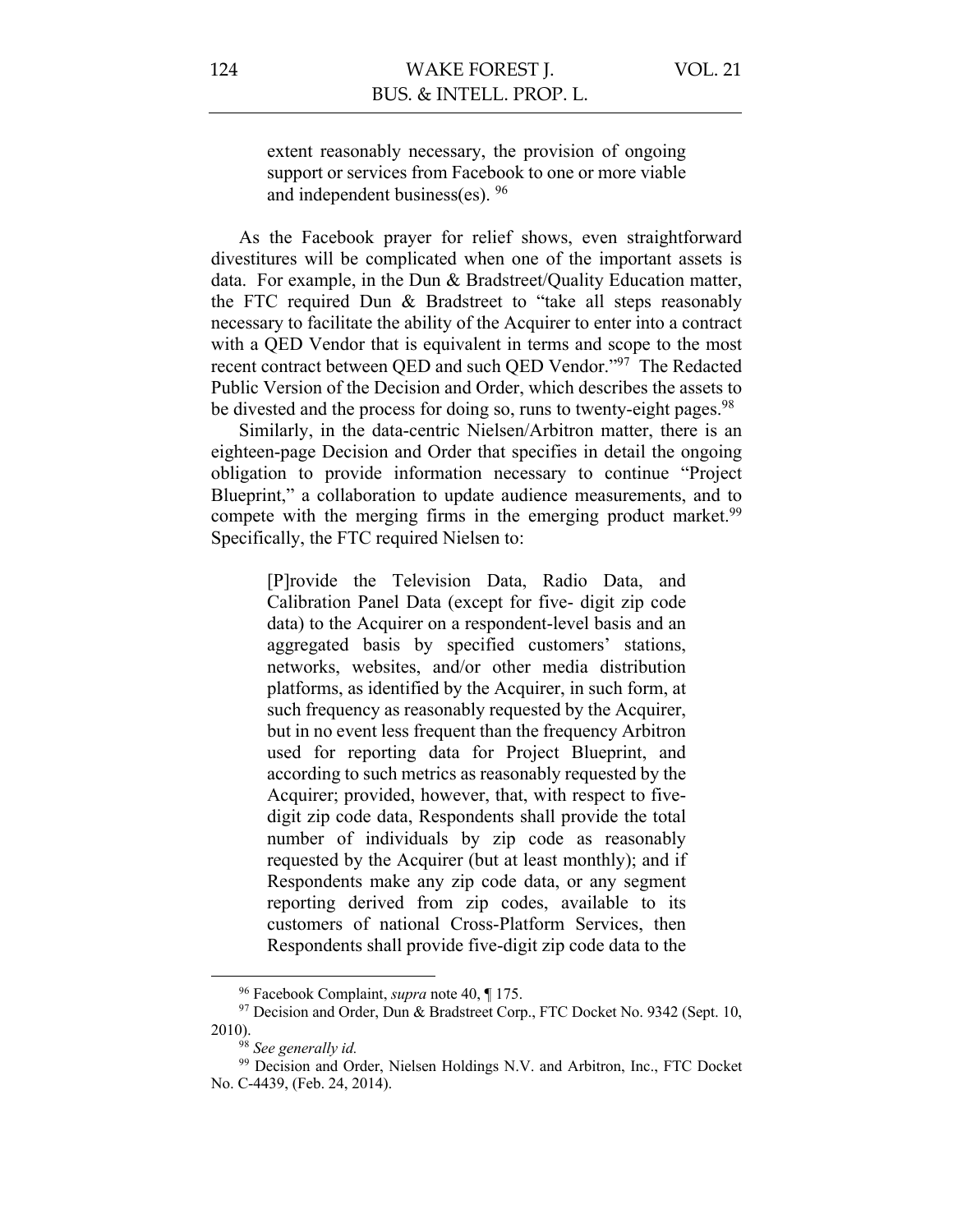Acquirer sufficient to provide similar information to Acquirer's customers, as reasonably requested by the Acquirer.100

In another matter that involved the acquisition of data, the Federal Trade Commission required Solera Holdings to sell the United States and Canada yard management systems used by automotive recycling yards that it had acquired in its purchase of Actual Systems of America.<sup>101</sup> The Federal Trade Commission alleged that:

> [T]he acquisition significantly harmed the market for [Yard Management Systems], which was already highly concentrated. Combining the two firms eliminated direct and substantial competition between Solera and Actual Systems, likely reducing innovation in YMS and leading to higher prices for its automotive recycling industry customers.102

In addition to software, which constituted the largest part of the divested assets, Solera was required to license its Hollander Interexchange, "an auto parts database required to compete in the YMS market," for the ten-year term of the consent agreement.<sup>103</sup>

Under the terms of the Commission's Order, Solera was required to:

[D]ivest the Actual Systems North American Business, grant a royalty-free, fully-paid-up, irrevocable, perpetual exclusive license or equivalent grant… in North America to the Actual Systems Intellectual Property, with rights to sublicense in North America; and…grant a license to the Hollander Interchange, absolutely and in good faith, to ASA Holdings.104

Significantly, the Order also provided that "Solera is not prohibited from creating similar products to the Actual Systems Products and

<sup>100</sup> *Id.* ¶ II.C.3.

<sup>&</sup>lt;sup>101</sup> Decision and Order, Solera Holdings, Inc., FTC Docket No. C-4415 (Oct. 22, 2013). A yard management system (YMS) is a software system that uses real time data to oversee the movement of trucks and trailers in the yard of a manufacturing facility, warehouse, or distribution center.

<sup>102</sup> Press Release, Fed. Trade Comm'n, FTC Order Restores Competition in Market for Software Used in Automotive Recycling (July 22, 2013) (on file with author).

<sup>103</sup> FED. TRADE COMM'N, FILE NO. 121-0165, ANALYSIS OF PROPOSED AGREEMENT CONTAINING CONSENT ORDER TO AID PUBLIC COMMENT IN THE MATTER OF SOLERA HOLDINGS, INC. 2 (2013).

<sup>104</sup> Decision and Order, Solera Holdings, *supra* note 101, ¶ II.A.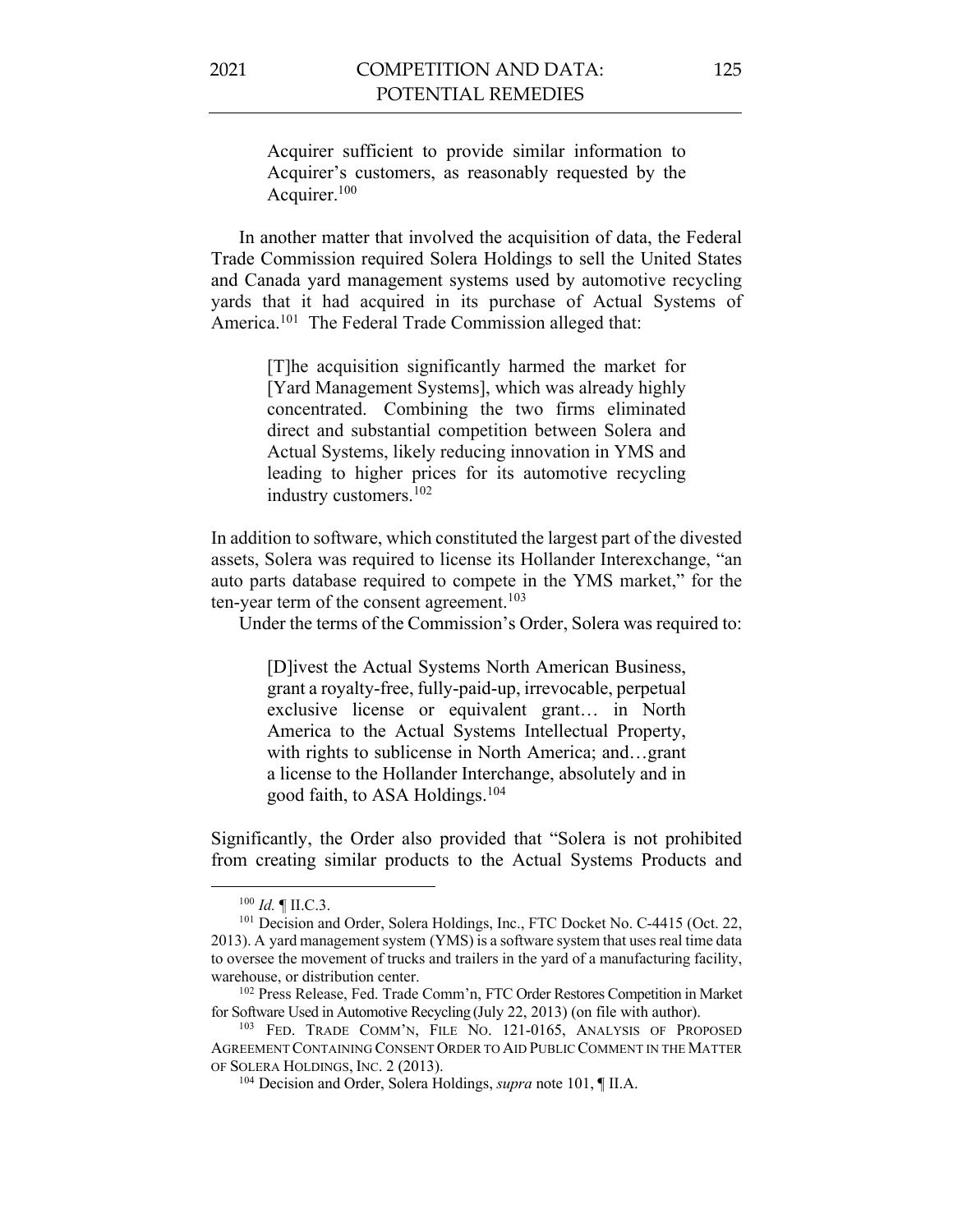selling, marketing, or otherwise distributing such products as part of the current Yard Management System products sold by Respondent Solera."<sup>105</sup> This is thus an example of a senior FTC official's observation that "when dealing with data, it may be possible to both retain and divest an asset."106

### **E. Requiring Data Sharing with Rivals**

Finally, the antitrust authorities could deal with a concern that the merged entity would use the resulting data combination to disadvantage its rivals by requiring the entity to share its data with them, either by continuing an existing data sharing arrangement or by agreeing to negotiate a new one. Mandated sharing in this circumstance is different from sharing requirements applicable to preexisting data accumulations because of the unavailability of temporally-proximate courses of dealing as models.

For example, in the Cox/Dealertrack transaction discussed above, the consent decree required Cox "to enable the continuing exchange of data and content between the divested [Inventory Management System] business and other data sources, internet sites and automotive solutions that Cox will control."107 Of note, the automotive-related solutions that Cox controlled were very extensive.<sup>108</sup>

<sup>105</sup> *Id.* ¶ III.

<sup>&</sup>lt;sup>106</sup> Ian Conner, Director, Bureau of Competition, Address at the GCR Live 9<sup>th</sup> Annual Antitrust Law Leader Forum: Fixer Upper: Using the FTC's Remedial Toolbox to Restore Competition (Feb. 8, 2020). At the time of his speech, Conner was the Director of the Bureau of Competition of the Federal Trade Commission. Although Conner characterizes such arrangements as divestitures, they can also be thought of as mandating access to data, which we discuss below.

<sup>107</sup> Press Release, Dep't of Justice: Office of Pub. Affairs, Justice Department Requires Cox Automotive to Divest Inventory Management Solution in Order to Complete Acquisition of Dealertrack (Sept. 29, 2015) (on fille with author) [hereinafter Justice Department Press Release].

<sup>108</sup> *See* Competitive Impact Statement, at 3. "The automotive products managed by Cox encompass a broad portfolio of automated solutions and services for automotive dealers and consumers, including vAuto, a full-featured IMS. Cox's total annual automotive revenue in 2014 was about \$4.9 billion, of which its U.S. IMS revenue was a small part." For example, Cox "own[s] or otherwise control access to many significant data sources and destinations for full-featured IMSs. Cox's Manheim Market Report is the most comprehensive and widely used source of data from auction services. With AutoTrader, Cox controls the leading online solution for buying and selling new and used vehicles. With Kelly Blue Book, Cox controls the most widely used consumer-facing vehicle book value guide." *Id.* at 6. The decree required the "continuing exchange of data between the divested IMS products and, for example, Cox's Manheim, AutoTrader, and KBB [Kelly Blue Book] products." *Id.* at 10.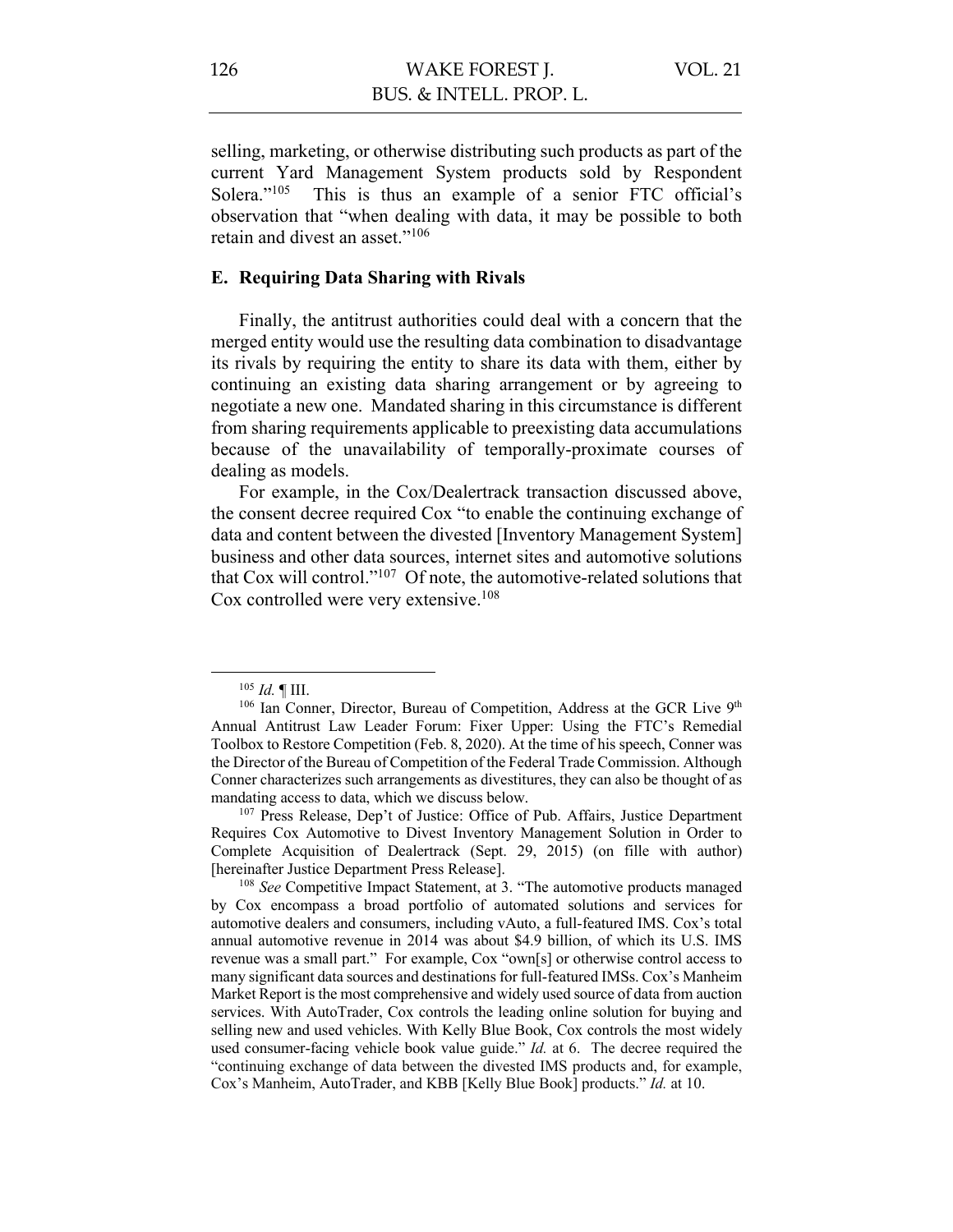Similarly, in approving CoreLogic's proposed acquisition of DataQuick Information Systems, the Federal Trade Commission required CoreLogic:

> [T]o license to Renwood RealtyTrac (RealtyTrac) national tax assessor and property recorder bulk data as well as several ancillary data sets that DataQuick provides to its customers. [This] allows RealtyTrac to offer customers the data and services that DataQuick now offers and to become an effective competitor in the market.<sup>109</sup>

Subsequently, the FTC found that CoreLogic "did not provide all the required data and information by the deadlines in [its] order" and extended the time-period covered by the order beyond its initial term.<sup>110</sup>

Another example arose in connection with the proposed acquisition by IMS Health of Cegedim S.A.'s Customer Relationship Management and Strategic Data businesses, both of which had extensive healthcarerelated databases.<sup>111</sup> The European Commission noted that:

> Several respondents to the market investigation have expressed concerns with regard to the concentration of both healthcare professional databases and sales tracking data in the hands of IMS….The same respondents are concerned that, post-Transaction, once IMS will become a provider of both healthcare professional databases and sales tracking data in the EEA, it will no longer have any incentive to cooperate with other providers of healthcare professional databases and to provide them access to the brick structure underlying its sales tracking data….This

<sup>109</sup> Press Release, Fed. Trade Comm'n, FTC Puts Conditions on CoreLogic, Inc.'s Proposed Acquisition of DataQuick Information Systems (Mar. 24, 2014) (on file with author); see also Press Release, Fed. Trade Comm'n, FTC Approves Final Order Settling Charges That CoreLogic's Acquisition of DataQuick Was Likely to Harm Competition (May 21, 2014) (on file with author).

<sup>110</sup> Order to Show Cause and Order Modifying Order, Corelogic Inc., FTC Docket No. C-4458 (June 14, 2018). Under the modified order, the Commission required CoreLogic to provide bulk data to RealtyTrac for three additional years. *See also* Press Release, Fed. Trade Comm'n, FTC Approves Final Order Adding Requirements to 2014 Order to Remedy CoreLogic Inc.'s Compliance Deficiencies (June 15, 2018); *further modified,* Letter from April Tabor, Acting Secretary, Fed. Trade Comm'n, to Courtney Dyer, Esquire, O'Melveny & Myers LLP (Nov. 30, 2020) (on file with author).

<sup>111</sup> Case COMP/M.7337–IMS Health/Cegedim Business, Comm'n Decision at ¶ 1 (Dec. 19, 2014).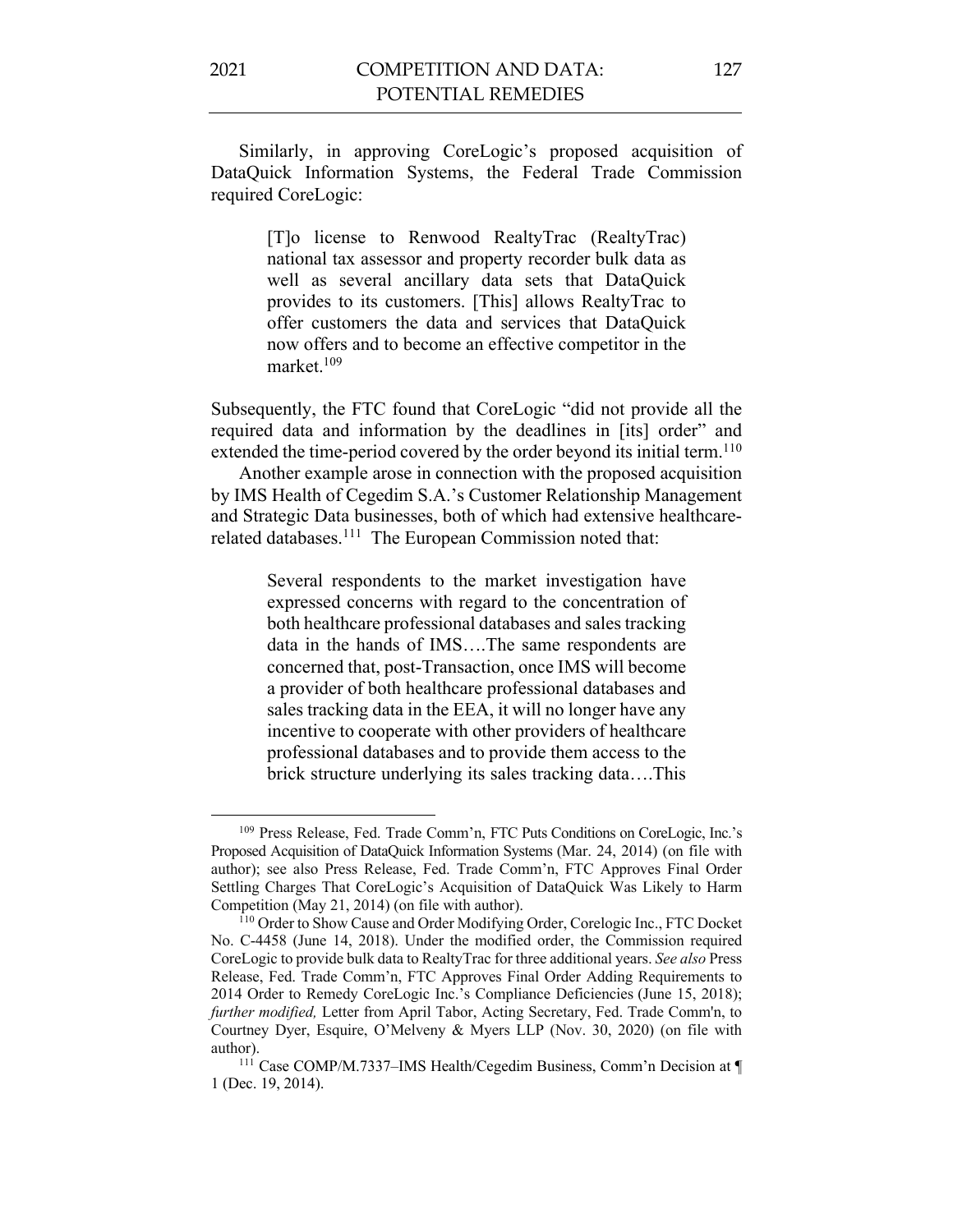would effectively hamper the quality of these competitors' healthcare professional databases and make them less competitive. $112$ 

To deal with this concern, "IMS committed, upon request by an EEA healthcare customer, to enter into a [Third-Party Access Agreement] based on a standard form attached to the commitments."113

Significantly, this apparently straightforward commitment is described in considerable detail in the EU's order. For example, IMS was required to divest its:

> [S]yndicated promotional audit business in the EEA and Switzerland, known as *Promo.Track* (the "Divestment Business"). The Divestment Business included both data and complementary assets:

- a. Panel and recruitment management assets: contact details of doctors participating in *Promo.Track* during the last 3 years; panel design information and statistics; and (at option of the purchaser) panel management personnel;
- b. Data collection assets: copies of the latest version of questionnaires and (at option of the purchaser) data collection personnel;

<sup>112</sup> *Id.* ¶ 239, 241.

<sup>113</sup> *Id.* ¶ 283. According to the EU, "IMS provides its sales tracking data to pharmaceutical companies on the basis of a predefined geographical segmentation known as 'brick structure.' The brick structure allows sales data to be broken down into a small, useful geographic areas with equal sales potential, called 'bricks', while avoiding the identification of sales to individual pharmacies/customers . . . . Sales data are thus organized and formatted according to the brick structure and delivered to pharmaceutical companies, which then process the data internally or pass them on to service providers for analysis . . . . The IMS brick structure is used by pharmaceutical companies to organise their sales forces and marketing efforts, and has been acknowledged as the de facto standard for the pharmaceutical industry." *Id*. ¶¶ 20–21. Earlier, the European Commission had adopted an interim measure—equivalent to a preliminary injunction – that would have required IMS to grant licenses "to all undertakings currently present on the market for German regional sales data services . . . for the use of the 1860 brick structure, in order to permit the use of and sales by such undertakings of regional sales data formatted according to this structure." Case COMP D3/38.044–NDC Health/IMS Health, Comm'n Decision (July 3, 2001). But that measure was subsequently withdrawn when the Commission concluded that, after a decision by the Frankfurt Higher Regional Court, "other brick structures very similar to the 1860 structure could be developed for the collection of pharmaceutical sales data and used legitimately to produce and market pharmaceutical sales reports." European Commission Press Release IP/03/1159, Commission Intervention No Longer Necessary to Enable NDC Health to Compete with IMS Health (Aug. 13, 2003).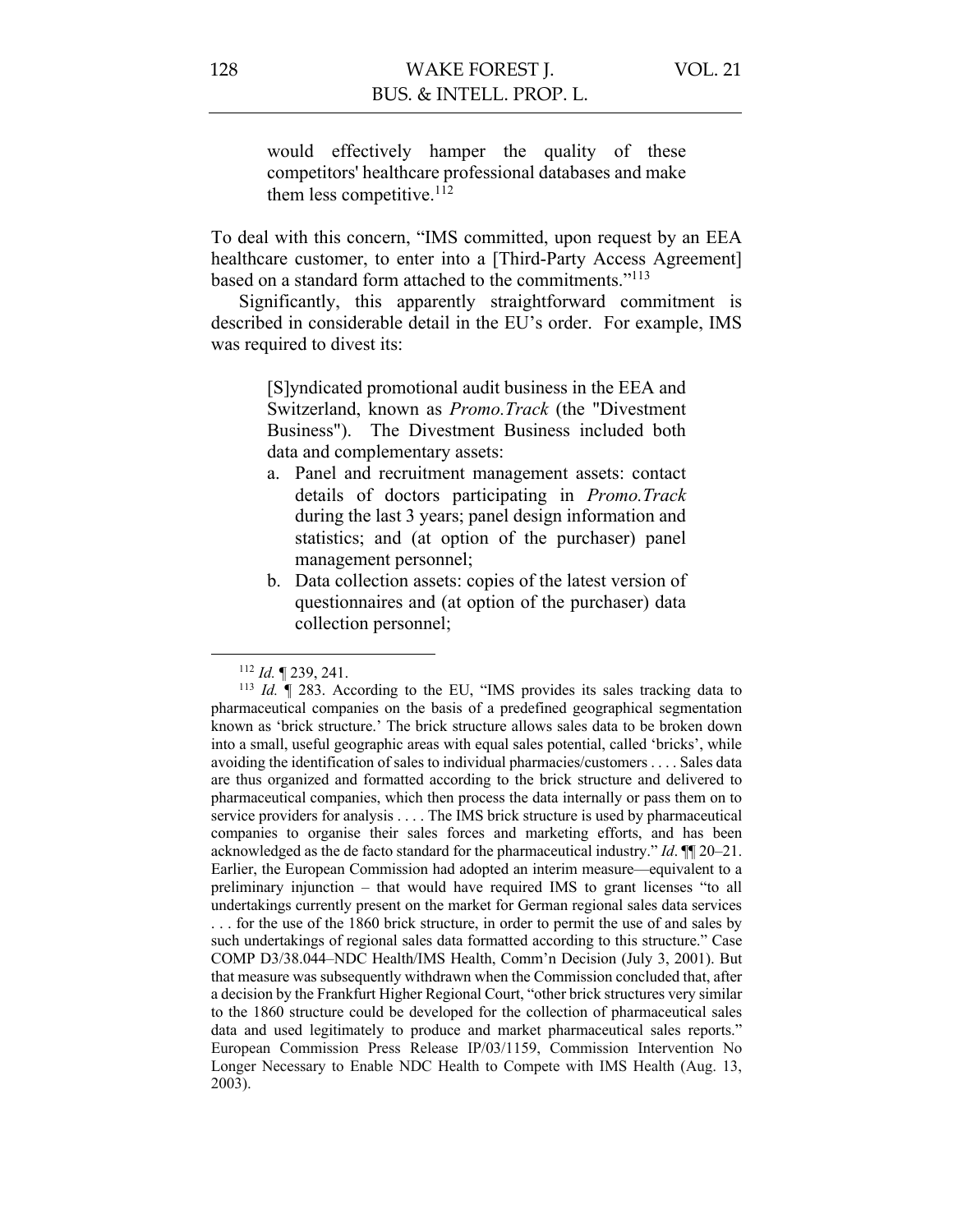- c. Data processing and delivery: copy of historical data for the relevant countries (last six years) and (at option of the purchaser) data production personnel;
- d. Sales assets: existing customer contracts; customer book; trademarks used in the EEA and local markets; and (at option of the purchaser) sales personnel;
- e. All intellectual property rights necessary for the operation of the Divestment Business; and
- f. Any other asset which would have been necessary for the continued viability and competitiveness of the Divestment Business. 114

IMS was also required to assign customers to the Divestment Business.115 In addition, the order provided for both a Monitoring Trustee and an Arbitral Tribunal to deal with possible future enforcement disputes.<sup>116</sup>

Of further note, among the obligations that the recent European Commission proposal would place on core platform services is that these services shall make data created by the activity of a user easily portable. Further, the services shall provide users with free, highquality, continuous and live access to the data.<sup>117</sup> Lastly, when the holder of a large amount of data is required to share those data with smaller rivals, the question naturally arises as to whether the smaller rivals should be required to share their own data with the larger rival. Although reciprocity may sometimes be appropriate, that will not always be the case. For example, where the data holding disparities are very large and where the smaller rivals face other significant barriers as competitors, *not* requiring the smaller entities to share their data may be the correct policy.

Significantly, the European Commission's recent proposal for regulating digital services focuses only on what it calls "core platform services." These services are those where there are a small number of large online platforms through which businesses can reach their customers as well as evidence that these platforms have used their power to disadvantage their business rivals.118

<sup>114</sup> Case COMP/M.7337–IMS Health/Cegedim Business, Comm'n Decision at ¶ 278 (Dec. 19, 2014).

<sup>115</sup> *Id.* ¶ 279.

<sup>116</sup> *Id.* ¶ 15.

<sup>&</sup>lt;sup>117</sup> European Commission Proposal for a Regulation of the European Parliament and of the Council 2020/0374, Digital Markets Act 40–41 (Dec. 15, 2020).<br><sup>118</sup> *Id.* at 5–6. The Commission goes on to note (at 14–15) that "Core platform

services…feature a number of characteristics that can be exploited by their providers. These characteristics of core platform services include among others extreme scale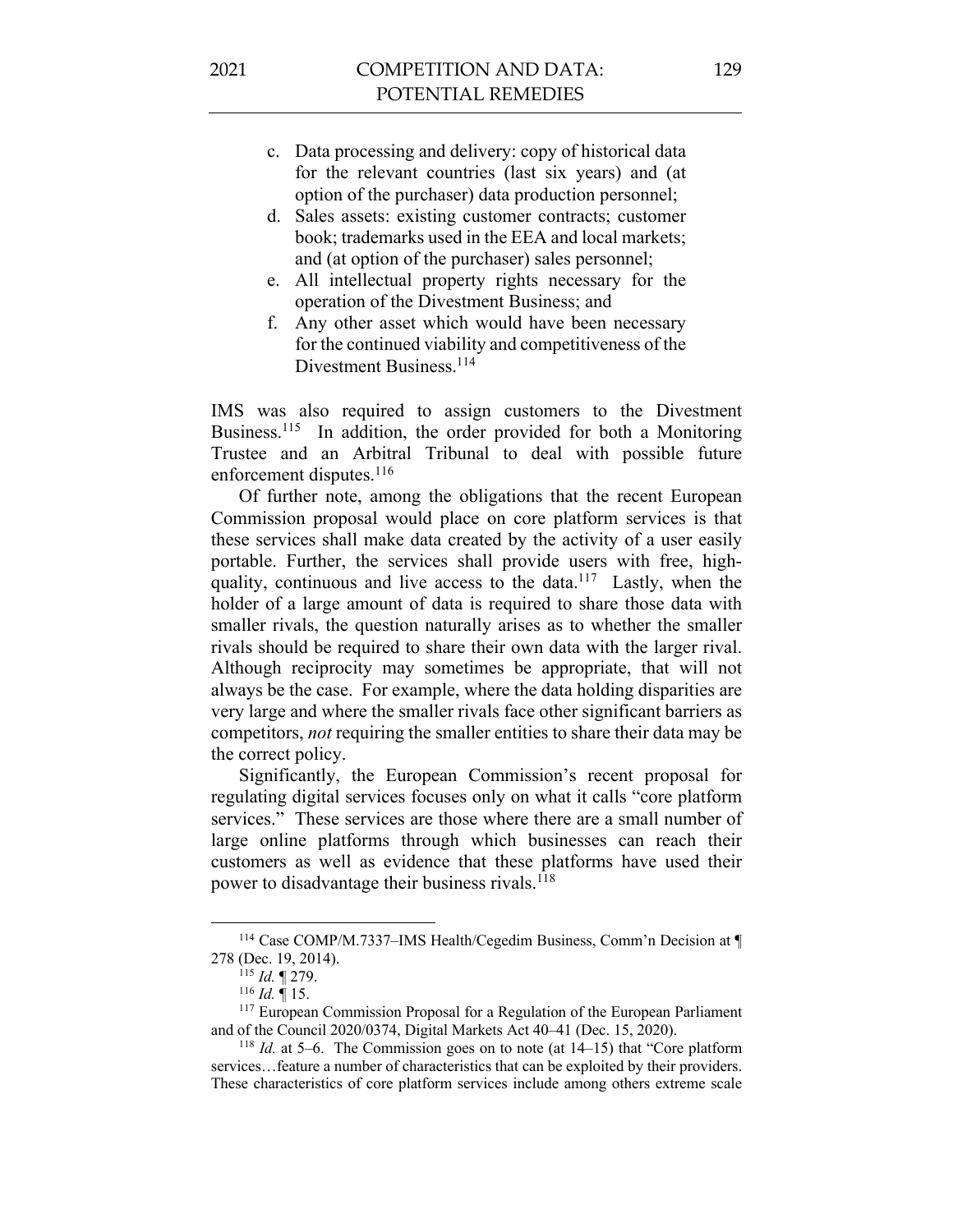#### **IV. REMEDIES THAT ARE UNRELATED TO MERGERS**

## **A. Remedies for the Termination of an Existing Data Access Arrangement**

What if one of the parties to an existing data access arrangement, presumably the larger of the two, chooses to terminate the arrangement? Whereas the smaller party had previously benefitted from access to the data of its larger partner, it now potentially faces a competitive disadvantage because of the larger data holdings of its rival. The question arises, therefore, as to what, if anything, the antitrust authorities should do to overcome this asymmetry.<sup>119</sup>

Here, an existing yet controversial precedent may be instructive. Aspen Skiing Co., the larger of two ski lift operators in Aspen, Colorado, changed the terms of an existing multi-area ticketing arrangement with its smaller rival, Aspen Highlands, whose share of the "downhill skiing market" subsequently declined significantly.120 The United States Supreme Court rejected Aspen Skiing's efficiency justifications for its behavior and affirmed the judgement for money damages and an injunction requiring continuation of the previously established collaboration. 121

Although there have been many criticisms of the Aspen Skiing decision, and the scope of its application has been substantially

economies, which often result from nearly zero marginal costs to add business users or end users. Other characteristics of core platform services are very strong network effects, an ability to connect many business users with many end users through the multi-sidedness of these services, a significant degree of dependence of both business users and end users, lock-in effects, a lack of multihoming for the same purpose by end users, vertical integration, and data driven advantages. All these characteristics combined with unfair conduct by providers of these services can have the effect of substantially undermining the contestability of the core platform services, as well as impacting the fairness of the commercial relationship between providers of such services and their business users and end users, leading to rapid and potentially farreaching decreases in business users' and end users' choice in practice, and therefore can confer to the provider of those services the position of a so-called gatekeeper." *Accord*, UK Competition and Markets Authority's proposal for a Digital Markets Unit, *supra* note 4, at 8.

<sup>119</sup> *See infra* note 124. Below, we consider the case in which the larger party refuses to enter into a data sharing arrangement where one did not previously exist. Note that if the asymmetry has arisen as a result of past acquisitions by the larger party, it raises many of the same issues that were discussed above in connection with merger reviews.

<sup>120</sup> Aspen Skiing Co. v. Aspen Highlands Skiing Corp., 472 U.S. 585, 585 (1985). <sup>121</sup> *Id.* at 608–11.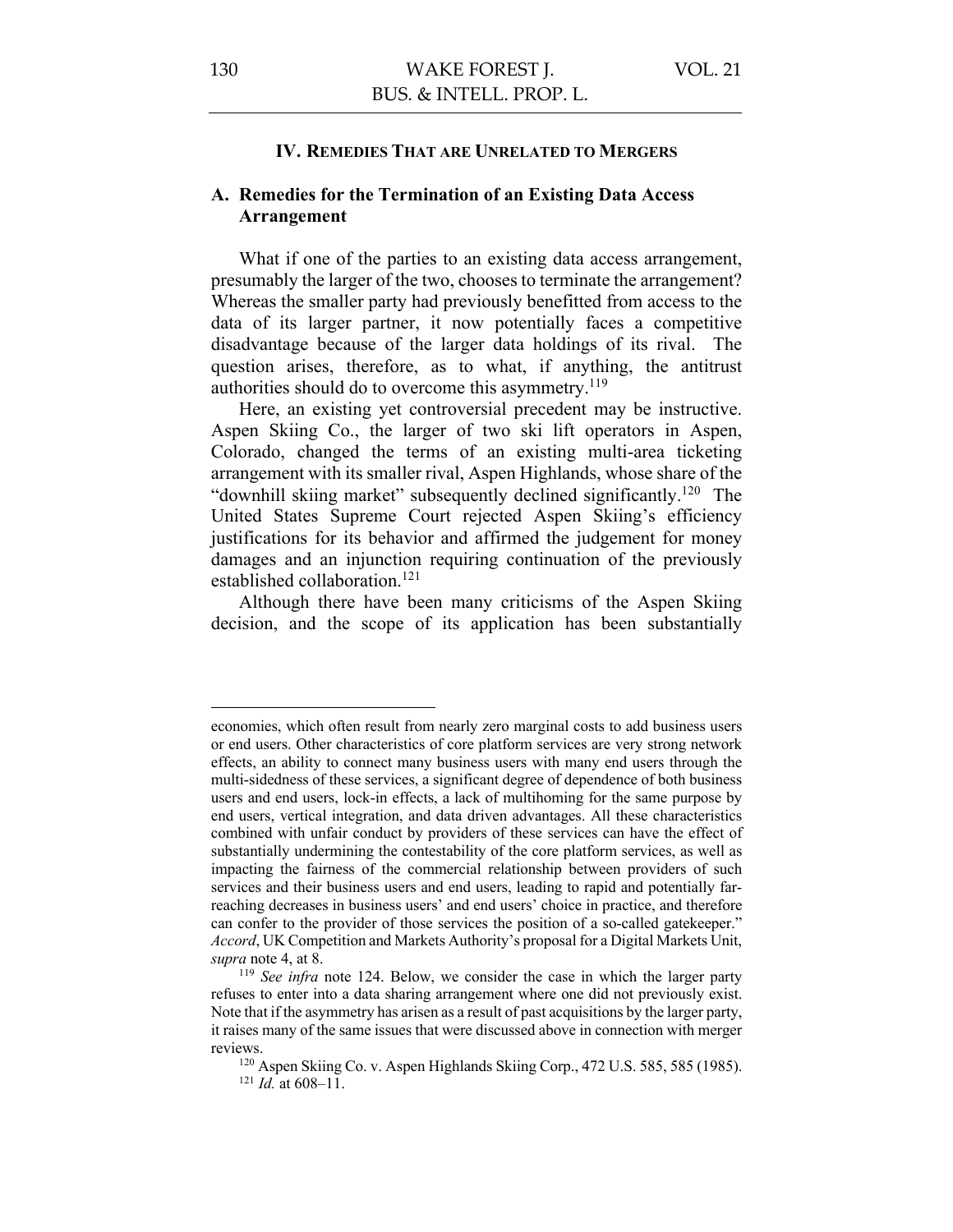narrowed in subsequent years,<sup>122</sup> it may be applicable to a case in which an existing data sharing arrangement is terminated. Much of the criticism is based on the argument that mandated cooperative arrangements are unnecessary because firms have the incentive to enter into such arrangements if they are efficient. 123 However, as explained above, because of network effects, a firm may obtain a competitive advantage if it has substantially more data than its rivals, which may motivate the firm to terminate an existing data access arrangement, notwithstanding any efficiencies it obtains from the arrangement.<sup>124</sup> Indeed, as Shapiro and Varian noted, "If the dominant firm has promised to be open and has reneged on that promise, you should attack its bait-and-switch approach."125 They also note that "[y]our network is far more valuable if you can control the ability of others to interconnect with you,"126 which might discourage a larger firm from entering a data access arrangement in the first place.

A case that involved an attempt to terminate an existing data access contract—arguably an example of "bait-and-switch"—was *PeopleBrowsr Inc. v. Twitter Inc*. 127 In that case, PeopleBrowsr argued that it:

> [H]as invested millions of dollars and years of work in building a business based on the [Twitter] Firehose. It did so in reliance on Twitter's representation that it would maintain an 'open ecosystem' for the use of its data, in which PeopleBrowsr could freely compete without fear that Twitter would cut off its access to data in order to influence which businesses succeed or to usurp business opportunities for itself…Now, after years in a mutually beneficial relationship, Twitter has threatened to cut off PeopleBrowsr's access to the Firehose….It is now using its control over its data to take over the Twitter Big Data Analytics market.<sup>128</sup>

<sup>122</sup> *See, e.g*., Verizon Communications v. Law Offices of Curtis V. Trinko, LLP, 540 U.S. 398, 408–09 (2004); *see also* Pacific Bell Telephone Co. v. linkLine Communications, Inc., 555 U.S. 438, 448–51 (2009).

<sup>123</sup> *See Verizon Communications*, 540 U.S. at 409.

<sup>&</sup>lt;sup>124</sup> See supra note 25 and accompanying text.

<sup>&</sup>lt;sup>125</sup> CARL SHAPIRO & HAL VARIAN, INFORMATION RULES: A STRATEGIC GUIDE TO THE NETWORK ECONOMY 288 (1999).

<sup>126</sup> *Id.* at 197.

<sup>&</sup>lt;sup>127</sup> Complaint at 2, PeopleBrowsr, Inc. v. Twitter, Inc., No. 3:12-cv-6120 EMC 2013 U.S. Dist. LEXIS 31786 (N.D. Cal. Dec. 3, 2012). <sup>128</sup> *Id*.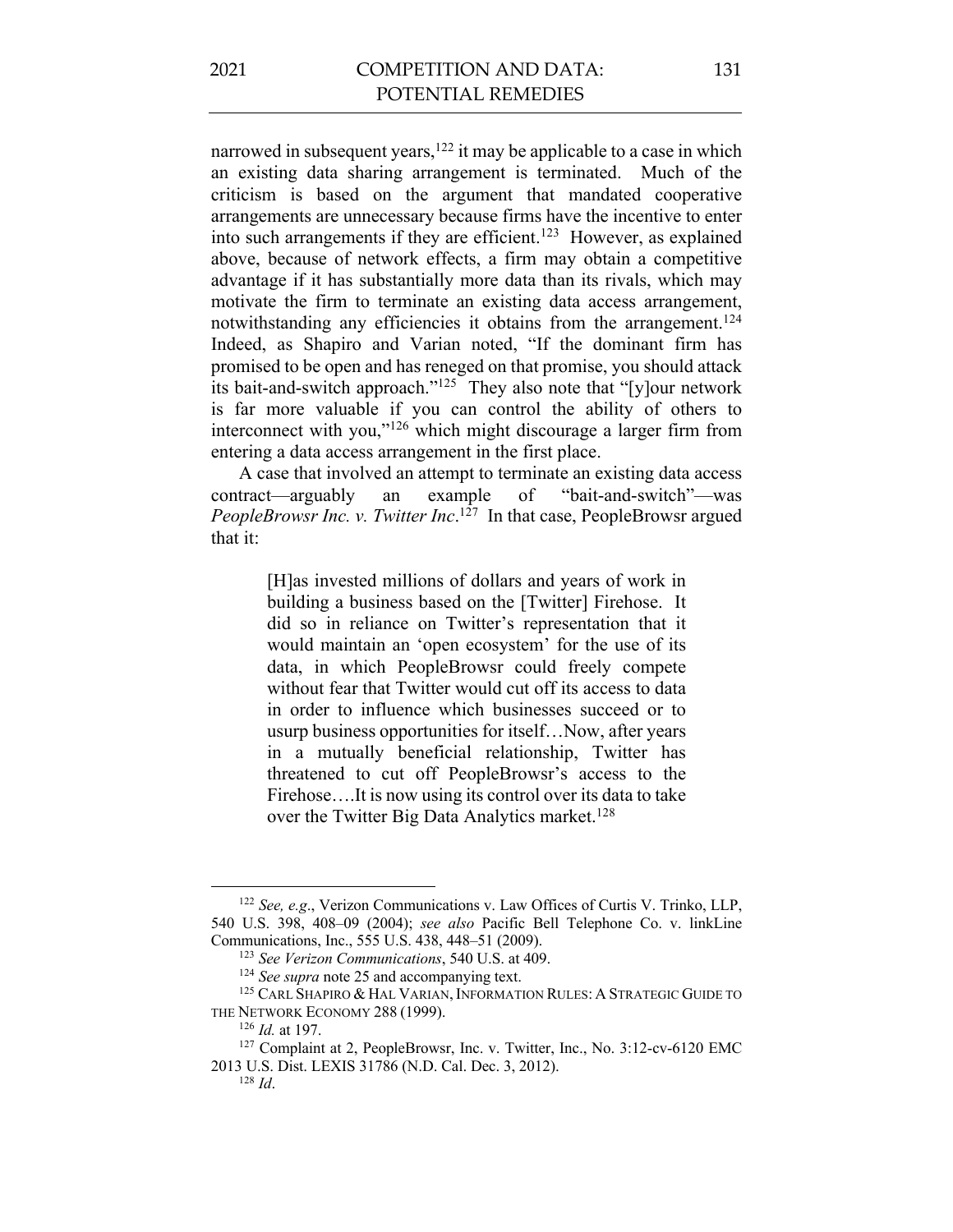The case was settled after the court granted PeopleBrowsr a temporary restraining order that prevented Twitter from terminating access to its data.129 In announcing the settlement of the suit, PeopleBrowsr stated "it ha[d] resolved its dispute with Twitter, and . . . have continued Firehose access through the end of the year, after which it will transition to data access from an authorized Twitter Data Reseller."<sup>130</sup>

In another matter that preserved access to data, hiQ Labs used automated bots to scrape public LinkedIn user profiles and processed the data with a proprietary predictive algorithm to produce work force analyses for business customers.131 The district court granted hiQ a preliminary injunction after LinkedIn had attempted to deny hiQ access to its publicly available member profiles.<sup>132</sup> The Court of Appeals held that the district court:

> [D]id not abuse its discretion in concluding on the preliminary injunction record that hiQ currently has no viable way to remain in business other than using LinkedIn public profile data for its Keeper and Skill Mapper services, and that HiQ therefore has demonstrated a likelihood of irreparable harm absent a preliminary injunction.133

Unlike cases in which regulators or antitrust authorities attempt to create data sharing agreements *de novo*, responding to situations in which an existing data access arrangement is terminated has important practical advantages. Specifically, regulators can attempt in these cases to restore the *status quo ex ante* instead of having to develop an entirely new arrangement. Although not without difficulties, as discussed above in connection with some merger-related remedies, here the authorities can use past agreements as starting points for their regulatory interventions. Although they arose in connection with merger reviews, the concessions obtained by the Department of Justice in the Cox/Dealertrack merger and by the Federal Trade Commission in the CoreLogic/DataQuick merger are examples of remedies that could be

<sup>129</sup> *Twitter, Peoplebrowsr Settle Data Access Lawsuit*, COMPUTER BUS. R., cbronline.com/uncategorised/twitter-peoplebrowsr-settle-firehose-data-lawsuit-260413/amp/ (last visited Dec. 15, 2020).

<sup>130</sup> Andrew Gill, *PeopleBrowsr and Twitter settle Firehose dispute*, PEOPLEBROWSER, https://www.peoplebrowsr.com/blog/2013/04/peoplebrowsr-andtwitter-settle-firehose-dispute (last visited Dec. 15, 2020).

 $131$  hiQ Labs, Inc. v. LinkedIn Corp., 273 F.Supp.3d 1099, 1104–05 (N.D. Cal 2017).

<sup>132</sup> *Id.*

<sup>&</sup>lt;sup>133</sup> hiQ Labs, Inc. v. LinkedIn Corp., 938 F.3d 985, 994 (9<sup>th</sup> Cir. 2019).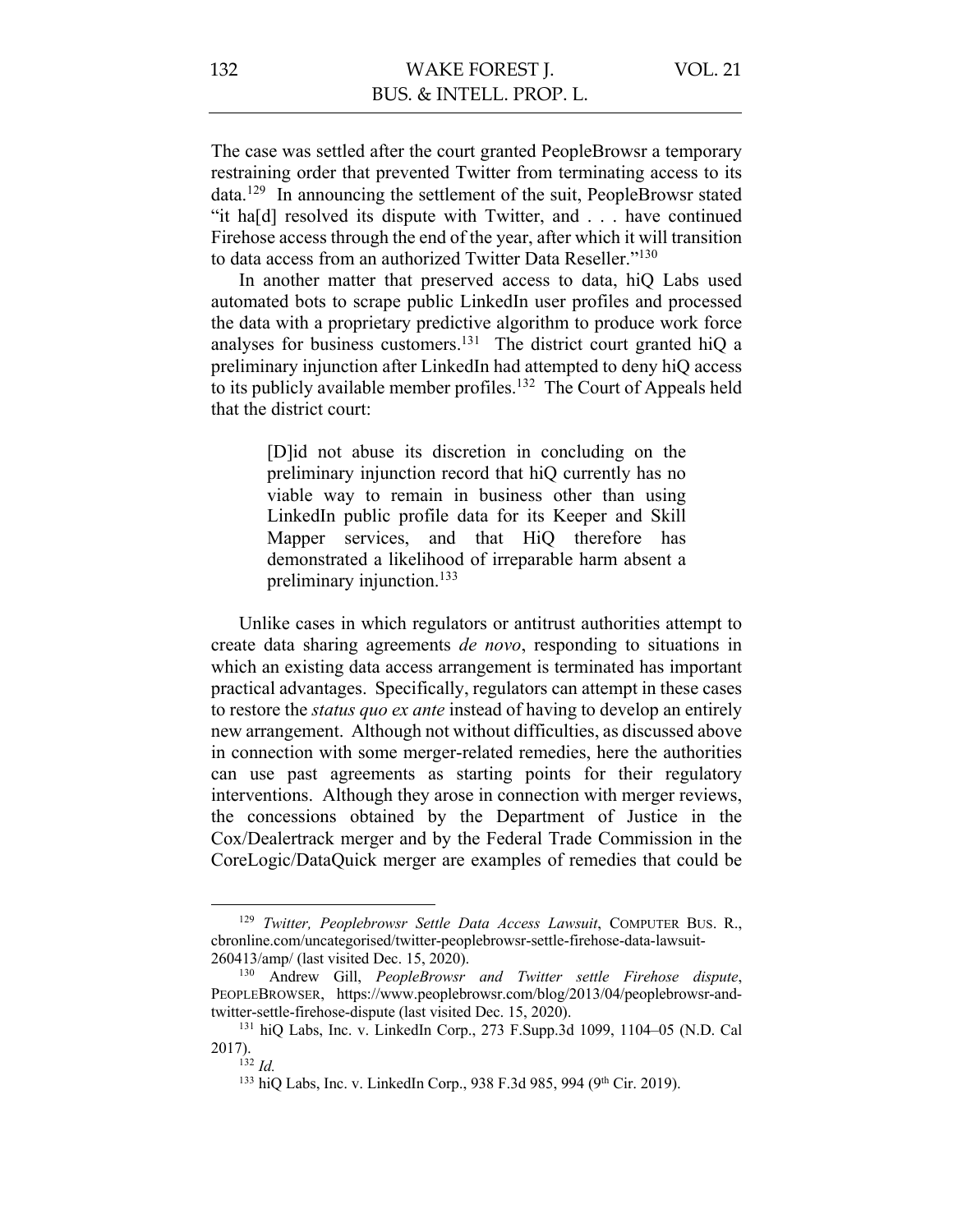imposed in response to the termination of existing data access arrangements that occur outside the merger context.

Finally, the holder of large amounts of data might not only deny access to those data to its smaller rivals directly, but it might also engage in behavior that accomplishes the same end indirectly. For example, the plaintiffs in *Texas v. Google* allege that,

> In 2009, Google's ad server started hashing or encrypting publishers' ad server user IDs and giving publishers and advertisers different IDs for the same user. Thus, Google strategically prevents the user from being easily identified with one critical caveat: Google is able to use that very same information for its own trade decisions…. At a high level, the encryption of publishers' user IDs forecloses competition for publishers' inventory from non-Google exchanges and ad buying tools.134

If this allegation is correct, although other users have access to the same *amount* of data as does Google, the *value* of those data is far less.

#### **B. Remedies for Existing Anticompetitive Data Accumulations**

The European Commission has recently indicated that it would "explore, in the context of the Digital Services Act package, ex ante rules to ensure that markets characterised by large platforms with significant network effects acting as gate-keepers, remain fair and contestable for innovators, businesses, and new market entrants." 135 Significantly, the Commission points to the ability of some firms to "accumulate large quantities of data" and the fact that these firms "benefit from the use of data gathered from one area of their activity to improve or develop new services in these adjacent markets, [which] increases a risk of these adjacent markets also tipping in favour of these platforms to the detriment of innovation and consumer choice."136

<sup>&</sup>lt;sup>134</sup> Complaint  $\P$  125–27, Texas v. Google, No. 4:20-cv-00957 (E.D. Tex. 2020).<br><sup>135</sup> EUROPEAN COMM'N, SHAPING EUROPE'S DIGITAL FUTURE 5 (2020).

<sup>&</sup>lt;sup>136</sup> Digital Services Act Package: Ex Ante Regulatory Instrument for Large Online *Platforms with Significant Network Effects Acting as Gate-Keepers in the European Union's Internal Market*, EUR. COMM'N (Feb. 6, 2020), https://ec.europa.eu/ info/law/better-regulation/have-your-say/initiatives/12418-Digital-Services-Actpackage-ex-ante-regulatory-instrument-of-very-large-online-platforms-acting-asgatekeepers. For a U.S. perspective, see Stigler, *supra* note 2, at 6, 11–12. For a United Kingdom perspective, see CMA Report, *supra* note 1, at 5, 11–16.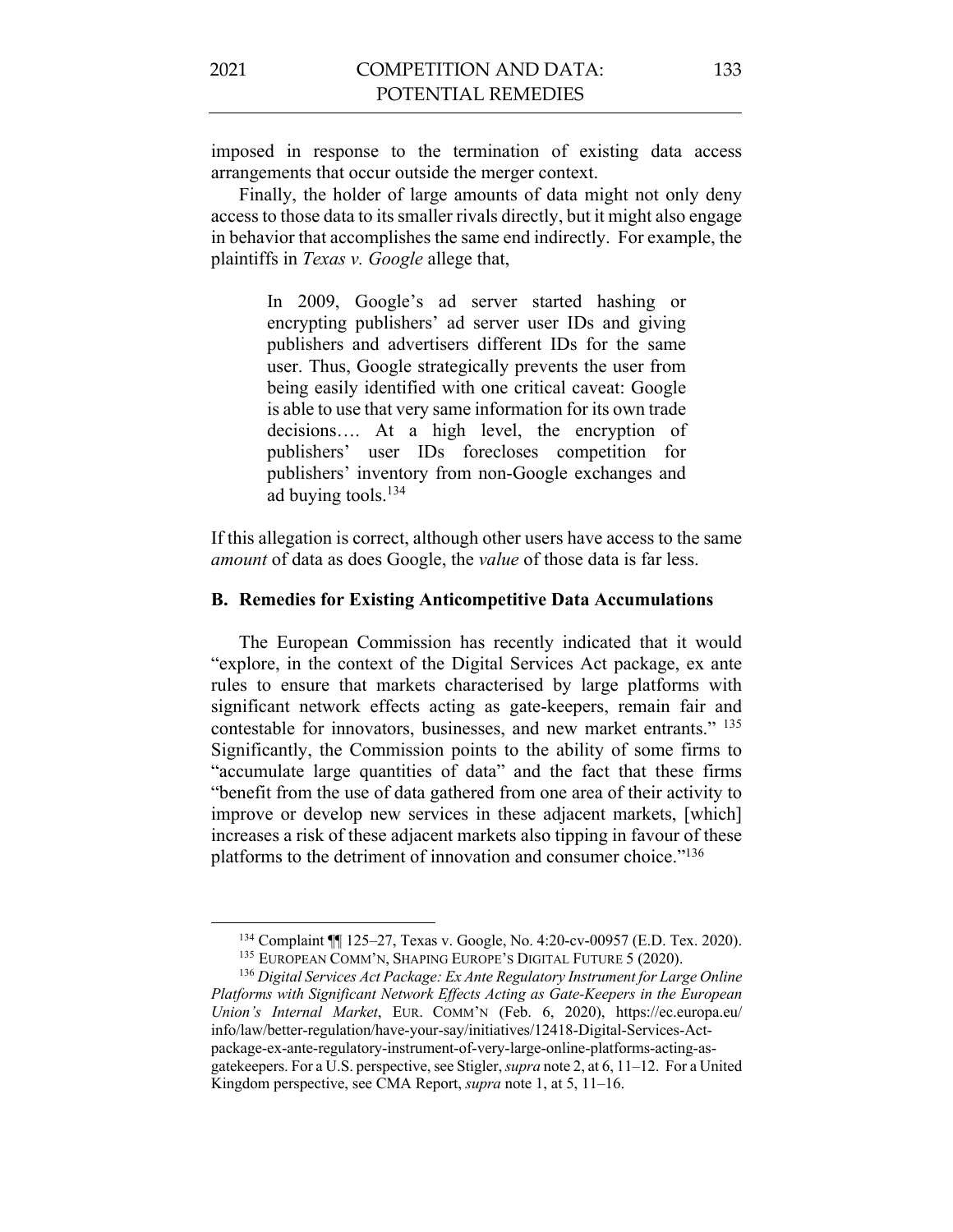This section examines the possible ex ante rules that the European Commission might consider, as well as remedies that could be undertaken by U.S. antitrust officials and regulators. Because they often will have to deal with long-standing arrangements, applying those remedies is likely to be far more complicated than if they were applied before or soon after the consummation of a merger.<sup>137</sup>

Importantly, the accumulations of data discussed here might have several possible sources. First, they may be the result of past mergers that, for any of a number of reasons, the antitrust authorities at the time did not oppose, but, in retrospect, the authorities wish they had prevented these combinations.<sup>138</sup> The rationales for attempting to undo these mergers are like those discussed above in connection with pending or proposed mergers, but because the combinations that they are intended to address are long-standing, effecting the remedies would likely be more difficult. Nonetheless, as the Director of the FTC's Bureau of Competition has noted "even when it is hard and may require [divestiture of] assets and services beyond those acquired, breakup of the merged company to reestablish competition is still the most likely remedy for a consummated merger."<sup>139</sup>

Second, the accumulations of data may be the result of longstanding anticompetitive behavior by the holder, particularly behavior that was intended to, and had the effect of, denying access to the data to its rivals. For example, the holder of the data may have terminated an earlier data sharing arrangement or it may have adopted policies that made it difficult for its rivals to obtain data from the same sources that it employs.<sup>140</sup> In these cases, blocking the anticompetitive behavior alone may be insufficient to restore competition. Consequently, additional

<sup>137</sup> *See, e.g*., Darren S. Tucker & Hill B. Wellford, *Big Mistakes Regarding Big Data*, 14 A.B.A. THE ANTITRUST SOURCE 1, 10–11 (2014), https:// www.americanbar.org/content/dam/aba/publishing/antitrust\_source/dec14\_full\_sour ce.pdf ("There are also difficult administrative issues with the suggestion that dominant online firms should share their user data. For example, with whom should data be shared, how long should this obligation last, how far back must the company go in providing data, under what conditions (e.g., price, format) should the sharing take place, what restrictions on the use of the data will be placed on the recipients, and who will enforce these obligations?").<br><sup>138</sup> Scott Morton & Dinielli, *supra* note 3, at 30 (describing "Facebook's . . . active

hunt for rivals to acquire" as part of its strategy for the "purposeful acquisition or maintenance of monopoly power.").

<sup>139</sup> Conner, *supra* note 106, at 4.

<sup>&</sup>lt;sup>140</sup> Scott Morton & Dinielli, *supra* note 3 (contending that "Google . . . deployed a number of . . . anticompetitive levers such as exclusive contracts and denial of interoperability to exclude and prevent entry by ad tech competitors and/or raise their costs, cementing its place as the dominant provider of digital advertising placement in both search and display for most publishers and advertisers.").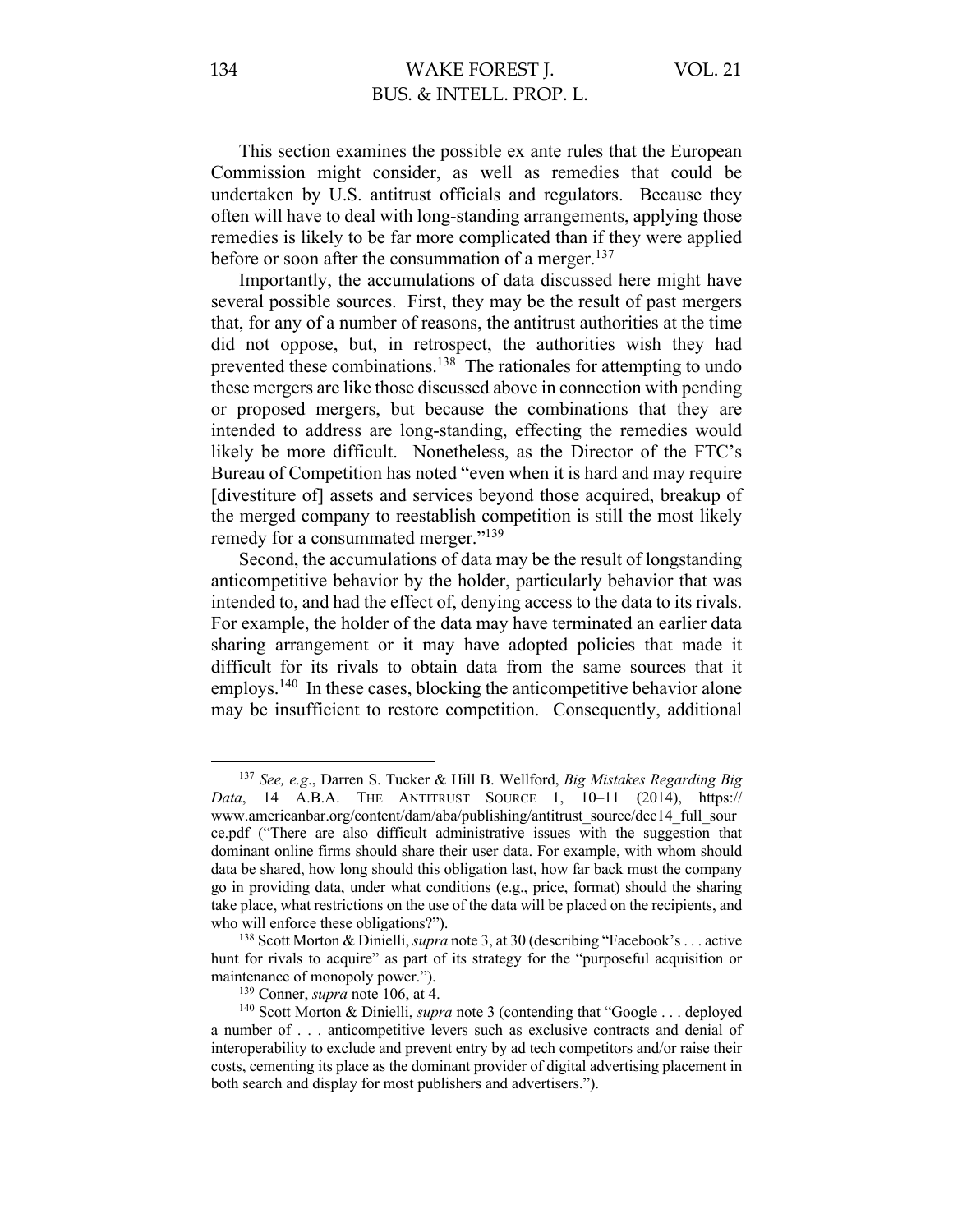measures may be needed, perhaps by imposing data sharing obligations or requiring divestitures.

Finally, the accumulation of data may not be the result either of past mergers or anticompetitive behavior but instead the result of the entirely legitimate actions of its holders.<sup>141</sup> As the European Commission has noted, "Certain market structures do not deliver competitive outcomes…even without companies acting anticompetitively."142 The remedies for these outcomes are likely to be the same as, or similar to those, that are adopted in response to mergers or anticompetitive behavior—structural changes that create incentives for voluntary sharing or mandate access. Understandably, antitrust authorities or regulators are likely to be more cautious in adopting them in such cases.

In principle, the remedies employed to deal with the potential anticompetitive effects of large data holdings that arose in connection with mergers or acquisitions could be employed to address concentrated data holdings that arose, for example, as the result of past mergers or acquisitions that were not challenged or are the result of unilateral actions by a firm. However, in such cases, the use of such remedies is likely to prove difficult.<sup>143</sup> Consider, the "hold separate" approach discussed above. Even when this approach has been applied to a newly merged entity, it has proven to be problematic and in some circumstances, easily circumvented.<sup>144</sup> Trying to "unscramble eggs" that were "scrambled" long ago will surely present enormous, if not insurmountable, difficulties if the remedy is to require a firm to divest *some* of its data holdings to a competitor or competitors where, unlike in the Dun & Bradstreet-QED case,<sup>145</sup> the data combination is longstanding.

<sup>&</sup>lt;sup>141</sup> For example, they could be the result of a superior product, business acumen, or historical accident in the classic statement in United States jurisprudence. *See* United States v. Grinnell Corp., 384 U.S. 563, 570–71 (1966).

<sup>142</sup> European Commission Press Release IP/20/977, Antitrust: Commission Consults Stakeholders On A Possible New Competition Tool (June 2, 2020).

<sup>&</sup>lt;sup>143</sup> In a similar matter, the German Chamber of Tax Consultants, which had previously exclusively commissioned the company Datev with the operation of an electronic database, agreed to provide access to the database to other providers of tax advisory software. *See* Press Release, German Chamber of Tax Consultants, More Competition on the Tax Advisory Software Market in Future (Dec. 4, 2019) (on file with author) (noting that "Datev used to be the only company commissioned by the chambers to operate the mandate database, which resulted in a considerable competitive advantage for Datev, as it was the only company able to offer the database and software from a single source."). 144 *See supra* notes 63–75 and accompanying text. The problem is particularly

acute when the hold separate requirement is contingent in the sense that it can be overcome if customers or consumers consent to the commingling of data.

<sup>145</sup> *See supra* notes 76–82 and accompanying text.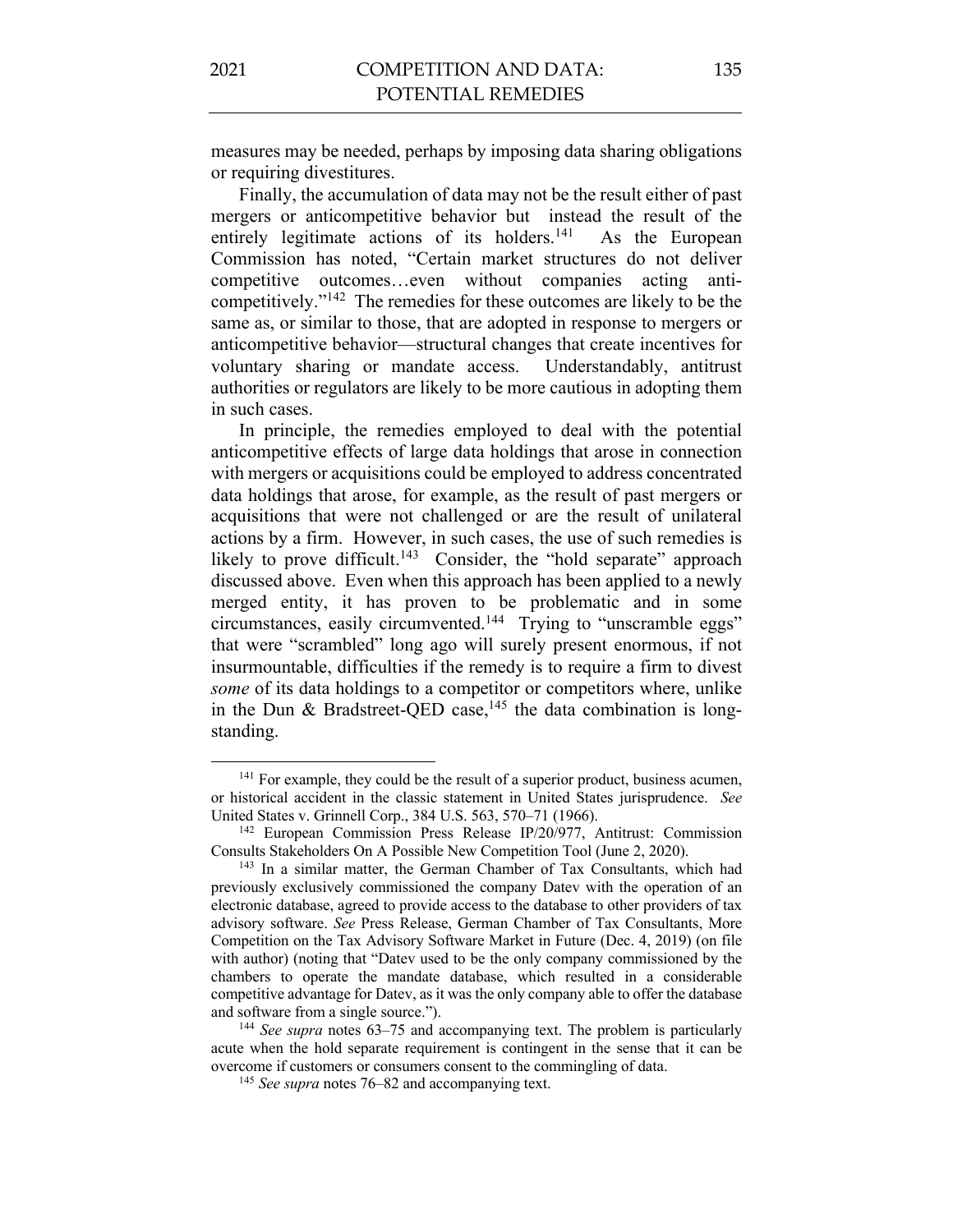However, there may be circumstances in which mandating the sharing of long-held data may, nonetheless, be feasible. Among other things, this depends on the nature of the data so that, for example, straightforward data accumulations can be easily transferred or copied. This can be seen in the Dun & Bradstreet-QED case, where the divested assets consisted, among other things, of a comprehensive sales contact or prospect list.146

Subscriber lists compiled in the normal course of business constitute another example of data transfer that can be accomplished relatively easily. A case in which this occurred outside the context of a merger and in which anticompetitive behavior was not alleged was the requirement imposed by the Autorite de la concurrence that the incumbent French gas distributor GDF Suez share parts of its database with new entrants into the gas market.<sup>147</sup> Although these data had been held by GDF Suez for a long time, the data sharing arrangement was presumably relatively easy to implement as it required only that GDF Suez disclose "the customer name and address and the technical characteristics of his consumption," including the location of his gas meter and annual gas consumption.<sup>148</sup> Antitrust authorities and regulators should, therefore, be alert to the possibility that, in some circumstances, mandating data sharing may not be difficult.

A United States counterpart involved the subscriber list information that local telephone companies secure in the normal course of business in establishing a subscriber relationship.<sup>149</sup> Access to that information was necessary to enable competition in the provision of "Yellow Pages" advertising directories.150 Local telephone companies' withholding of the information from actual and potential competitors produced a good deal of antitrust and copyright litigation in the latter part of the twentieth century.151 In response, Congress required local telephone companies to provide the data "on a timely and unbundled basis, under nondiscriminatory and reasonable rates, terms, and conditions to any person upon request for the purpose of publishing directories."152 Note, however, that even in these situations, the issue of what constitutes "reasonable rates, terms, and conditions" can be contentious.<sup>153</sup>

<sup>152</sup> 47 U.S.C. § 222(e) (2018).

<sup>146</sup> In re Dun & Bradstreet Corporation, *supra* note 80.

<sup>147</sup> *9 September 2014:Gas Market*, AUTORITÉ DE LA CONCURRENCE (Sept. 10, 2014), https://www.autoritedelaconcurrence.fr/en/communiques-de-presse/9 september-2014-gas-market.

<sup>148</sup> *Id.* 

<sup>149</sup> Feist Publ'ns, Inc v. Rural Tel. Service Co., 499 U.S. 340, 342–43 (1991).

<sup>150</sup> *Id.* at 343–44.

<sup>151</sup> *See, e.g.*, *id.* at 342–44; BellSouth Advert. & Publ'g Corp. v. Donnelley Info. Publ'g, Inc., 999 F.2d 1436, 1438 (11th Cir. 1993).

<sup>153</sup> *Id.*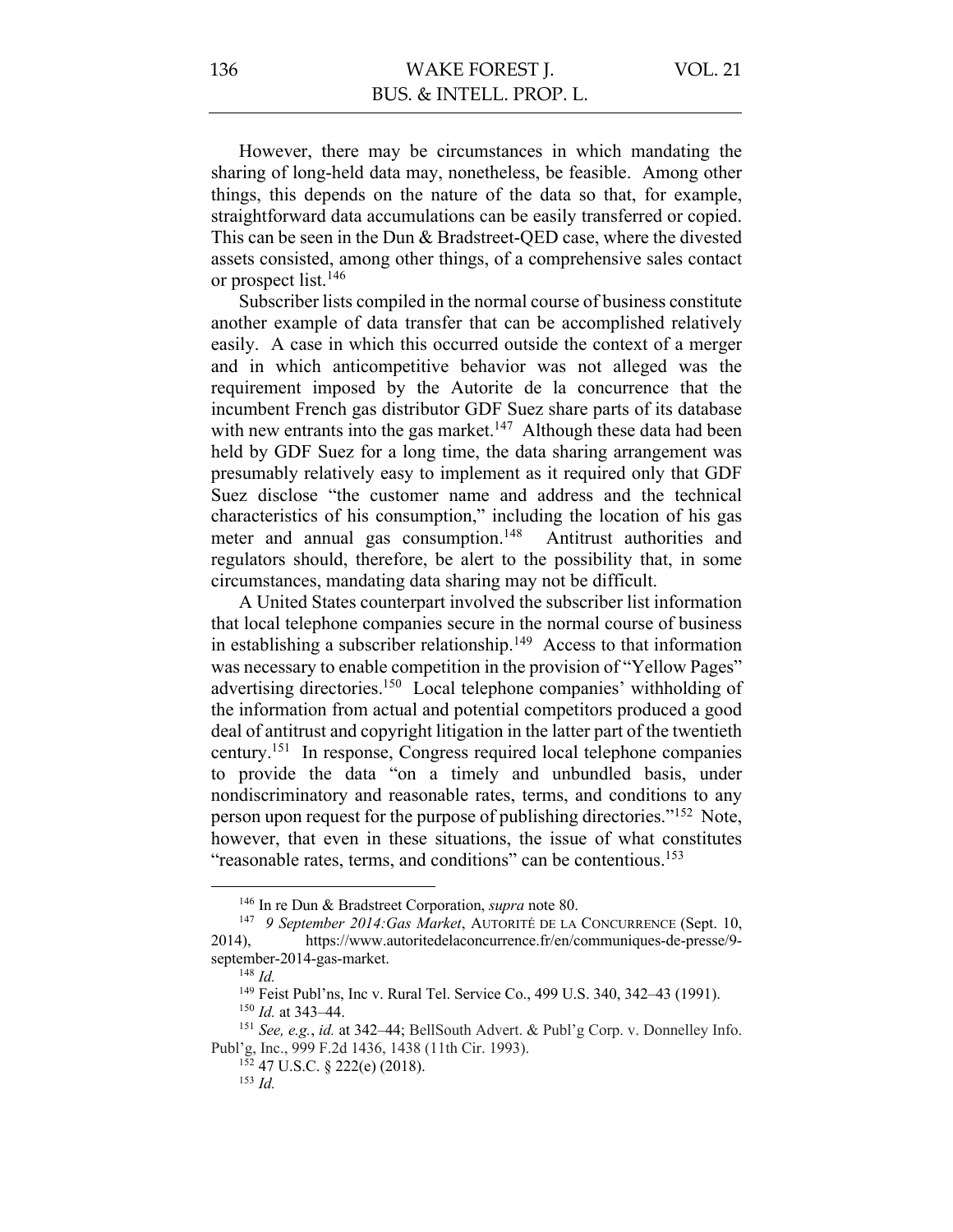Forbidding its use by the party that holds the data constitutes a different resolution of the competition concerns. In a matter in which this occurred, the Belgian Competition Authority investigated the use by the Belgian National Lottery of contact details of persons registered in its database to contact those persons when it launched a sports betting service.<sup>154</sup> The Authority found the Lottery "did not acquire these contact details following *competition on the merits* but in the context of its legal monopoly."155 Significantly, the Authority also concluded that "these data, having regard to their nature and size, could not be reproduced by competitors on the market at reasonable financial condition and within a reasonable period of time."156 Although the Authority did not mandate that the user contact data be shared with other sports betting services, it did impose a fine on the Lottery.<sup>157</sup> This decision was partially motivated by the fact that "the infringement consisted in the one-off use" of the data.158

The case of *eBay, Inc. v. Bidder's Edge, Inc.* (BE)<sup>159</sup> illustrates both the importance of norms or customs of the trade in designing datarelated remedies and the importance, in at least some circumstances, of specifying the "how" as well as the "what" in data-related remedies. In the case:

> [T]he primary dispute was over the method BE uses to search the eBay database. eBay wanted BE to conduct a search of the eBay system only when the BE system was queried by a BE user . . . BE wanted to recursively crawl the eBay system to compile its own auction database.<sup>160</sup>

The District Court found, among other things, that, "If BE's activity is allowed to continue unchecked, it would encourage other auction aggregators to engage in similar recursive searching of the eBay system such that eBay would suffer irreparable harm from reduced system performance, system unavailability, or data losses."161 Although the Court enjoined BE from using "any automated query program, robot, web crawler or other similar device, without written authorization, to

<sup>158</sup> *Id.*

<sup>&</sup>lt;sup>154</sup> Press Release, Belgian Competition Auth., The Belgian Competition Authority Imposes a Fine of 1.190.000 EUR on the National Lottery for Having Abused its Dominant Position When Launching its Sports Betting Product Scooore! (Sept. 23, 2015) (on file with author).

<sup>155</sup> *Id.*

<sup>156</sup> *Id.*

<sup>157</sup> *Id.*

<sup>159</sup> *See* Ebay, Inc. v Bidder's Edge, Inc., 100 F. Supp.2d 1058 (N.D. Cal 2000).

<sup>160</sup> *Id.* at 1062.

<sup>161</sup> *Id.* at 1066.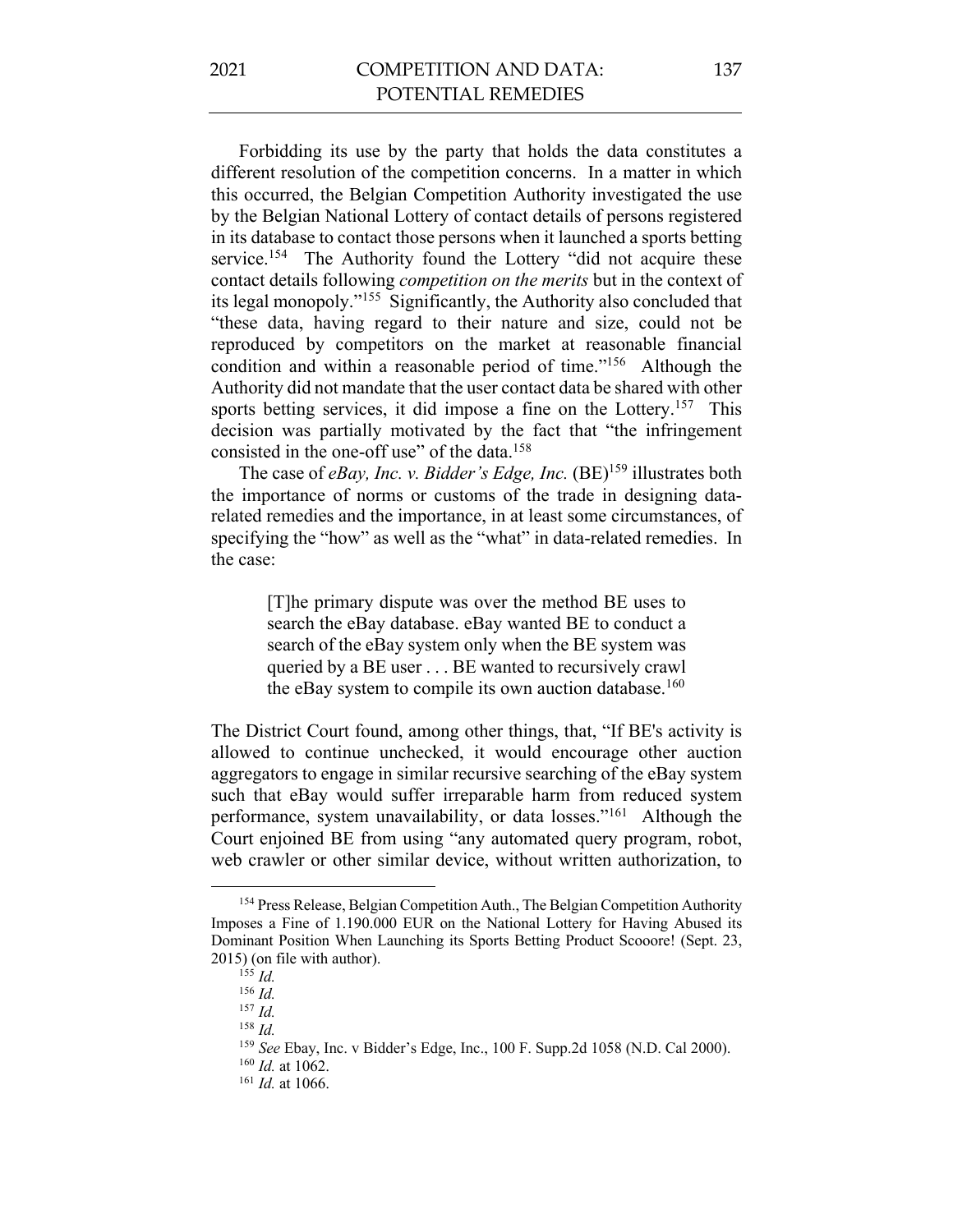access eBay's computer systems or networks, for the purpose of copying any part of eBay's auction database" it did not preclude BE "from utilizing information obtained from eBay's site other than by automated query program, robot, web crawler or similar device."162 Because the Court found that "major Internet search engines, such as Yahoo!, Google, Excite and AltaVista, respect [eBay's] Robot Exclusion Standard,"163 this eliminated any unfair competitive advantage Bidder's Edge had obtained and placed it in the same competitive position as these other users of eBay's data.<sup>164</sup> To the extent that an owner of data can point to users that respect its access terms and conditions, it may be able to use that behavior as a standard against which an antitrust authority or court can assess claims for different access conditions by other users.

Although mandating access to data may often be the only feasible alternative for overcoming the anticompetitive effects of highly asymmetric data holdings, the difficulties involved in employing such an approach should not be minimized. Indeed, as the above discussion of mandatory access to data that occurred in the context of a merger review has shown, even where the data are relatively easy to identify, detailed obligations and complex oversight regimes were deemed necessary to assure that the remedies could not be evaded.<sup>165</sup>

Rubinfeld and Gal have identified what they call the "four primary characteristics of big data – volume, velocity, variety, and veracity."166 Volume refers to whether data "can only be analyzed through the establishment of a unique platform that can manage substantial volumes of information in a reasonable timeframe," velocity refers to the "freshness" of the data, variety reflects "the number of different sources from which the data are gathered," and veracity refers to the "truthfulness" of the data.<sup>167</sup> Each of these characteristics of data would have to be addressed in any mandatory data sharing arrangement.

We are in agreement with Kathuria and Globocnik that:

An access remedy in such a situation would need to be much more sophisticated, as, among other things, data would most probably need to be provided in real time or at least in regular intervals. This will further burden the courts and antitrust regulators. Regardless of the

<sup>162</sup> *Id.* at 1073.

<sup>163</sup> *Id.* at 1063.

<sup>164</sup> *See id.* at 1060–63.

<sup>165</sup> *See supra* Part IV.D.

<sup>166</sup> Daniel L. Rubinfeld & Michal S. Gal, *Access Barriers to Big Data*, 59 ARIZ.

L. REV. 339, 345–47 (2017). 167 *Id.*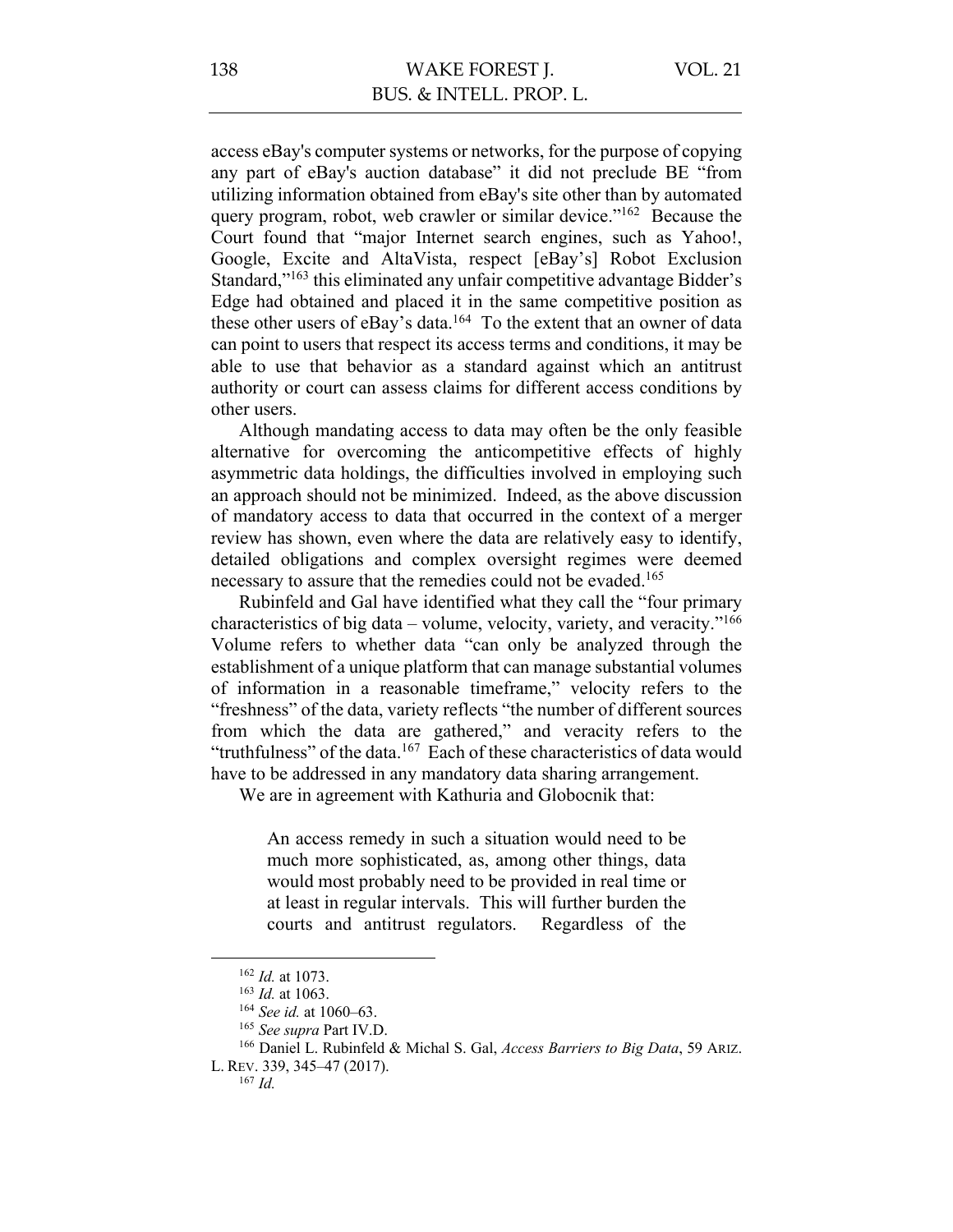mechanism to mandate data sharing, either as an essential facility or at the remedy stage, there remains a big challenge to ensure the efficient sharing of data.<sup>168</sup>

Despite these difficulties, there may be situations in which past or present data access arrangements, especially those that dealt with relatively new data combinations, provide useful information about the types of arrangements that are likely to be effective. As one example, the CoreLogic/DataQuick consent decree dealing with an accumulation of real estate data derived from public records—and thus relatively easy to identify—provides, among other things, that

> 1. The Licensed Data shall include at least the *same scope and quality* of Assessor Data, Recorder Data and Other Related Data as was collected, acquired, licensed, and generated by DataQuick prior to the Acquisition;

> 2. [CoreLogic] shall deliver the Licensed Data to the Acquirer in a manner that is at least as *timely and accurate*, and provides the same level of service, as Respondent provided to DataQuick prior to the Acquisition;

> 3. [t]he Licensed Data [shall be delivered] to the Acquirer in a *manner*that conforms with the requirement of the Remedial Agreement and this Order;

> 4. [CoreLogic] shall deliver the Licensed Data to the Acquirer in a *format (including record layout) and manner* that is acceptable to the Acquirer<sup>169</sup>

Significantly, these provisions, involving what, when, and how, reference a recent agreement, which would not always, or even often, be available in attempting to remedy the effects of data concentration of long standing.

As another example, the Cox/Dealertrack consent decree provides that Cox "shall provide for the exchange of . . . data or content on the

<sup>168</sup> Kathuria & Globocnik, *supra* note 46, at 11–12. In the United States, the availability of a regulatory agency to oversee mandated sharing has been recognized as a solution. *See, e.g*., Phillip Areeda, *Essential Facilities: An Epithet in Need of Limiting Principles*, 58 ANTITRUST L. J. 841, 853 (1990). The United Kingdom's Competition and Markets Authority has reached a similar conclusion. *See generally*, CMA Final Report, *supra* note 1.

<sup>&</sup>lt;sup>169</sup> CoreLogic, Inc., 2014 FTC LEXIS ¶ II (emphasis added).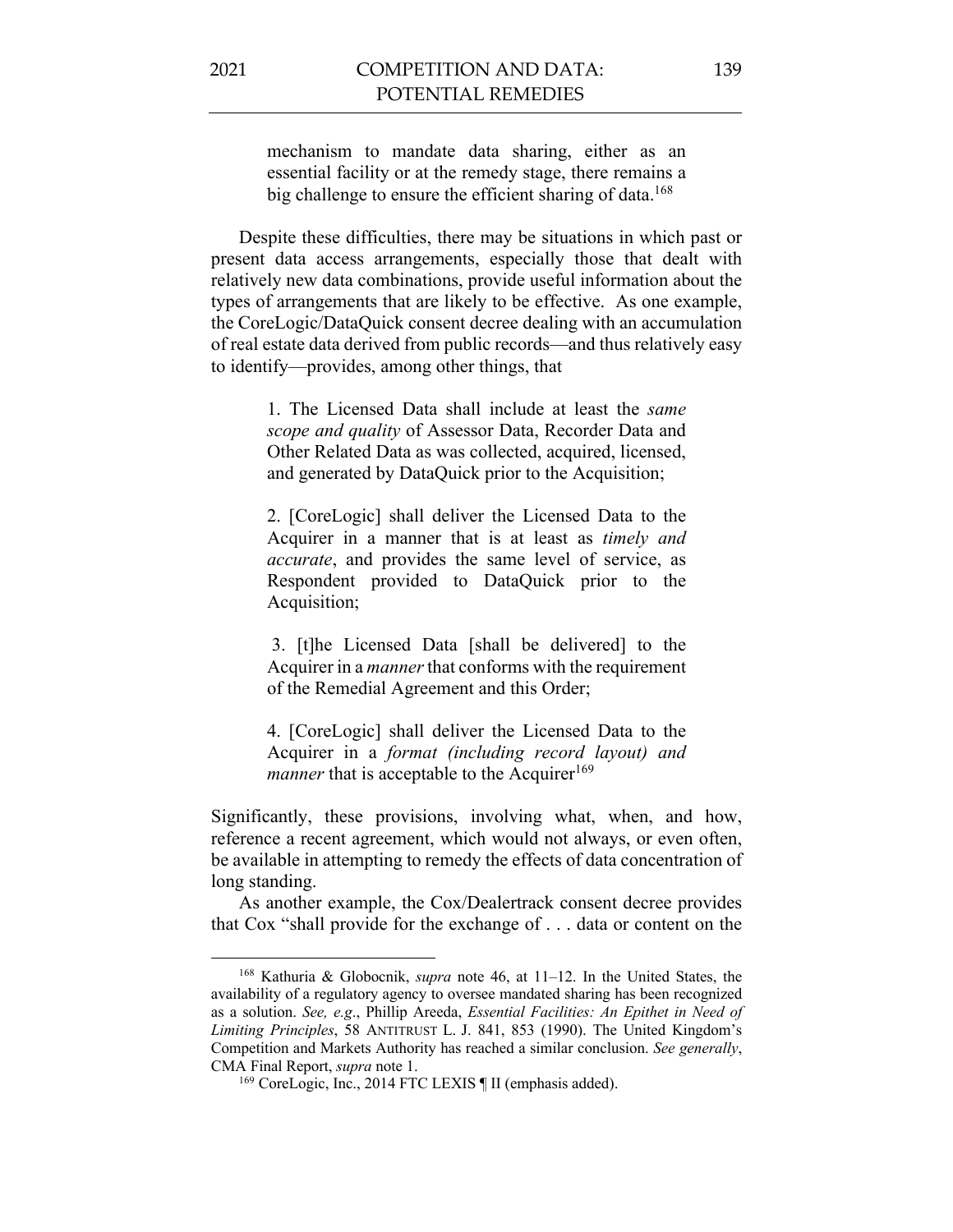same terms that were applicable to such data or content exchanges . . . as of August 1, 2015."<sup>170</sup> It also provides the following "non-exhaustive" list of terms" that cannot be offered to another licensee on better terms than to the acquirer of the divested assets: "(1) speed and frequency of content transmission; (2) server lag time and/or uptime; (3) database or API synchronization; and (4) data content or data fields transmitted or utilized."171

A final example of a mandated data access arrangement based on an existing arrangement is the consent decree negotiated in connection with Google's acquisition of ITA Software, a company providing airline pricing and shopping information and functionality to websites.<sup>172</sup> The decree required the licensing of both software and the ongoing very large stream of information it processed by reference to contract terms that the acquired company made available to its customers at the time of the acquisition. Indicative of the complications inherent in mandated technology and data sharing arrangements, the Final Judgment required thirty-three pages to describe the obligations and foreseeable contingencies over its five-year life.<sup>173</sup> The following provision is indicative of the type of contingencies that were anticipated:

> All [airfare pricing and shopping engine] Agreements with [online travel intermediaries] shall include the right to use ordinary course upgrades to [the airfare pricing and shopping engine] that [Google and ITA Software] make available to [their] Customers without additional charge… [Google and ITA Software] shall make available to [online travel intermediaries] the same version of [the airfare pricing and shopping engine] they make available to [their] Customers.<sup>174</sup>

<sup>170</sup> Justice Department Press Release, *supra* note 107.

<sup>171</sup> United States v. Cox Enters., No. 15-01583, 2016 U.S. Dist. LEXIS 31596 at \*16 (D.D.C. Jan. 21, 2016).

<sup>&</sup>lt;sup>172</sup> Complaint at 25, United States v. Google Inc., No. 1:11-cv-00688, 2011 U.S. Dist. LEXIS 124151 (D.D.C. Oct. 5, 2011).

<sup>173</sup>*Id*; *see also* Competitive Impact Statement at 9, United States of America v. Google Inc., 2011 U.S. Dist. LEXIS 124151 (2011) (describing the obligations and safeguards in terms of (1) requirements regarding the parties' continued licensing and improvement of QPX; (2) requirements regarding the parties' licensing of InstaSearch, a new flight search technology under development by ITA; (3) procedures for resolving disputes between OTIs and the parties regarding licensing of QPX or InstaSearch; (4) requirements for the creation of a firewall at the parties' business regarding use of competitively sensitive information gained through provision of QPX or InstaSearch services; and (5) oversight procedures the United States may use to ensure compliance with the proposed Final Judgment.).

<sup>174</sup> *Id.* at 19; *see also id.* at 22.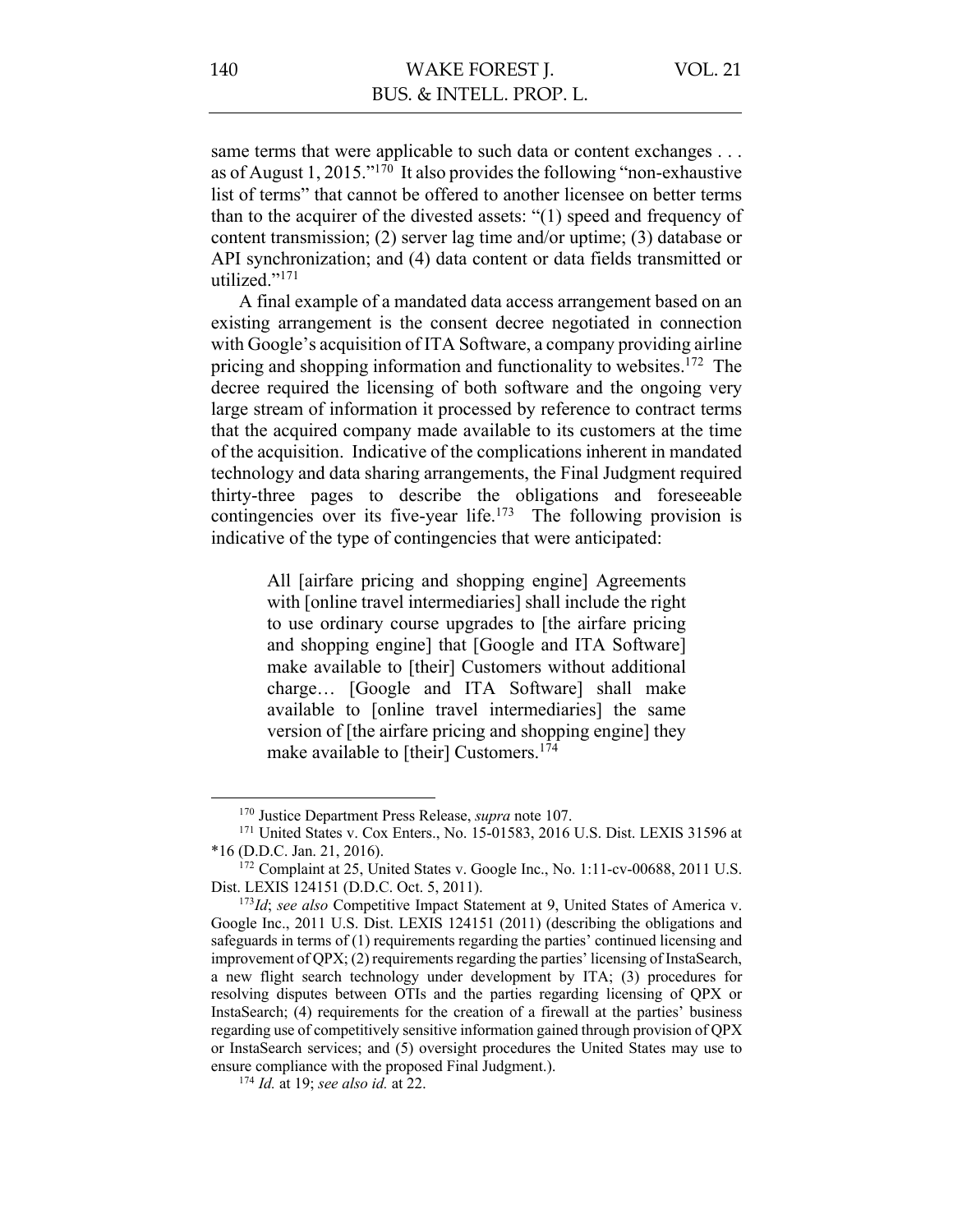As the Department of Justice noted "the proposed settlement will protect competition for airfare comparison and booking websites and ensure those websites using ITA's software will be able to power their websites to compete against any airfare website Google may introduce."175 The cited provision, and others, are intended to ensure that competing travel websites have access to the same information at the same time as it is provided by Google to its own customers.<sup>176</sup>

## **C. The Difficulties of Adapting Past Remedies to a New Environment**

The previous descriptions of efforts by regulators and antitrust authorities make clear that it is feasible to remedy competition issues associated with large asymmetries in data holdings. Nonetheless, considerable extrapolation will be required to employ these approaches where entities such as Google, Facebook, and Amazon have accumulated extraordinarily large and diverse datasets over very long periods of time.

First, because of the large amounts and wide varieties of data that are held by these entities, it will be extremely difficult to characterize the elements of any data sharing remedy in any written agreement as well as to enforce any "hold separate" provisions. Second, unlike many of the cases described, the number and variety of entities that would have to be accommodated in any data access remedy would be very large. Third, because the data accumulations have occurred over very long periods of time, identifying discrete pieces of data for a possible divestiture is likely to be very difficult. Fourth, unlike some of the cases that have been described, there are unlikely to be contemporary models that can be employed by the authorities in fashioning remedies. Finally, because access to real time data will be an important element of many data sharing remedies, the "one time" data transfers that occurred in some of the cases that we have described will provide only limited guidance. Despite these difficulties, the cases described are both instructive and encouraging as competition law and policy is required to deal with a newer and much more complex reality.

In addressing remedial considerations associated with the new reality of large, heterogeneous data collections, two familiar issues present themselves prominently: defining the obligations and protecting against evasion. As noted, even relatively simple divestiture and sharing remedies in the nature of one-time events are complicated.

<sup>&</sup>lt;sup>175</sup> Press Release, Dep't of Justice, Justice Department Requires Google Inc. to Develop and License Travel Software in Order to Proceed with its Acquisition of ITA Software Inc. (Apr. 8, 2011) (on file with author).

<sup>176</sup> *Id.*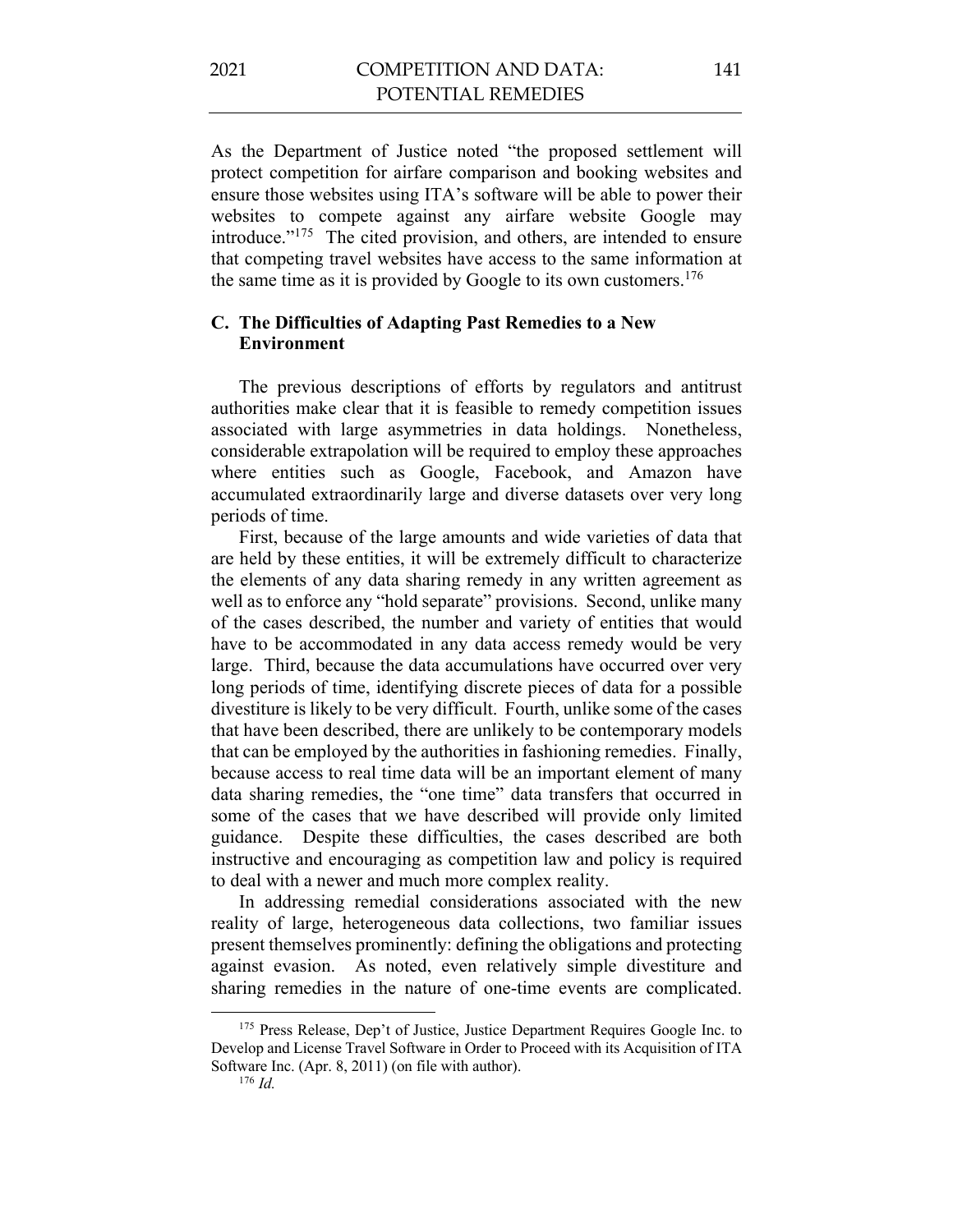They have required extensive decrees and often the appointment of monitors in an effort to assure that they will be implemented. Varying circumstances require varying degrees of access for competitive outcomes to eventuate. "[A]ny discussion of access to data must take into account the heterogeneity of data (along many dimensions), of use cases, of desired access conditions, etc. Discussing access to data in the abstract is futile."177

The Vestager Report identifies and describes four alternative forms of access—data portability, protocol interoperability, data interoperability, and full protocol interoperability<sup>178</sup>—which range from simple transfers of data to systems that depend on high degrees of technical standardization and integration. The issues that must be addressed in any mandated access scenario include the types of data personal or nonpersonal, historical or continuing, volunteered, observed (including location), or inferred—and the appropriate recipients, intervals, limitations on use, and assurances that transferred data would be afforded suitable levels of protection. If access is mandated through application program interfaces (APIs), as would likely be required in the case of frequent or continuous access, there would be further issues involving the appropriate technical standards both initially and as they would be amended to accommodate new functionalities and innovation. As mandated access in at least some circumstances would involve nontrivial costs, the issue of who pays and how much also would be important. Finally, once determined, all of these particulars would have to be monitored and enforced.

At the more complex end of the mandated access spectrum, a specialized regulatory authority may be required. As the Vestager Report points out,

> [C]ompetition authorities or courts will need to specify the conditions of access. This, and the concomitant necessity to monitor, may be feasible where access requests are relatively standard and where the conditions of access are relatively stable. Where this is not the case, in particular where a dominant firm is required to grant access to continuous data (i.e. to ensure data interoperability), there may be a need for regulation – which must, at times, be sector specific. Nonetheless, competition law can specify the general preconditions and inform the possible regulatory regimes.<sup>179</sup>

<sup>177</sup> Vestager Report, *supra* note 3, at 73.

<sup>178</sup> *Id.* at 83–85.

<sup>179</sup> *Id.* at 9–10, 107. *See* Stigler Report, *supra* note 13, at 78–99; Furman Report, *supra* note 1, at 5–6, 77–78, 82–83; TOM WHEELER ET AL., HARV. KENNEDY SCH.: